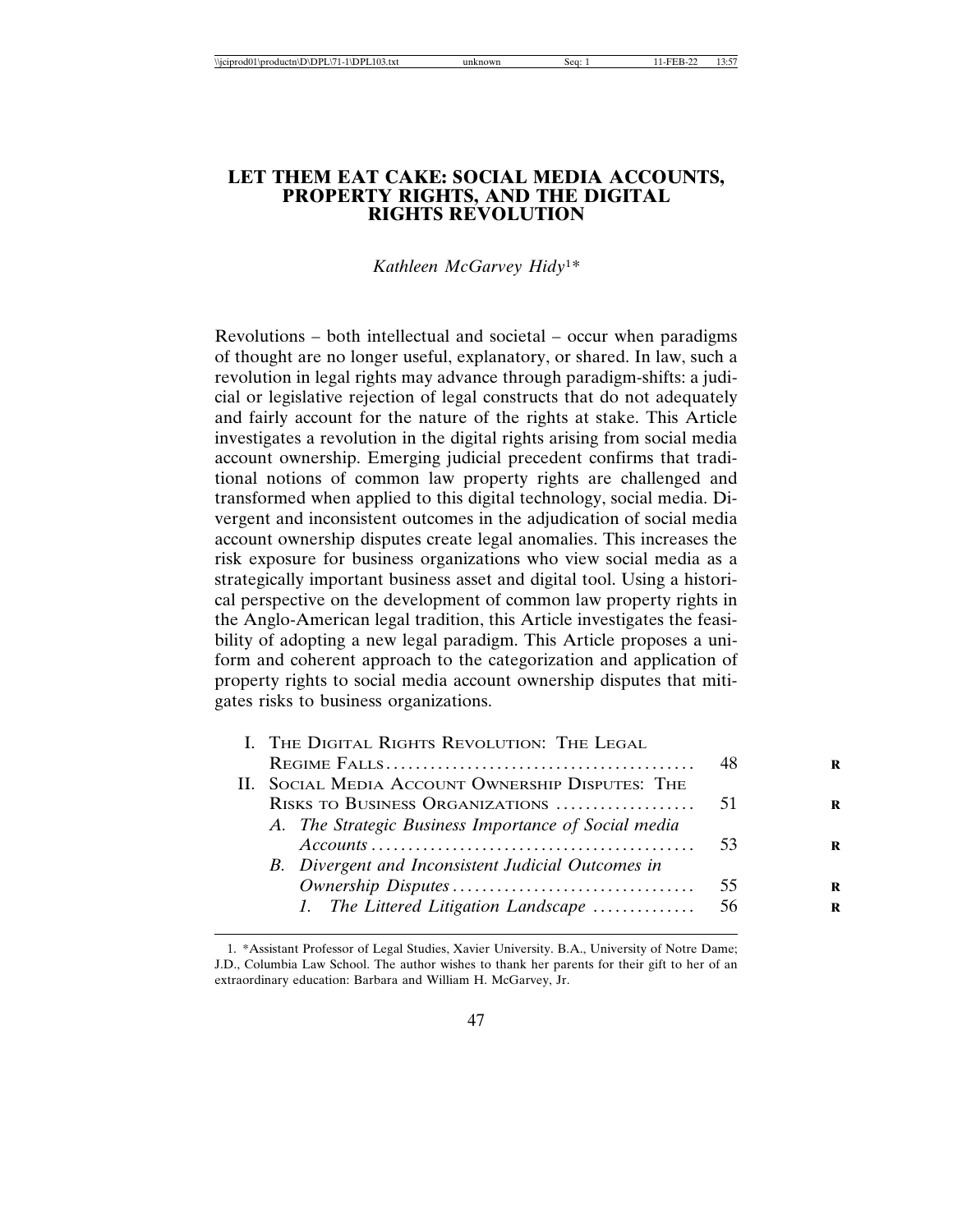| 2. The Social Media Account as Common Law                                                            |    |
|------------------------------------------------------------------------------------------------------|----|
|                                                                                                      |    |
| C. Risk Exposure Increases for Business                                                              |    |
|                                                                                                      |    |
| III. "WHAT'S PAST IS PROLOGUE" <sup>2</sup> : A HISTORICAL                                           |    |
| PERSPECTIVE ON ANGLO-AMERICAN COMMON LAW                                                             |    |
| PROPERTY RIGHTS AND PARADIGM-SHIFTS                                                                  |    |
| IN THE LAW $\ldots$ $\ldots$ $\ldots$ $\ldots$ $\ldots$ $\ldots$ $\ldots$ $\ldots$ $\ldots$ $\ldots$ | 72 |
| IV. THE FEASIBILITY OF A UNIFORM APPROACH TO                                                         |    |
|                                                                                                      | 82 |
|                                                                                                      | 86 |
|                                                                                                      |    |

### I. THE DIGITAL RIGHTS REVOLUTION: THE LEGAL REGIME FALLS

"*In a revolution, as in a novel, the most difficult part to invent is the end.*"3

Revolutions – both intellectual and societal – occur when paradigms of thought are no longer useful, explanatory, or shared.4 In law, such a revolution in legal rights may advance through paradigm-shifts

3. ALEXIS DE TOCQUEVILLE*,* The Recollections of Alexis de Tocqueville 59 (1948) ("[F]or in a rebellion, as in a novel, the most difficult part to invent is the end."). The word "rebellion" used in the original is widely translated and quoted as "revolution." *See Find Quotes*, GOODREADS, https://www.goodreads.com/quotes/search?utf8=%E2%9C%93&q=in+a+revolution%2C +as+in+a+novel%2C+the+most+difficult+part+to+invent+is+the+end&commit+Search (last visited Aug.7, 2020).

4. *See* THOMAS S. KUHN, THE STRUCTURE OF SCIENTIFIC REVOLUTIONS 50TH ANNIVERSARY EDITION 92–93 (4th ed. 2012) (advocating in his ground-breaking book the theory that revolutions in scientific thought mirror processes at work in political revolutions. When existing scientific theoretical paradigms or governance institutions no longer adequately account for or explain problems, so-called anomalies arise in a laboratory experiment or a society. "Political revolutions are inaugurated by a growing sense, often restricted to a segment of the political community, that existing institutions have ceased adequately to meet the problems posed by an environment that they have in part created. In much the same way, scientific revolutions are inaugurated by a growing sense, again often restricted to a narrow subdivision of the scientific community, that an existing paradigm has ceased to function adequately in the exploration of an aspect of nature to which that paradigm itself had previously led the way. In both political and scientific development the sense of malfunction that can lead to crisis is prerequisite to revolution."); David Kaiser, *In Retrospect: The Structure of Scientific Revolutions*, 484 NATURE 164, 166 (2012). The author's exegesis of Thomas Kuhn's innovative work on the development of scientific theory explains that thought revolutions resolve anomalies – "findings that differ from expectations" – through paradigm-shifts: "[b]ut once enough anomalies have accumulated, and all efforts to assimilate them to the paradigm have met with frustration, the field enters a state of crisis. Resolution comes only with a revolution, and the inauguration of a new paradigm that can address the anomalies."

<sup>2.</sup> WILLIAM SHAKESPEARE, SHAKESPEARE'S THE TEMPEST: A MODERN ENGLISH TRANSLATION, act 2, sc. 1 (Morgan D. Rosenberg trans., Algora Publ'g 2013).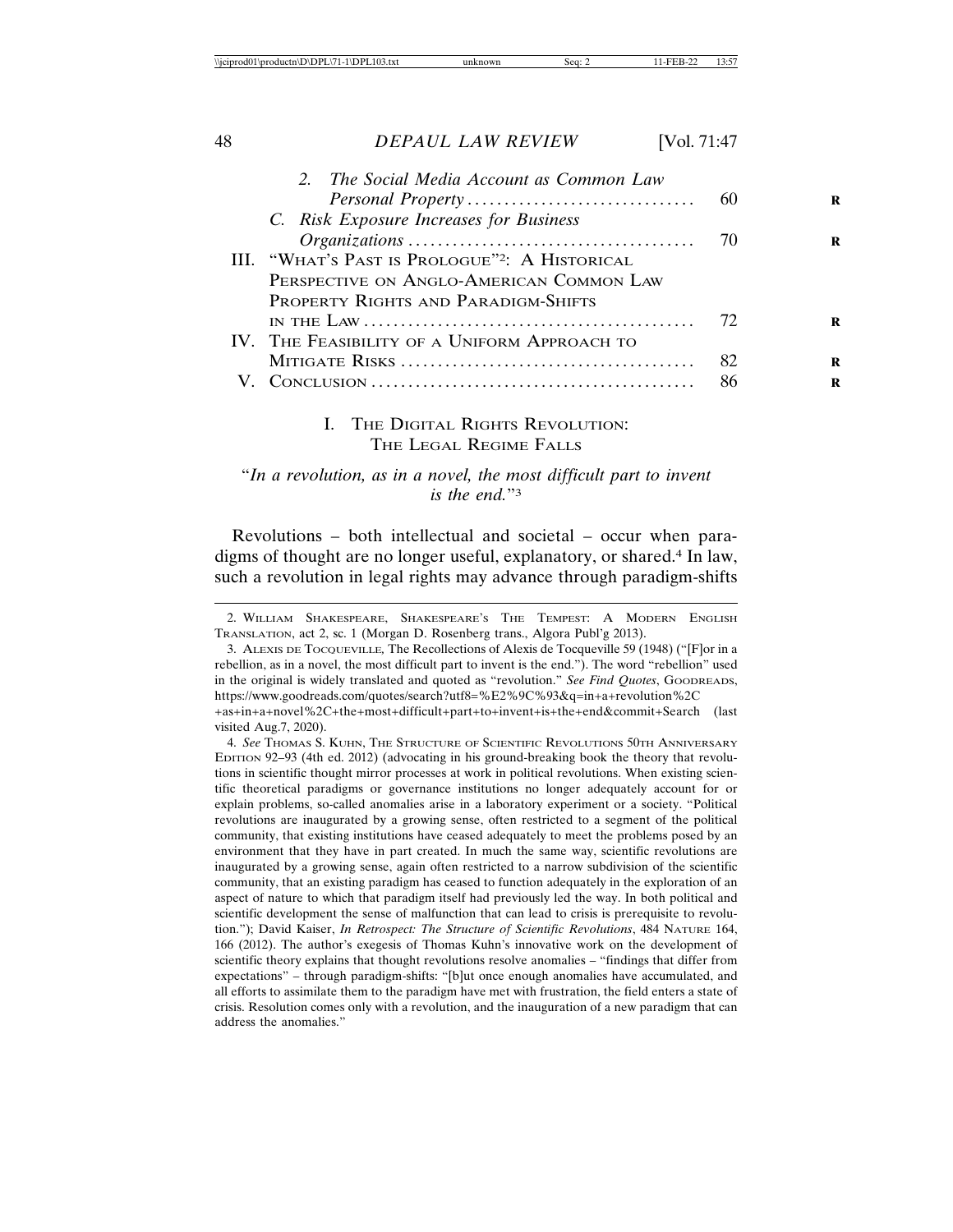that develop through a judicial or legislative rejection of legal constructs that do not adequately and fairly account for the nature of the rights at stake.<sup>5</sup> This revolution takes shape when divergent and inconsistent legal outcomes create anomalies that neither the rightsholders nor the rights-adjudicators can continue to abide:

In Kuhnian terms, divergences between reality and law or legal theory lead to the development of a new paradigm. In contract, rules are changed and new standards asserted to close the gap. The paradox is that the revolution is not based on a sudden dramatic insight or event, but is based upon a steady build-up of changes in reality, and law's response or lack of response to those changes.6

A revolution in digital rights – the legal regime governing technological innovations of the digital revolution<sup> $7$ </sup> – mirrors this process. This digital rights revolution is paradoxically slow and painstaking even as the technological environment in which these rights operate shifts and changes at a rapid pace.8 Scholars theorize that this "catand-mouse chase game between the law and technology will probably

6. *Id.*

7. The digital revolution is an imprecise, elastic term used by scholars to discuss technological developments that include the internet, Mark Cooper, *Why Growing Up is Hard to Do: Institutional Challenges for Internet Governance in the "Quarter-Life Crisis" of the Digital Revolution*, 11 J. ON TELECOMM. & HIGH TECH. L. 45, 51 (2013), digital information sharing, Alberto B. Lopez, *Posthumous Privacy, Decedent Intent, and Post-Mortem Access to Digital Assets,* 24 GEO. MASON L. REV. 183, 183–84 (2016), digital assets, Natalie M. Banta, *Electronic Wills and Digital Assets: Reassessing Formality in the Digital Age*, 71 BAYLOR L. REV. 547, 549 (2019), and a broad array of technological advances such as "processing power and storage capacity, the steady miniaturization of computing, ubiquitous communications and networking capabilities, and the digitization of all data," Ryan Hagemann et al., *Soft Law for Hard Problems: The Governance of Emerging Technologies in an Uncertain Future,* 17 COLO. TECH. L.J. 37, 57 (2018).

8. *See* Hagemann et al., *supra* note 7, at 38. Technological change outpaces the law's ability to adequately and appropriately address technology-driven legal problems:

The underlying drivers of the modern computing and Internet revolution microprocessors, networked technologies, software, sensors, wireless geolocation, and other digital devices and applications - are invading numerous precincts of the economy and upending the way business is done in a wide variety of sectors. These new technological capabilities are accelerating the well-known pacing problem: technology evolves faster than the law's ability to keep up. As a result, these new and rapidly-evolving technologies and sectors will present formidable challenges to traditional regulatory regimes and will necessitate the formulation of new governance processes. *Id.*

The authors argue that the pace of innovation in certain technology sectors as well as the global impacts of these technological advancements usher in a new governance model based on soft law—standards and norms followed by the industry market participants which are non-binding and unenforceable under hard law regulatory regimes. *Id.* at 41.

<sup>5.</sup> Larry A. DiMatteo, *Unframing Legal Reasoning: A Cyclical Theory of Legal Evolution,* 27 S. CAL. INTERDISC. L.J. 483, 513 (2018). This Article discusses the application of Thomas Kuhn's paradigm-shift theory to the development of new legal standards. The author's analysis examines the broader context of how different theories of legal development inform debates on the nature of legal reasoning.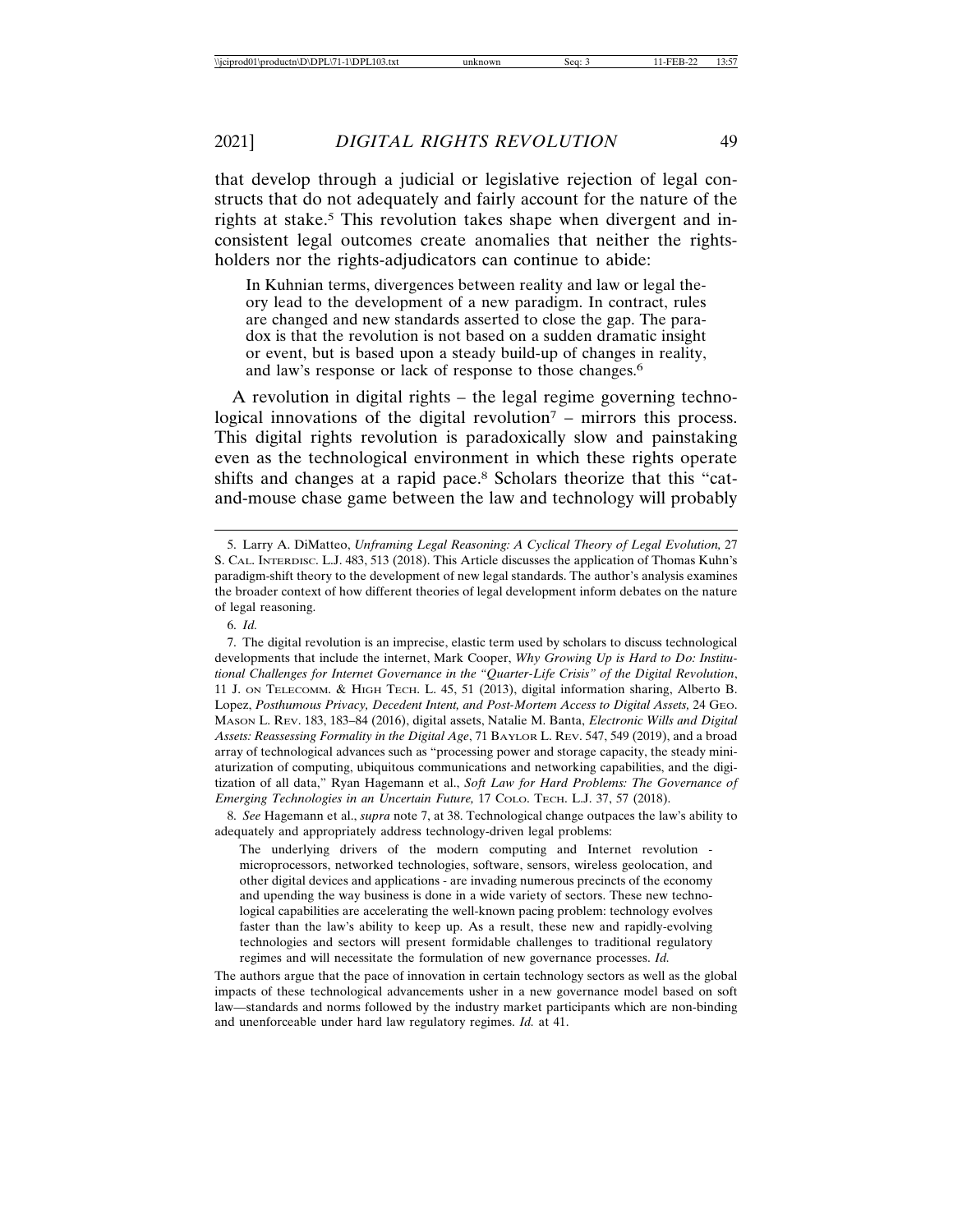always tip in favor of technology"9 because the technology itself – the digitization of information flowing through the internet – is qualitatively different than predecessor communication technologies, such as the telephone and the television, and is inherently disruptive.10 This relentless march towards technological advancements, as well as the speed of consumer adoption of these technologies, $11$  creates a "pacing" problem"12 in which the law and regulation lag behind technology creation and use.

This pacing problem, inherent in the digital rights revolution, produces inconsistent and divergent judicial outcomes to a legal question that is of strategic importance to business organizations: is a social media account a form of property that confers property rights in the social media account? Emerging judicial precedent on this legal question confirms the existence of a digital rights revolution in which traditional notions of property rights are challenged and transformed when applied to this form of digital technology—social media.13

This Article first examines how this digital rights revolution involving social media account ownership disputes causes the current legal regime to fall. This Article then evaluates the risk this regime failure

11. Hagemann et al., *supra* note 7, at 59 (contrasting the number of Americans that purchased telephones, which reached 25% of the population more than thirty years after the technology became available, with the seven-year time lag for American consumer adoption of internet access to reach a similar purchase percentage. American consumer adoption of smart phone and tablet technology outpaced internet access adoption.).

12. *Id.* at 59 (quoting WENDELL WALLACH, A DANGEROUS MASTER: HOW TO KEEP TECH-NOLOGY FROM SLIPPING BEYOND OUR CONTROL 395 (2015)). The "pacing problem" referred to by scholars is the "gap between the introduction of a new technology and the establishment of laws, regulations, and oversight mechanisms for shaping its safe development."

13. *See infra* Parts II.B.1, 2; Digital technology arguably provides the "external shock to the relevancy of existing law" that forces the re-thinking and replacement of an existing legal regime. DiMatteo, *supra* note 5, at 508 (acknowledging the Industrial Revolution's role in the development of the Uniform Commercial Code, an adaptation to new and different forms of contractual relations that emerged from this transformational economic and societal change). The author notes that alternative models of legal development provide different theoretical frameworks in which to analyze this phenomenon. *Id.* at 510 (delineating gradualism – a theory of legal development that identifies the development of common law as a centuries-long maturation process – from a Kuhnian paradigm-shift theory of legal development in which the "most rational model would combine the case-by-case gradualism of common law with intermittent paradigm-shifts or legal 'jumps'").

<sup>9.</sup> Adam Thierer, *The Pursuit of Privacy in a World Where Information Control Is Failing,* 36 HARV. J.L. & PUB. POL'Y 409, 432 (2013) (quoting Konstantinos K. Stylianou, *Hasta La Vista Privacy, or How Technology Terminated Privacy*, PERSONAL DATA PRIVACY AND PROTECTION IN A SURVEILLANCE ERA: TECHNOLOGIES AND PRACTICES 44, 54 (Christina Akrivopoulou & Athanasios-Efstratios Psygkas eds., 2011)).

<sup>10.</sup> *Id.* at 432 (The author investigates privacy interests in relation to the internet's use of digital communication networks and explains this digital technology poses unprecedented challenges because "it is innately resistant to control.").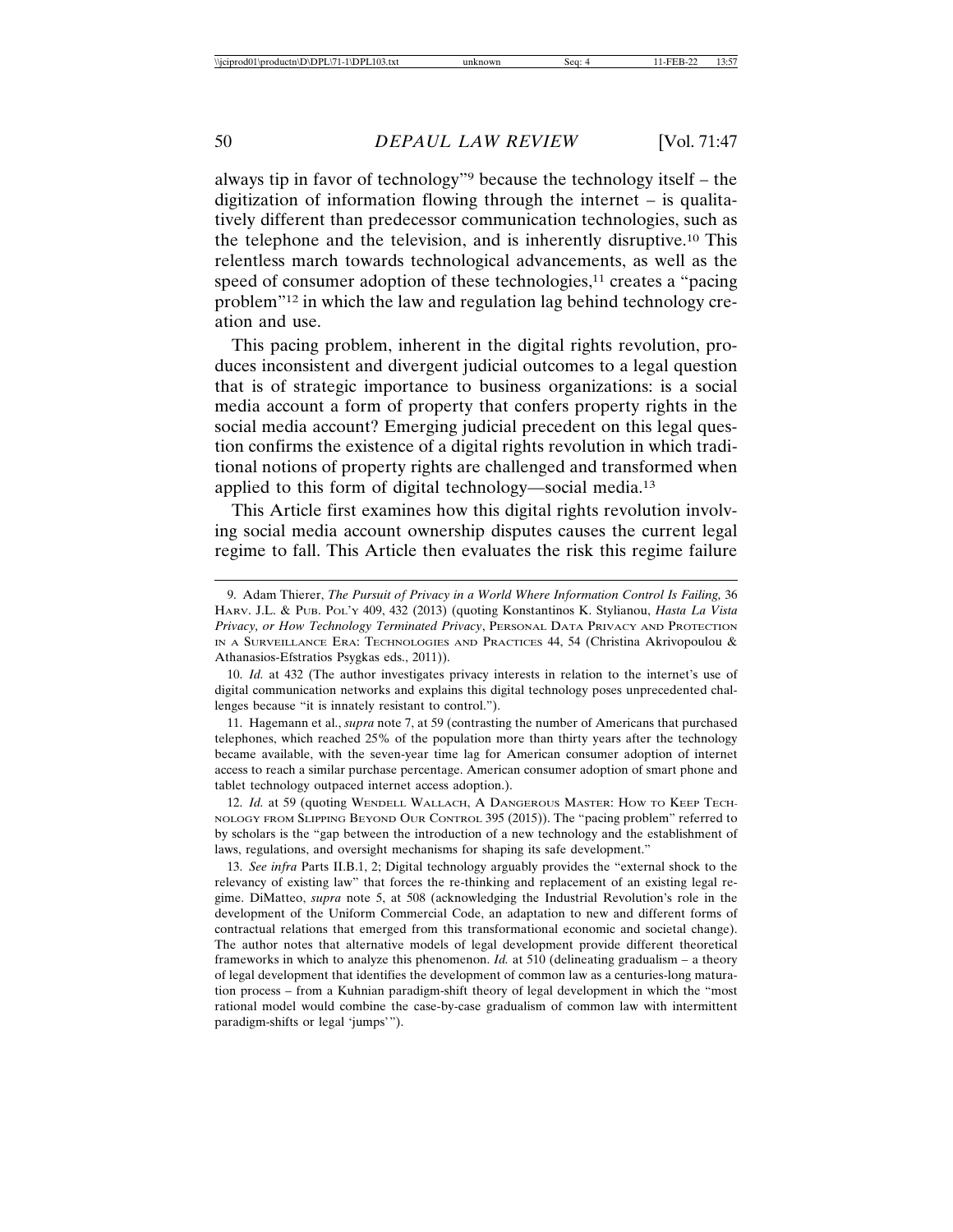poses to business organizations. Specifically, in Part II, this Article investigates the data on the critical importance of this legal question to business organizations who view social media accounts as both a valuable business asset and a strategic tool used to execute core business functions.14 Part II then analyzes the current legal regime in the United States that addresses the legal question of whether property rights exist in social media accounts.15 The legal rules used to address this question are judicially-created.16 The legal frameworks used by courts to analyze this property rights question are analytically inconsistent and lack coherence and uniformity. This creates anomalies in the legal precedent. Part II of this Article next examines how these anomalies impact business organizations as they attempt to protect a valuable business asset: social media accounts.17 The risk to business organizations increases as the predictive power and reliability of this precedent decreases.

Parts III and IV of this Article examine the feasibility of judicial and legislative adoptions of a new paradigm that applies consistent and analytically coherent legal rules to property rights disputes in social media accounts.18 Part III asks whether the past is prologue: Can a paradigm-shift emerge from an understanding of legal history?19 In Part III, this Article uses a historical lens to investigate how property rights in the Anglo-American legal tradition evolved.20 In Part IV, this legal history informs an evaluation of whether a new legal paradigm to address the property rights at issue in social media accounts can be judicially- or legislatively-created.21 Part IV of this Article analyzes the use of a proposed judicial or legislative framework to mitigate risk to business organizations.22

## II. SOCIAL MEDIA ACCOUNT OWNERSHIP DISPUTES: THE RISKS TO BUSINESS ORGANIZATIONS

Social media<sup>23</sup> – the digital revolution's 1997 game changer<sup>24</sup> – impacts a range of societal behavior in profound and significant ways.

23. Social media has been defined as "forms of electronic communication (such as websites for social networking and microblogging) through which users create online communities to share information, ideas, personal messages, and other content (such as videos)." Rachel E. Van-

<sup>14.</sup> *See infra* Part II.A.

<sup>15.</sup> *See infra* Part II.

<sup>16.</sup> *See infra* Parts II.B.1, 2.

<sup>17.</sup> *See infra* Part II.C.

<sup>18.</sup> *See infra* Parts III, IV.

<sup>19.</sup> *See infra* Part III.

<sup>20.</sup> *See infra* Part III.

<sup>21.</sup> *See infra* Part IV.

<sup>22.</sup> *See infra* Part IV.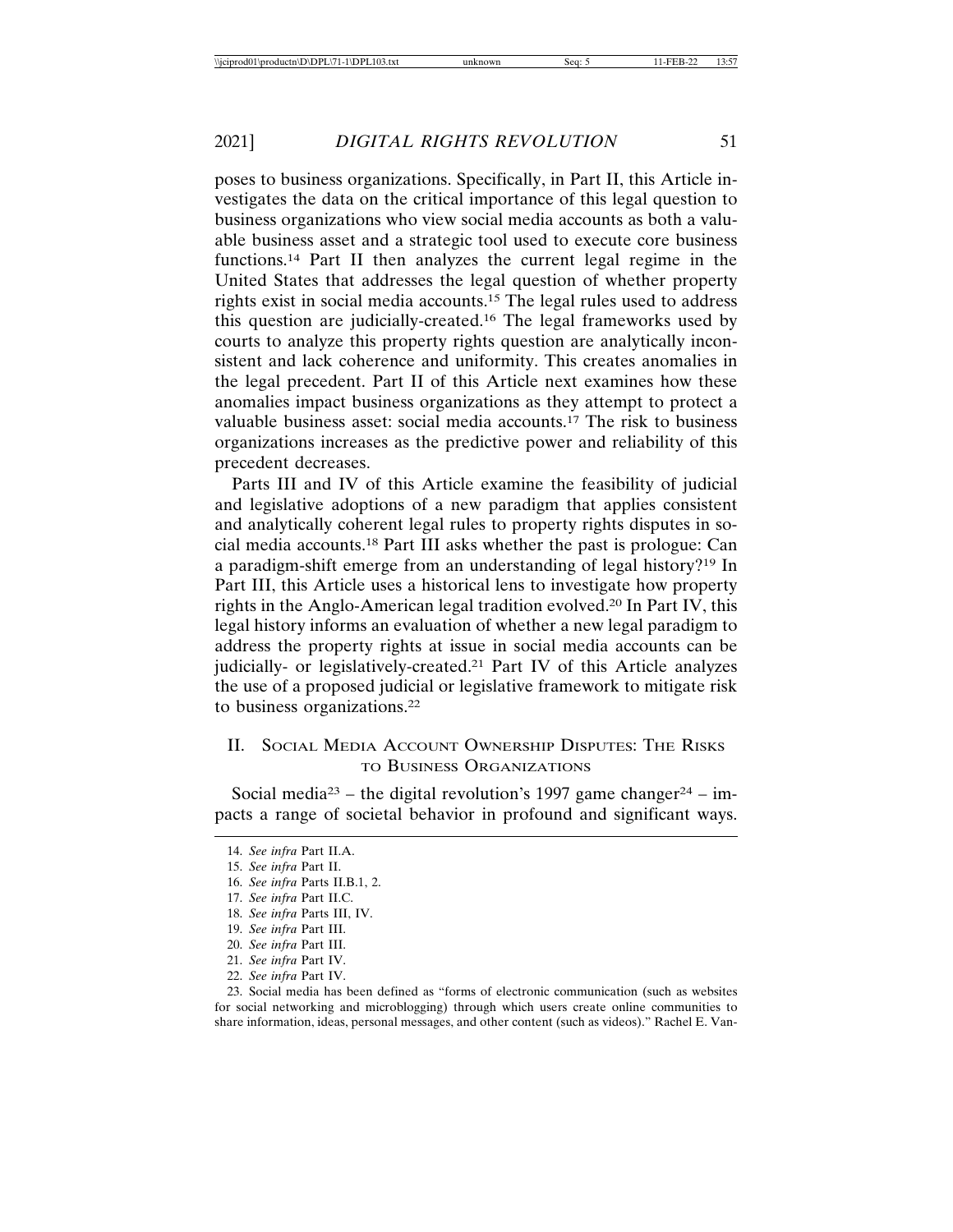Studies confirm the widespread adoption of this digital tool both in the United States and globally. A 2018 report documented 4.02 billion internet users globally, which is 53% of the total population worldwide, with users active on social media reaching 3.2 billion, which is 42% of the world's population.25 In 2019, the Pew Research Center reported a 67% increase in social media use in the United States adult population from 5% use in 2005 to 72% use in 2019.26 This data echoes a social media use-rate globally that is similarly high in many developed countries, such as South Korea, Australia, Sweden, Canada, and Israel, $27$  as well as a use-rate in developing economies that is quickly approaching that of the advanced economies.28 In the United States, social media use and engagement influence a wide range of individual and societal behaviors, magnifying the importance and impact of this digital innovation.29

25. Atanu Shaw, *How Social Media Can Move Your Business Forward,* FORBES (May 11, 2018, 8:00 AM), https://www.forbes.com/sites/forbescommunicationscouncil/2018/05/11/how-social-media-can-move-your-business-forward/#33797dfc4cf2.

26. Brooke Auxier et al., 10 *Tech-related Trends that Shaped the Decade*, PEW RES. CTR. (Dec. 20, 2019), https://www.pewresearch.org/fact-tank/2019/12/20/10-tech-related-trends-that-shapedthe-decade/.

27. A 2018 Pew Research Center study reported that "two-thirds or more" of adults in these countries engaged in social media use. Jacob Poushter et al., *Social Media Use Continues to Rise in Developing Countries but Plateaus Across Developed Ones*, PEW RES. CTR. (June 19, 2018), https://www.pewresearch.org/global/2018/06/19/social-media-use-continues-to-rise-in-developing-countries-but-plateaus-across-developed-ones/.

28. *Id.* ("When it comes to social media use, people in emerging and developing markets are fast approaching levels seen in more advanced economies.").

29. The Pew Research Center reports that social media is not merely used for socializing, noting that "we have documented how social media play a role in the way people participate in civic and political activities, launch and sustain protests, get and share health information, gather scientific information, engage in family matters, perform job-related activities and get news." Lee Rainie, *Americans' Complicated Feelings About Social Media in an Era of Privacy Concerns*, PEW RES. CTR. (Mar. 27, 2018), http://www.pewresearch.org/fact-tank/2018/03/27/americanscomplicated-feelings-about-social-media-in-an-era-of-privacy-concerns/.

Landingham, *Jailing the Twitter Bird: Social Media, Material Support to Terrorism, and Muzzling the Modern Press*, 39 CARDOZO L. REV. 1, 10 (2017) (quoting *Social Media*, MERRIAM-WEB-STER, https://www.merriam-webster.com/dictionary/social%20media (last visited July 20, 2020)); Susan Park & Patricia Sanchez Abril, *Digital Self-Ownership: A Publicity-Rights Framework for Determining Employee Social Media Rights*, 53 AM. BUS. L. J. 537, 538 (2016) ("The term 'social media' encompasses any online platform that allows individuals to communicate, create content, and interact socially. Social media can include blogs, wikis, podcasts, photos and video sharing, virtual worlds, and social networking sites such as LinkedIn, Facebook, Instagram, and Twitter.").

<sup>24.</sup> The roots of social media extend back to 1997 with the launch of a nascent form of a social networking site called SixDegrees.com. Gil Press, *Why Facebook Triumphed Over All Other Social Networks,* FORBES (Apr. 8, 2018, 4:11 PM), https://www.forbes.com/sites/gilpress/2018/04/ 08/why-facebook-triumphed-over-all-other-social-networks/#4df21e0e6e91.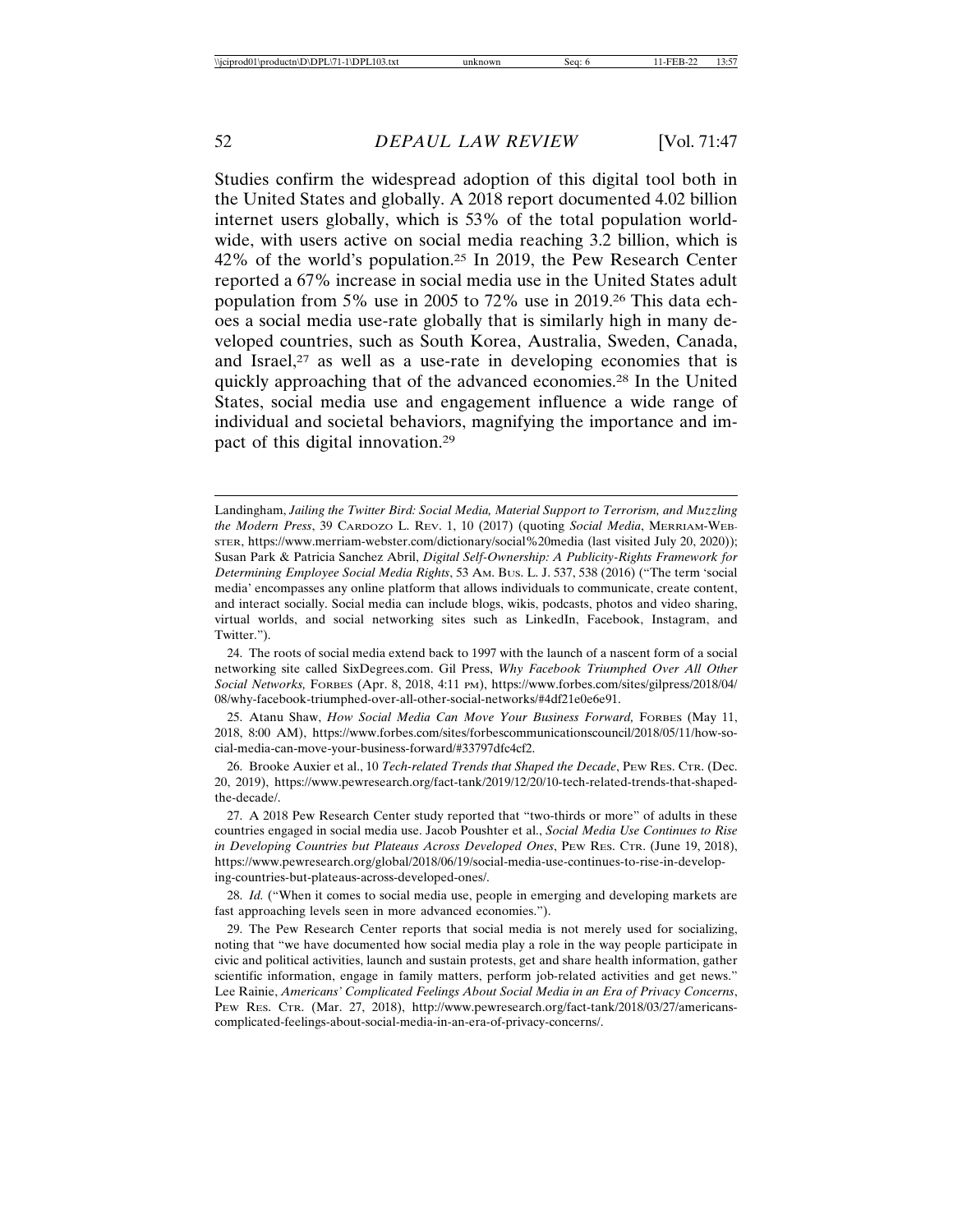#### *A. The Strategic Business Importance of Social Media Accounts*

Social media plays a critical role in business organizations' outreach to this increasingly networked segment of the population; business operations' core functions executed through social media include brand management, marketing and advertising, sales, and corporate culturebuilding.30 Data on business use of social media underscores the increasing importance of this business tool to a wide array of industries:

- A 2019 report surveying 1,800 business organizations across a range of industries including consumer products, financial services, e-commerce, and travel and tourism confirms: "[s]ocial media marketing has been around for many years now, and the majority of marketers sees it as an important part of their overall strategy. [58%] of marketers say social media is '[v]ery important', with 30[%] saying it's '[s]omewhat important.'"31
- 92% of business-to-business marketing executives share content over social media.32
- A 2019 report surveying 1,800 business organizations found that various social media platforms are used by business organizations with the following top five garnering the greatest social media account use by business organizations: Facebook (93.7%); Twitter (84.4%); Instagram (80.9%); LinkedIn (70%); and You-Tube (60.8%).33
- 65.6% of 1,800 business organizations responding to a 2019 survey stated they planned to increase their social media advertising budget in 2019.34
- 69% of 5,700 marketers surveyed in 2017 reported using social media to develop brand loyalty.35

<sup>30.</sup> Leslie K. John et al., *Ads that Don't Overstep*, 96 HARV. BUS. REV. 62, at 62, 64 (2018); Kiely Kuligowski, *Social Media for Business: A Marketer's Guide*, Bus. News DAILY (Oct. 2, 2020), https://www.businessnewsdaily.com/7832-social-media-for-business.html; *2019 Report, State of Social: How Marketers Across the Globe Think About Social Media, What's Working, How the Industry is Changing, and More,* BUFFER, https://buffer.com/state-of-social-2019 (last visited Oct. 13, 2020); James Mulvey, *Social Media in 2020: 11 Data-Backed Predictions*, Hoor-SUITE (Apr. 10, 2018), https://blog.hootsuite.com/social-media-2020/.

<sup>31.</sup> BUFFER, *2019 Report, supra* note 30; *see also* Shea Bennett, *88% of Brands Will Use Social Media Marketing in 2014 [Study],* ADWEEK (Nov. 14, 2013), https://www.adweek.com/digital/ smm-2014/ (88% of surveyed U. S. companies with 100 or more employees planned to market using social media platforms in 2014, an increase from previous years.).

<sup>32.</sup> Shea Bennett, *92% of B2B Marketers Use Social Media to Share Content*, ADWEEK (Feb. 23, 2015), https://www.adweek.com/digital/b2b-marketing-channels-content/.

<sup>33.</sup> *2019 Report, State of Social: How Marketers Across the Globe Think About Social Media, What's Working, How the Industry is Changing, and More*, *supra* note 30.

<sup>34.</sup> *Id.*

<sup>35.</sup> *See* Shaw, *supra* note 25 (noting that 69% of 5,700 marketers surveyed in 2017 reported using social media to develop brand loyalty).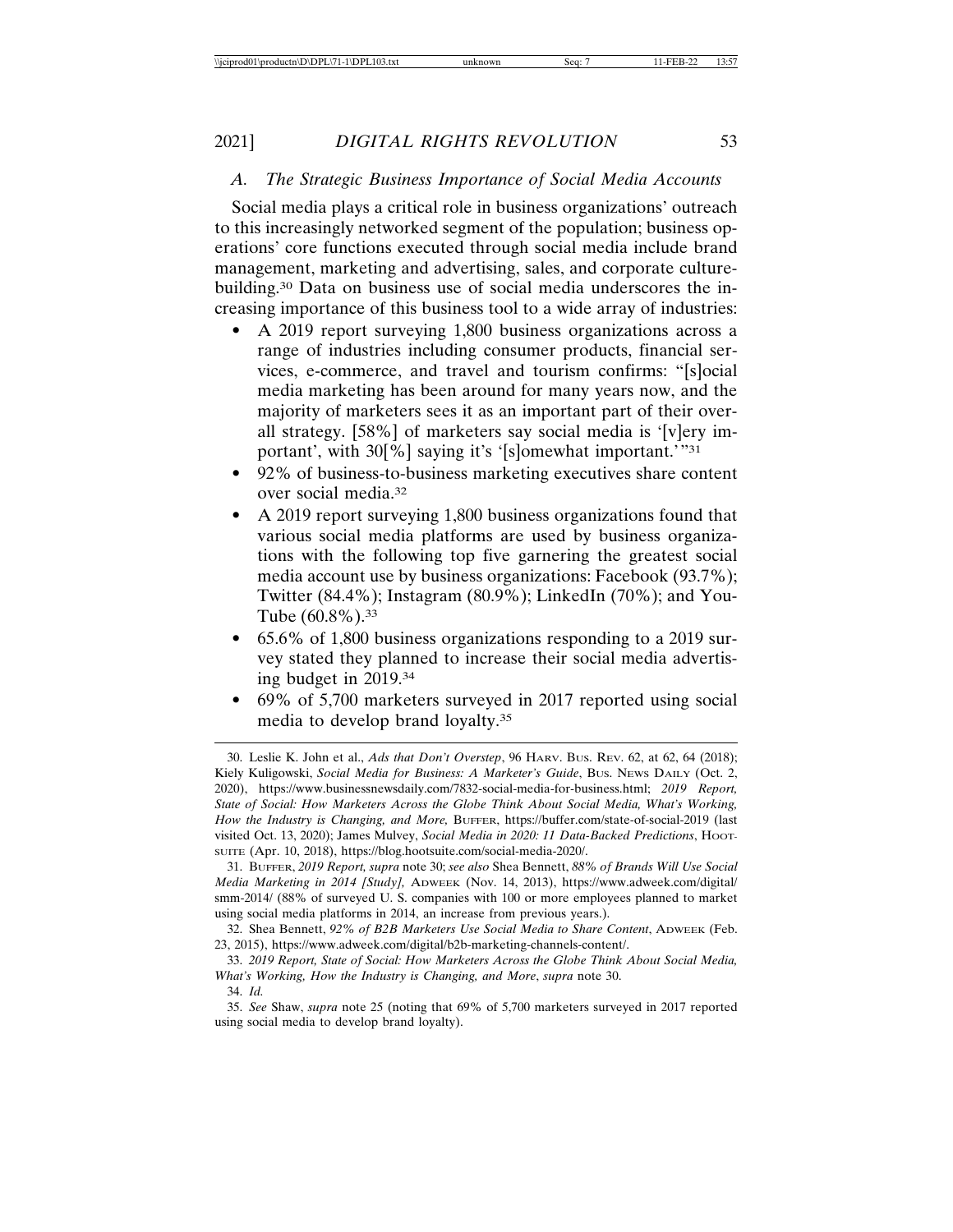Business organizations use social media as a key driver of profitability, investing in outcomes to achieve measurable impacts on consumer decisions.36 A substantial majority of surveyed marketers report that they use social media to shape brand loyalty.37 In a 2018 report on global social media use, the findings confirmed that "almost half of internet users follow brands they like or brands they are thinking of buying something from on social media."38

With over 4 billion documented internet users,<sup>39</sup> the digital revolution, in general, and social media use, in particular, provide business organizations an unprecedented opportunity to dramatically impact their marketing and sales to potential customers and clients. These customers and clients increasingly use social media to conduct product research; this consumer behavior is linked to the use of social media to engage in e-commerce as well, ushering in social media as a sales engine or digital storefront:40

From product galleries on Instagram to product launches on Facebook Live, social content is already used by younger demographics to discover and evaluate products. As more consumers research potential purchases on social networks, it's a short leap to buying directly on Facebook, Pinterest, or Instagram. Chatbots will help consumers transition to social commerce, making it easy and seamless to discover products, ask questions, process digital payments, and see automatic updates on your order's delivery date.<sup>41</sup>

Social media use as a powerful consumer vehicle for digital window shopping, product research, and potentially product purchases is reflected in data: "[g]lobally, online consumers spend one-third of their time on social media."42 Social media use for consumer purchases ex-

<sup>36.</sup> John et al., *supra* note 30, at 62, 64. Online data about consumers allows marketers to identify and respond to consumer behavior, positively impacting the performance of advertising launched by these marketers:

With users regularly sharing personal data online and web cookies tracking every click, marketers have been able to gain unprecedented insight into consumers and serve up solutions tailored to their individual needs. The results have been impressive. Research has shown that digital targeting meaningfully improves the response to advertisements and that ad performance declines when marketers' access to consumer data is reduced. *Id.*

<sup>37.</sup> *See* Shaw, *supra* note 25.

<sup>38.</sup> Mulvey, *supra* note 30.

<sup>39.</sup> Shaw, *supra* note 25.

<sup>40.</sup> Mulvey, *supra* note 30 ("Globally, online consumers spend one third of their time on social media.").

<sup>41.</sup> *Id.*

<sup>42.</sup> *Id.*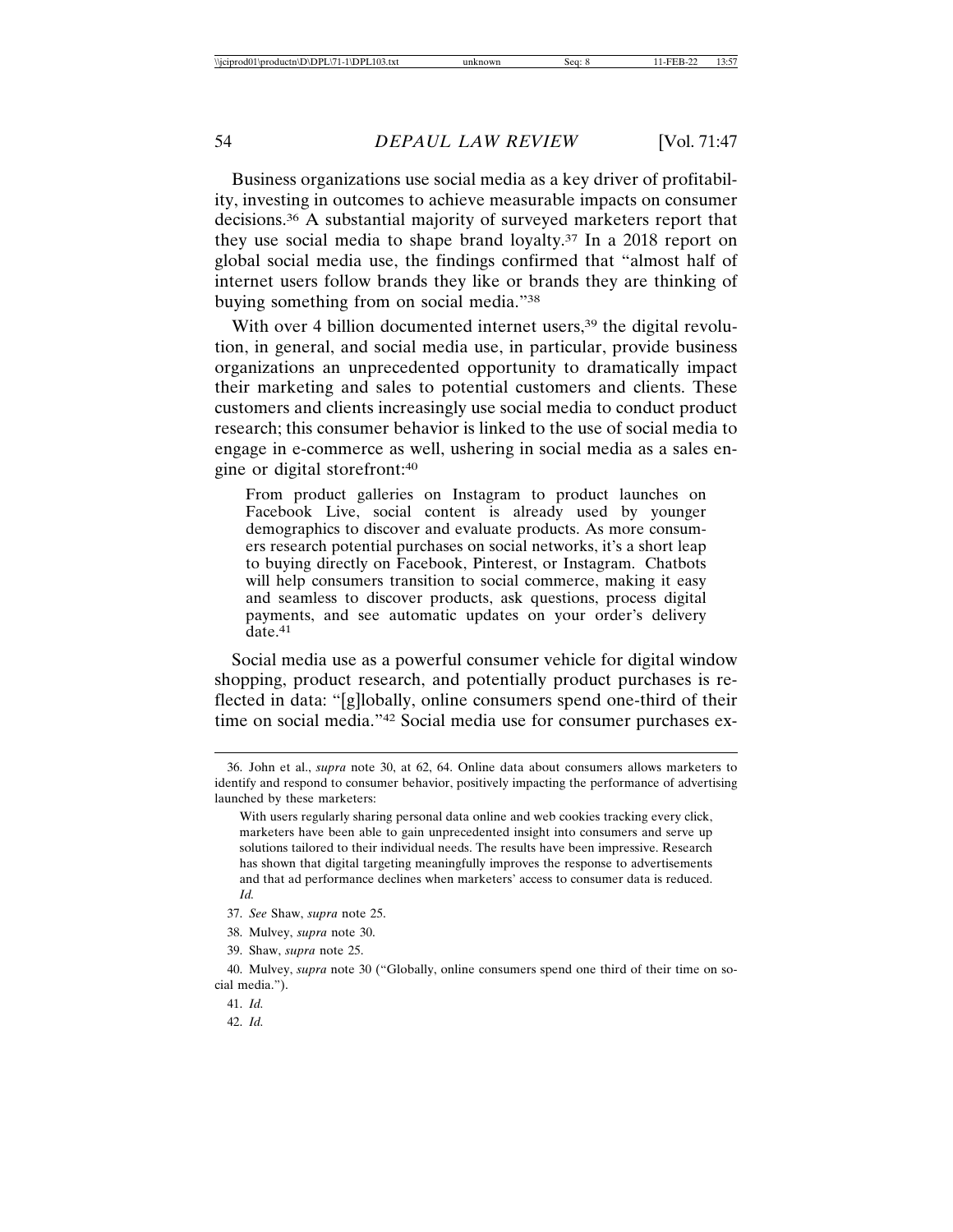tends as well to services such as banking, where social media messaging is used for banking transactions on mobile platforms.43

Cited benefits to business engagement on social media platforms include brand awareness, brand personality, thought leadership, increased website traffic, reputation management, analytics and insights, competitor analysis, and targeted advertisements.44 An additional use of social media by business organizations is corporate culturebuilding:

Whether tracking employee perceptions of new leaders to prioritizing critical problems in corporate culture, social data will become a new area of advantage. Using publicly available data (such as comments on Instagram or perceptions on LinkedIn), social data will provide a true look into the health of an employer brand.45

Business organizations' embrace of social media as a critically important business tool and the significant impact social media has on profitability leads to litigation over the ownership rights in social media accounts. A kaleidoscope of legal theories is advanced by litigants, and the judicial analyses courts employ to adjudicate these social media account ownership disputes result in divergent and inconsistent outcomes across jurisdictions, creating risk exposure for business organizations.46

# *B. Divergent and Inconsistent Judicial Outcomes in Ownership Disputes*

The strategic importance of social media account ownership and control to business organizations invariably leads to litigation over the nature of these digital rights and the available remedies. Legal scholarship documents both the proliferation of this litigation as well as the need for an analytically sound legal framework and approach to categorizing and adjudicating these digital rights.47 Evidence of the digital

<sup>43.</sup> *Id.*

<sup>44.</sup> Kuligowski, *supra* note 30.

<sup>45.</sup> Mulvey, *supra* note 30.

<sup>46.</sup> *See infra* Part II.B.2.

<sup>47.</sup> Kathleen McGarvey Hidy, *Business Disputes over Social Media Accounts: Legal Rights,* Judicial Rationales, and the Resultant Business Risks, 2018 CoL. Bus. L. REV. 426, 433 (detailing the emerging judicial precedent from social media account ownership litigation which is "a kaleidoscope of judicial rationales used by courts to define and delineate the legal rights over these social media accounts."); Park & Sanchez Abril, *supra* note 23, at 541 (The authors propose a framework derived from a publicity rights approach for post-employment disputes over control of social media accounts. In their examination of relevant caselaw, the authors conclude: "Analysis of these cases reveals that this legal question does not fit neatly into conventional interpretations or areas of law. Is this a matter of property law? Or perhaps contract law? Do we engage the law of trade secrets to resolve these issues? Or is intellectual property or tort law better suited to address them?"); Zoe Argento, *Whose Social Network Account? A Trade Secret Ap-*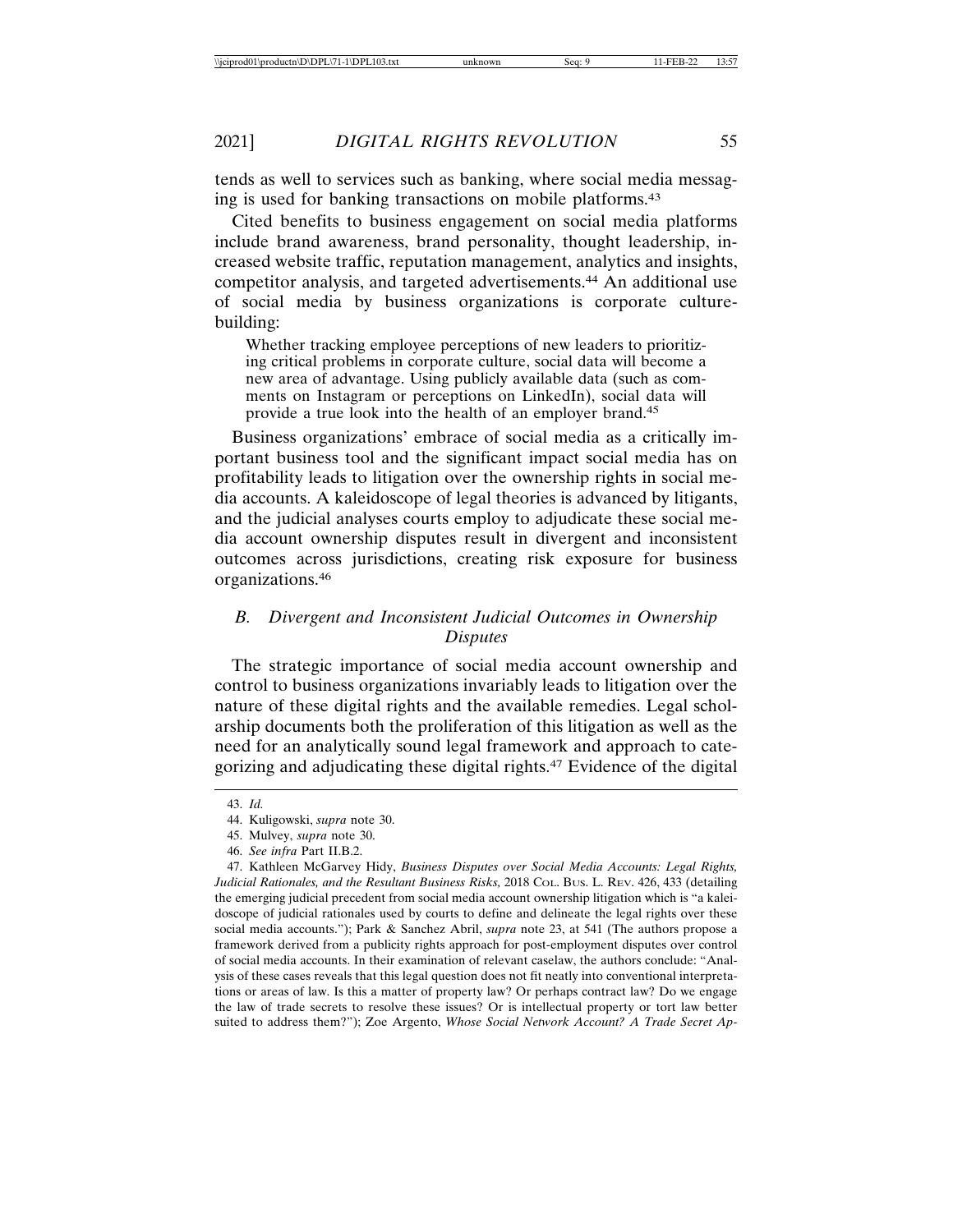rights' pacing problem emerges from caselaw—the judicial forum for the adjudication of these disputes. This evidence demonstrates that courts struggle to select and apply clear and consistent legal rules and principles that allow them to analyze and adjudicate the property rights question embedded in these disputes. The judicial precedent arising from litigation over social media account ownership disputes creates divergent and inconsistent outcomes; anomalies in the law where the analytical framework or paradigm used by various courts to identify and adjudicate these property rights is neither uniform nor logically coherent.

## *1. The Littered Litigation Landscape*

Courts adjudicate disputes arising from the ownership and control of social media accounts under both federal and state law; this litigation landscape is littered with legal theories of recovery that obscure essential questions about the nature of the property embedded in these lawsuits and what legal rights should attach to those property interests.48 What is clear from an analysis of the caselaw is that courts provide idiosyncratic interpretations of whether and how a legal theory of recovery applies to a dispute over social media account control.49

The question of whether intellectual property rights arise from social media accounts confounds the courts as they apply an array of intellectual property regimes to social media account disputes. These courts adopt various rationales to justify the logic of the distinctions they make as they apply intellectual property law to the unique features of each kind of social media platform. In *Christou v. Beatport*, the U.S. District Court for the District of Colorado identified a MySpace friends list as a possible trade secret protectable under Colorado

*proach to Allocating Rights,* 19 MICH. TELECOMM. & TECH. L. REV. 201, 277 (2013) (advocating for the adoption of a legal regime that grants trade secret protection to social media account passwords, vesting control over exclusive access to the account to the holder of the trade secret).

<sup>48.</sup> Hidy, *supra* note 47, at 472: "The jurisprudence involving disputes about control over social media accounts has addressed a variety of issues: property rights, the right to control property, interference with economic opportunities or contractual relationships through misappropriation of that control, intellectual property violations, fiduciary duties, privacy rights, and the valuation of social media accounts and damages calculations."

<sup>49.</sup> The legal question of ownership and the legal question of control over a social media account itself get muddled by litigants when asserting their rights over social media accounts. PhoneDog v. Kravitz, No. C 11-03474 MEJ, 2011 U.S. Dist. LEXIS 129229, at \*11 (N.D. Cal. Nov. 8, 2011) ("PhoneDog further argues that, notwithstanding any ownership interest or right to possession it has in the [Twitter] Account, it is entitled to damages based upon Mr. Kravitz's interference with its access to and use of the Account.").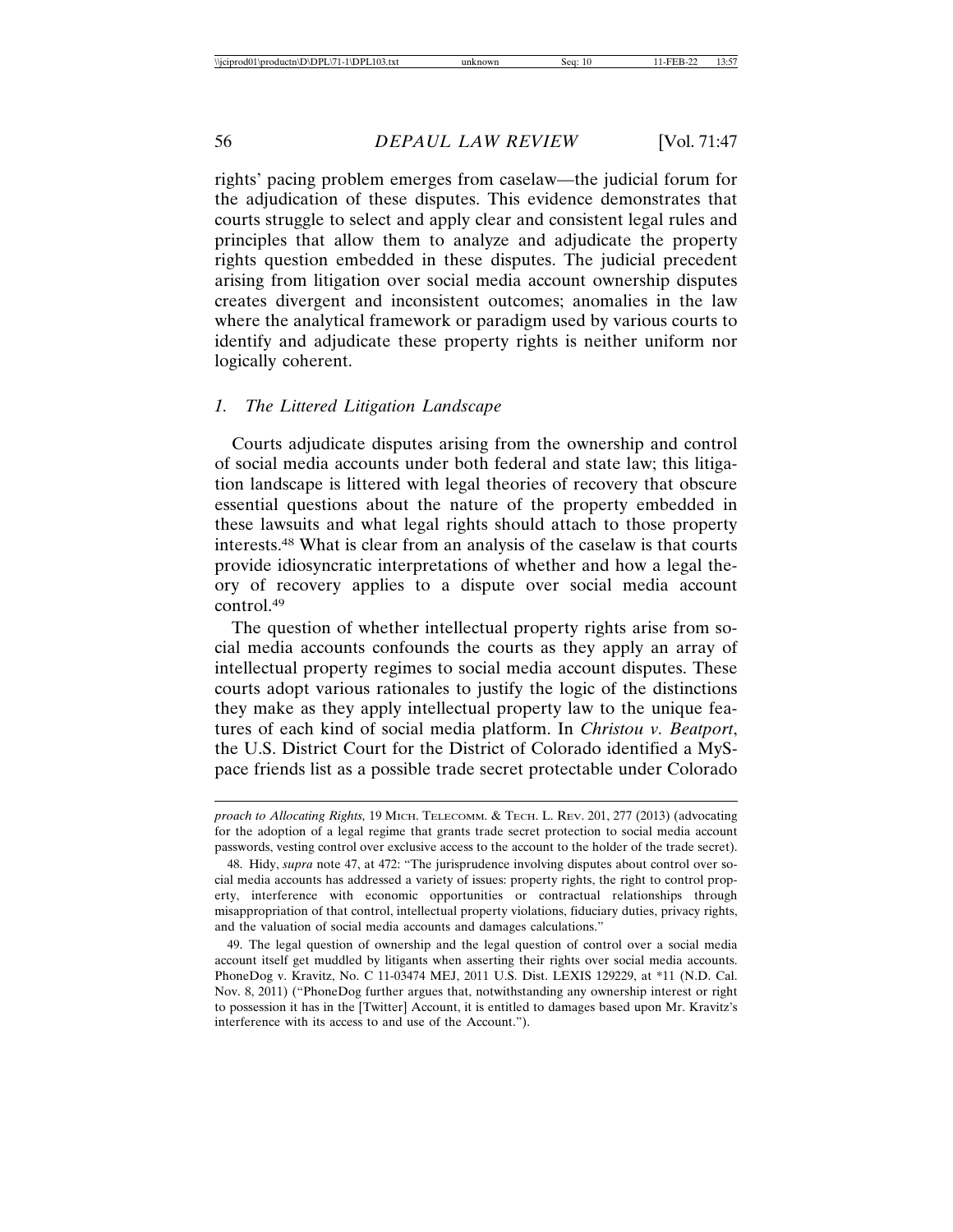law.50 This view echoed a ruling by a federal district court in California that refused to dismiss a trade secret theft claim brought under California law in a Twitter account dispute.51 That district court ruled that Twitter account followers as well as the password on the Twitter account could constitute protectable trade secrets.52 In *CDM Media USA v. Simms*, the U.S. District Court for the Northern District of Illinois parsed the meaning of a trade secret as applied to different aspects of another kind of social media account:53 LinkedIn. The district court examined a LinkedIn account's protectability under the Illinois Trade Secrets Act<sup>54</sup> and concluded that a LinkedIn membership list could constitute a trade secret<sup>55</sup> but a "LinkedIn group's private communications" could not.56

Other intellectual property rights asserted in disputes over social media accounts include Lanham Act<sup>57</sup> violations, common law tortious misappropriation of publicity,58 and common law tortious invasion of privacy through the misappropriation of identity.59 In *Maremont v. Fredman,* the U.S. District Court for the Northern District of Illinois ruled that Twitter and Facebook account followers can constitute a "marketable commercial interest" satisfying the commercial interest requirement under the Lanham Act.60 The district court found that a Lanham Act false endorsement claim could arise when an employer tweets from a Twitter account in which ownership and control of that account is disputed by an employee.<sup>61</sup>

In *Eagle v. Morgan*, the U.S. District Court for the Eastern District of Pennsylvania rejected a claim asserting an unfair competition Lanham Act violation brought under Section 43(a), finding insufficient

54. 765 Ill. Comp. Stat. Ann. 1065/2(d) *et seq.* (2020).

55. CDM Media USA, Inc., 2015 U.S. Dist. LEXIS 37458, at \*12–14.

57. 15 U.S.C. § 1125(a) (2012).

59. *Id.* at \*20–22.

60. Maremont v. Susan Fredman Design Grp., No. 10 C 7811, 2014 U.S. Dist. LEXIS 26557, at \*13 (N.D. Ill. Mar. 3, 2014).

61. *Id.* at \*15–16.

<sup>50.</sup> Christou v. Beatport, LLC, 849 F. Supp. 2d 1055, 1076 (D. Colo. 2012) (ascribing the trade secret status of the MySpace friends list as a question of fact and refusing to dismiss the trade secret claim on a motion to dismiss under Federal Rule of Civil Procedure 12(b)(6)).

<sup>51.</sup> *PhoneDog*, 2011 U.S. Dist. LEXIS 129229, at \*20.

<sup>52.</sup> *Id.* at \*19–20.

<sup>53.</sup> CDM Media USA, Inc. v. Simms, No. 14 CV 9111, 2015 U.S. Dist. LEXIS 37458, at \*12 (N.D. Ill. Mar. 25, 2015).

<sup>56.</sup> *Id.* at \*13–14. The federal district court did note that trade secrets may be contained in LinkedIn private messaging, stating that this legal assertion must be made with a specificity that ties the information in the LinkedIn message to the definition of what constitutes a trade secret under Illinois law.

<sup>58.</sup> Eagle v. Morgan, No. 11-4303, 2013 U.S. Dist. LEXIS 34220, at \*23 (E.D. Pa. Mar. 12, 2013).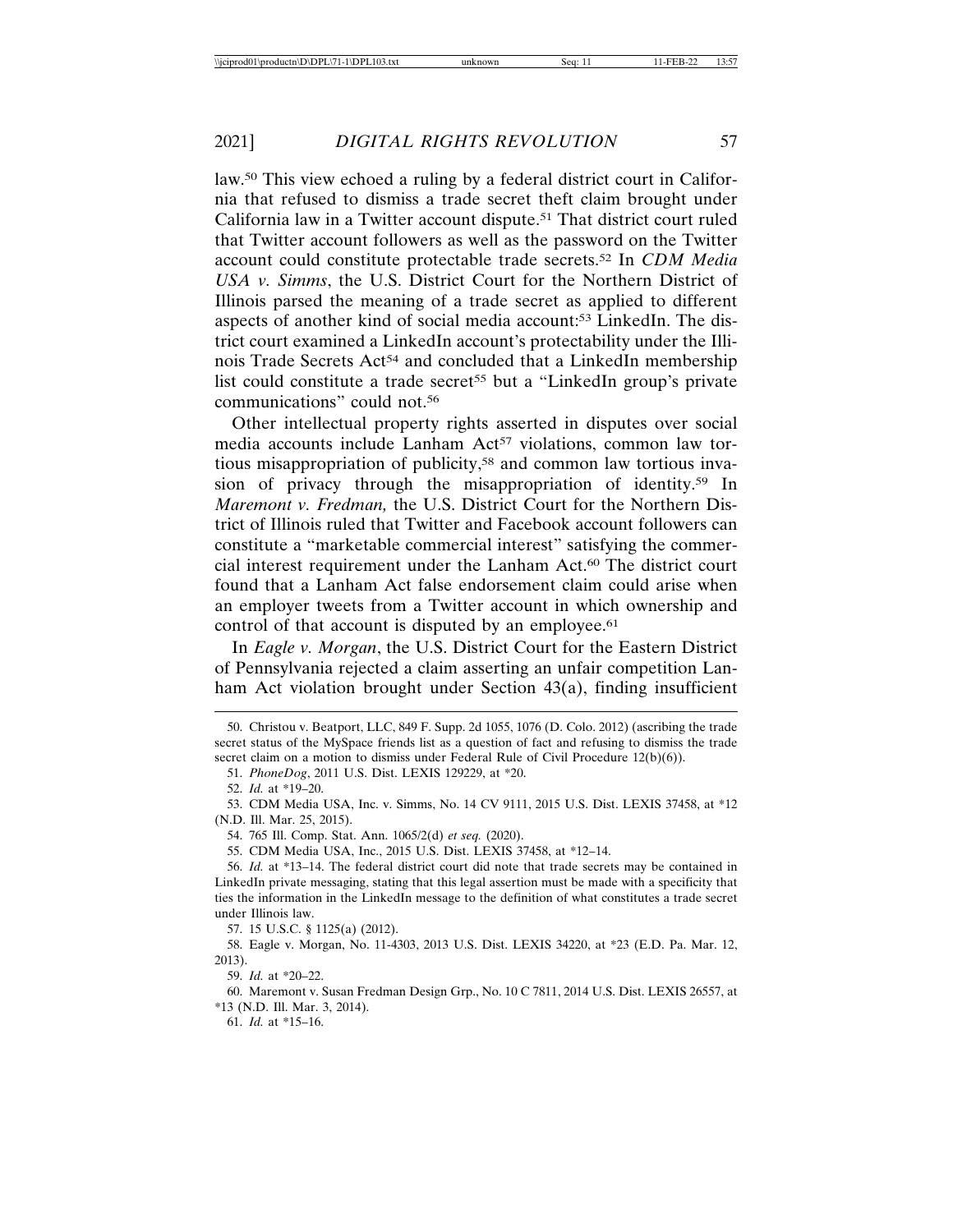evidence of confused LinkedIn users over a disputed LinkedIn account.62 The *Eagle* court ruled that a business organization did violate Pennsylvania's common law tort of misappropriation of publicity, depriving its former executive of "an exclusive right to control the commercial value of her name and to prevent others from exploiting it without her permission."63 The evidence presented at trial illustrates the efforts parties undertake to keep and control an existing social media account. These efforts demonstrate the value inherent in an established social media account and reveal the economic motivations driving parties to litigate social media account ownership disputes:

By using Plaintiff's password to enter her LinkedIn account, changing the password to block Dr. Eagle from entering it, and then altering her account to reflect Sandi Morgan's information – in lieu of simply creating a new LinkedIn account for Ms. Morgan – Defendant Edcomm deprived Plaintiff of the commercial benefit of her name.<sup>64</sup>

Additionally, the district court in *Eagle* held that the business organization's use of the LinkedIn account established an invasion of privacy through misappropriation of identity, a tort under Pennsylvania common law.<sup>65</sup> In Pennsylvania, this tort recognizes misappropriation of the "reputation, prestige, social or commercial standing, public interest or other values" derived from an individual's name or likeness.<sup>66</sup> The LinkedIn account became the cyber real estate on which these interests sat. Control of this social media account allowed the manipulation of these intangible but valuable interests.

These same interests – reputation and prestige – were at stake in the disputed ownership and control of Facebook accounts and Facebook pages.67 The U.S. District Court for the Eastern District of Kentucky, on summary judgment adjudication, held a union's ex-president liable for violating the union's rights under Kentucky's common law invasion of privacy tort.68 The ex-president retained control over the union's social media accounts and "benefitted from the goodwill

67. Int'l Bhd. of Teamsters Local 651 v. Philbeck, 423 F. Supp. 3d 364, 375 (E.D. Ky. 2019). 68. Int'l Bhd. of Teamsters Local 651 v. Philbeck, 464 F. Supp. 3d 863, 873 (E.D. Ky. 2020).

<sup>62.</sup> Eagle v. Morgan, No. 11-4303, 2012 U.S. Dist. LEXIS 143614, at \*26–27 (E.D. Pa. Oct. 4, 2012).

<sup>63.</sup> Eagle v. Morgan, No. 11-4303, 2013 U.S. Dist. LEXIS 34220, at \*23 (E.D. Pa. Mar. 12, 2013).

<sup>64.</sup> *Id.* at \*23.

<sup>65.</sup> *Id.* at \*20–22.

<sup>66.</sup> *Id.* at \*20 (quoting Wallace v. MediaNews Group., Inc., No. 1:12-CV-0872, 2013 U.S. Dist. LEXIS 7485, at \*11 (M.D. Pa. Jan. 18, 2013) (quoting RESTATEMENT (SECOND) OF TORTS § 652C cmt.c), *aff'd in part, vacated in part on other grounds*, Wallace v. MediaNews Group, Inc., No. 13-2079, 2014 U.S. App. LEXIS 11047 (3d Cir. June 13, 2014)).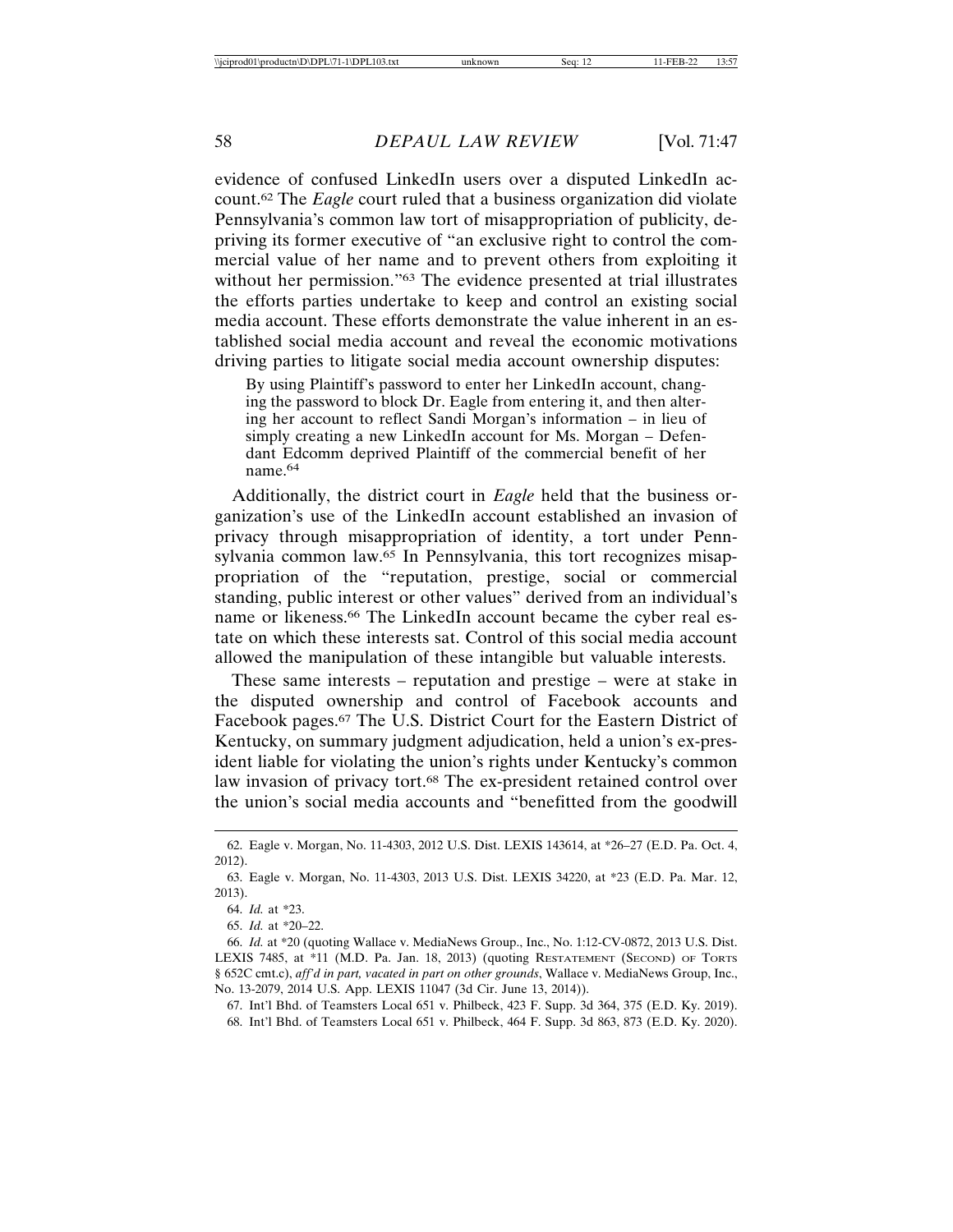associated with the [u]nion's reputation and prestige," which were intangible but valuable interests embedded in the disputed Facebook accounts and Facebook pages.69

Other legal theories courts confront in litigation over social media account ownership and control include the tort of trespass,70 tortious interference with economic and business opportunities,71 breach of fiduciary duty,<sup>72</sup> civil conspiracy and unfair competition,<sup>73</sup> civil theft,<sup>74</sup> and contract-based rights.75 This precedent, along with the caselaw ad-

71. Emerald City Mgmt., LLC v. Kahn, No. 4:14-cv-358, 2016 U.S. Dist. LEXIS 2143, at \*62–68 (E.D. Tex. Jan. 8, 2016) (A question of fact remained for adjudication at trial on the issue of whether social media account control constituted tortious interference with prospective business relationships under Texas common law.); PhoneDog v. Kravitz, No. C 11-03474 MEJ, 2012 U.S. Dist. LEXIS 10561, at \*2–4 (N.D. Cal. Jan. 30, 2012) (ruling that the plaintiff had sufficiently pled a claim for intentional interference with prospective economic advantage through disruption in advertising revenue directly related to the plaintiff's loss of control over a Twitter account.).

72. Keypath Educ., Inc. v. BrightStar Educ. Grp., No. 16-cv-2545-JWL, 2017 U.S. Dist. LEXIS 14061, at \*9 (D. Kan. Jan. 31, 2017) (Applying Kansas law, a federal district court refused to dismiss a breach of fiduciary duty claim brought by a company that alleged a social media management company had an implied fiduciary relationship with the company when it "established itself as the owner of those social media accounts . . . and Select Education was unable to access those [social media] accounts without permission from Keypath."); *Salonclick,* 2017 U.S. Dist. LEXIS 6871, at \*13 (A business organization alleged breach of fiduciary duty under New York law against an independent contractor who created a Twitter account and was given administrative access to a Facebook page.); *Emerald City Mgmt. LLC*, 2016 U.S. Dist. LEXIS 2143, at \*59–60 (A federal district court recognized a breach of fiduciary duty claim under Texas law brought by an employer against its former employee who registered "the various [social] media accounts and website in his own name" and then locked his employer out of the social media accounts when he left that employment.).

73. Farm Journal, Inc. v. Johnson, No. 4:19-cv-00095-SRB, 2019 U.S. Dist. LEXIS 69374, at \*23–27 (W.D. Mo. Apr. 24, 2019).

74. In *Mazo v. Merritt*, the U.S. District Court for the District of Colorado refused to dismiss a civil theft claim under Colorado law, categorizing social media accounts as "valuable property." Mazo v. Merritt, No. 18-cv-00831-RBJ, 2019 U.S. Dist. LEXIS 12766, at \*20 (D. Colo. Jan. 28, 2019). The district court ruled that the prima facie elements of civil theft under Colorado law were pled in the social media account ownership dispute. Those elements are met when a plaintiff shows that a defendant "knowingly obtains, *retains,* or *exercises control* over anything of value of another without authorization and intends to permanently keep it or prevent the true owner from enjoying the thing's use or benefit." *Id.* at \*21 (quoting Colo. Rev. Stat. § 18-4-  $401(1)(a)$ –(e) (2021)).

75. CDM Media USA, Inc. v. Simms, No. 14 CV 9111, 2015 U.S. Dist. LEXIS 37458, at \*10 (N.D. Ill. Mar. 25, 2015) (A senior executive entered into a non-compete agreement that included a clause related to disclosure of confidential information. The senior executive's "failure to transfer control of the LinkedIn group" may have violated this contractual provision when he resigned and began working for his former employer's customer.); Ardis Health, LLC v.

<sup>69.</sup> *Id.*

<sup>70.</sup> Salonclick, LLC v. SuperEgo Mgmt., LLC, No. 16 Civ. 2555 (KMW), 2017 U.S. Dist. LEXIS 6871, at \*10–12 (S.D.N.Y. Jan. 18, 2017) (The federal district court categorized a Twitter account and Facebook page as "intangible property"; New York's common law tort of trespass to chattels requires a plaintiff to demonstrate "injury" to the social media accounts themselves, not simply damage to business interests.).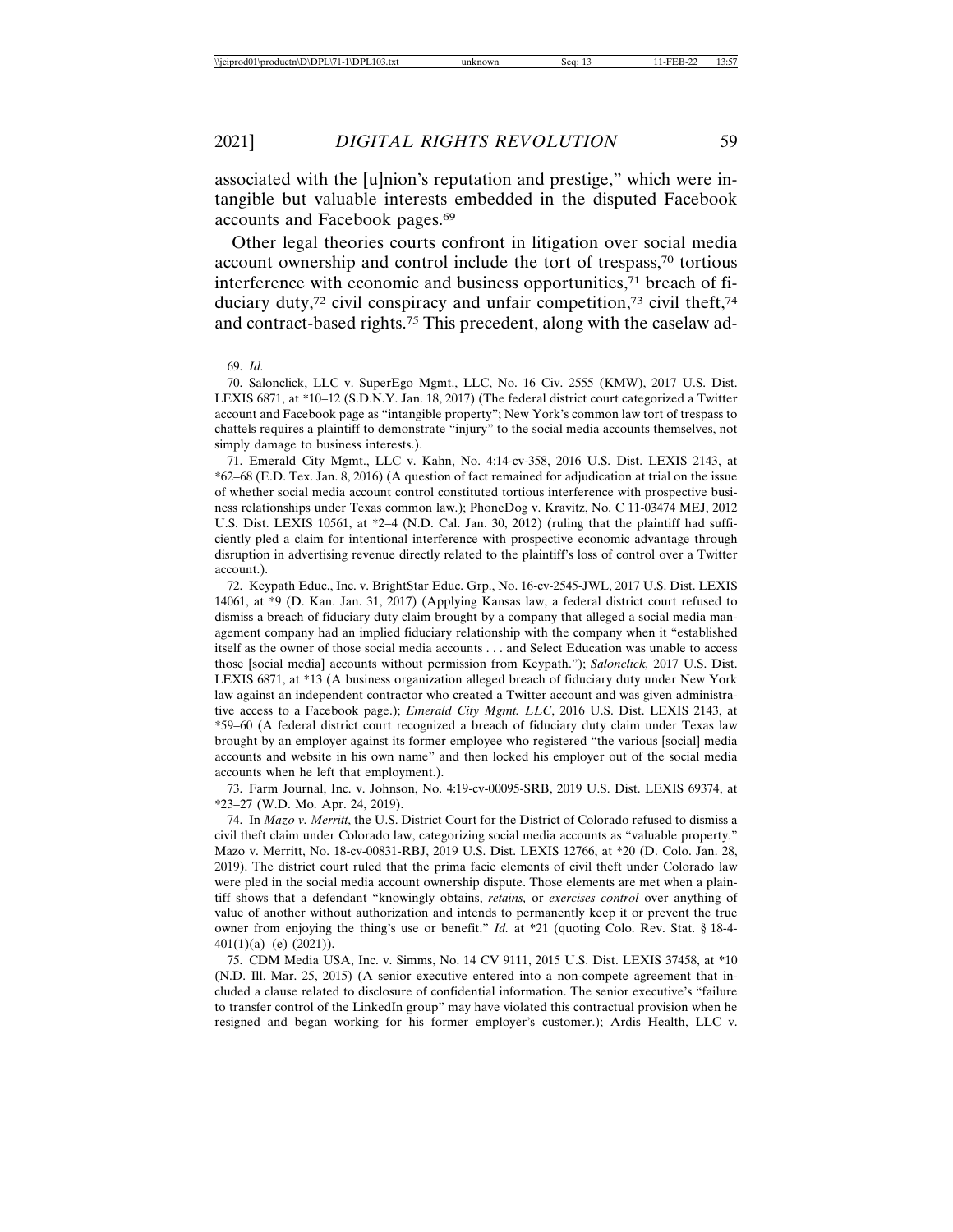judicating intellectual property rights, acknowledges the important economic and business-related interests at stake in these social media account disputes. What is left unclear and uncertain in this precedent is the nature of the property interests found in social media accounts and the boundary lines for these property rights.

### *2. The Social Media Account as Common Law Personal Property*

These fundamental questions are addressed through a legal theory embedded for centuries in the Anglo-American legal tradition: the common law tort of conversion.76 The Restatement 2d of Torts defines conversion as follows:

(1) Conversion is an intentional exercise of dominion or control over a chattel which so seriously interferes with the right of another to control it that the actor may justly be required to pay the other the full value of the chattel.

(2) In determining the seriousness of the interference and the justice of requiring the actor to pay the full value, the following factors are important:

(a) the extent and duration of the actor's exercise of dominion or control;

(b) the actor's intent to assert a right in fact inconsistent with the other's right of control;

(c) the actor's good faith;

(d) the extent and duration of the resulting interference with the

other's right of control;

(e) the harm done to the chattel;

 $(f)$  the inconvenience and expense caused to the other.<sup>77</sup>

Caselaw demonstrates that many litigants embroiled in social media account ownership and control disputes allege tortious conversion of this digital asset. Framing their legal rights as a property right violation under this tort necessitates that these litigants establish that the digital property they are wrestling over, a social media account, is a form of chattel or personal property.78 In its adjudication of this tort, a court must first conceptually categorize the nature of the property itself: Is a social media account a form of chattel or personal property? The legal theory of conversion then demands judicial analysis on the question of ownership and control: Who has the right to control the

Nankivell, No. 11 Civ. 5013 (NRB), 2011 U.S. Dist. LEXIS 120738, at \*3–4 (S.D.N.Y. Oct. 19, 2011) (Work performed by an employee whose duties included maintaining social media accounts for a business organization's online marketing of its products was subject to a work product agreement entered into at the time of the employee's hiring.).

<sup>76.</sup> William L. Prosser, *Nature of Conversion,* CORNELL L.Q. Winter 1957, at 168, 169.

<sup>77.</sup> RESTATEMENT (SECOND) OF TORTS, § 222A (AM. LAW INST. 2021).

<sup>78.</sup> *Id.*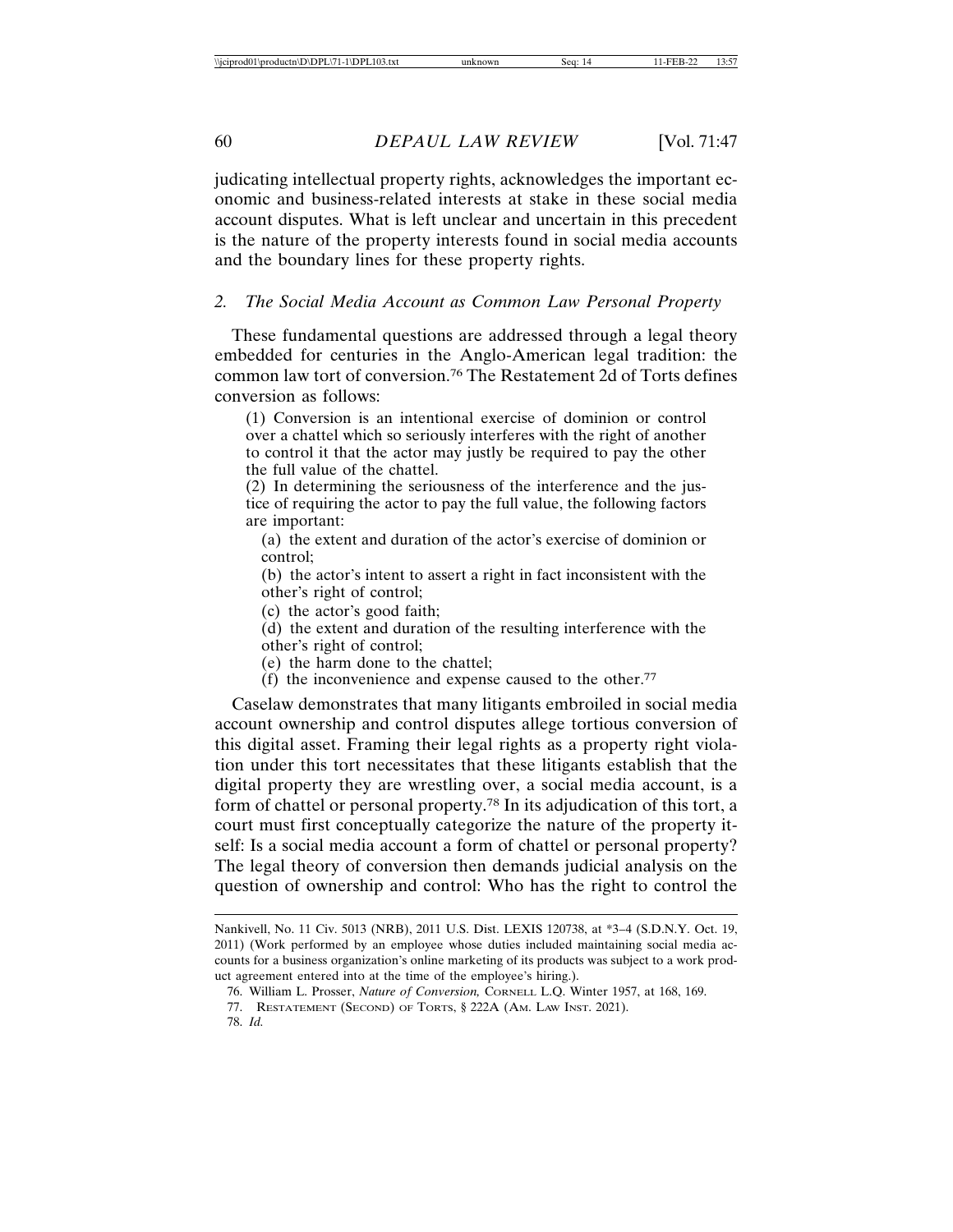social media account and was that right to control interfered with by the accused party?

The common law tort of conversion provides an analytical vehicle to arrive at answers to these fundamental legal questions; however, the judicial precedent does not drive to the desired destination. Judicial analyses of whether and how the tort of conversion applies to social media account ownership disputes are neither consistent nor uniform. One roadblock is the difference in each state's common law articulation of the elements of the tort of conversion. As one scholar predicted, the judicial categorization of social media accounts as personal property protectable from interference under the common law tort of conversion leads to divergent and inconsistent outcomes:

The personal property approach has another flaw. Because many states do not allow claims for conversion for intangible items the law would not develop in a coherent manner.<sup>79</sup>

Some states recognize intangible property, such as social media accounts, as personal property subject to conversion claims; others do not.

In *Int'l Bhd. Of Teamster Local 651 v. Philbeck*, the U.S. District Court for the Eastern District of Kentucky evaluated Kentucky's common law tort of conversion in a dispute between a union and its expresident over the ownership and control of Facebook accounts.80 The union brought an action in federal court seeking as a remedy the "passwords and administrative access to a plethora of Facebook pages and a permanent injunction to keep Defendant Michael Philbeck from using the Facebook accounts."81 The district court granted summary judgment in the union's favor on the conversion claim.82 Citing the elements of the tort of conversion under Kentucky law, the district court assumed that the Facebook pages constitute protectable property under this tort and focused its analysis on whether the union "is the 'owner' of the social media accounts or whether Philbeck is the 'owner' of those accounts."<sup>83</sup> Specifically, the district court sought to determine whether the disputed social media accounts were "business or personal accounts."84

The district court stated that the factors relevant to this inquiry are whether the social media account was "originally created as a page for

<sup>79.</sup> Argento, *supra* note 47, at 277–78.

<sup>80.</sup> Int'l Bhd. Of Teamster Local 651 v. Philbeck, 464 F. Supp. 3d 863, 867–68 (E.D. Ky. 2020). 81. *Id.* at 868.

<sup>82.</sup> *Id.* at 873.

<sup>83.</sup> *Id.* at 870.

<sup>84.</sup> *Id.* at 871.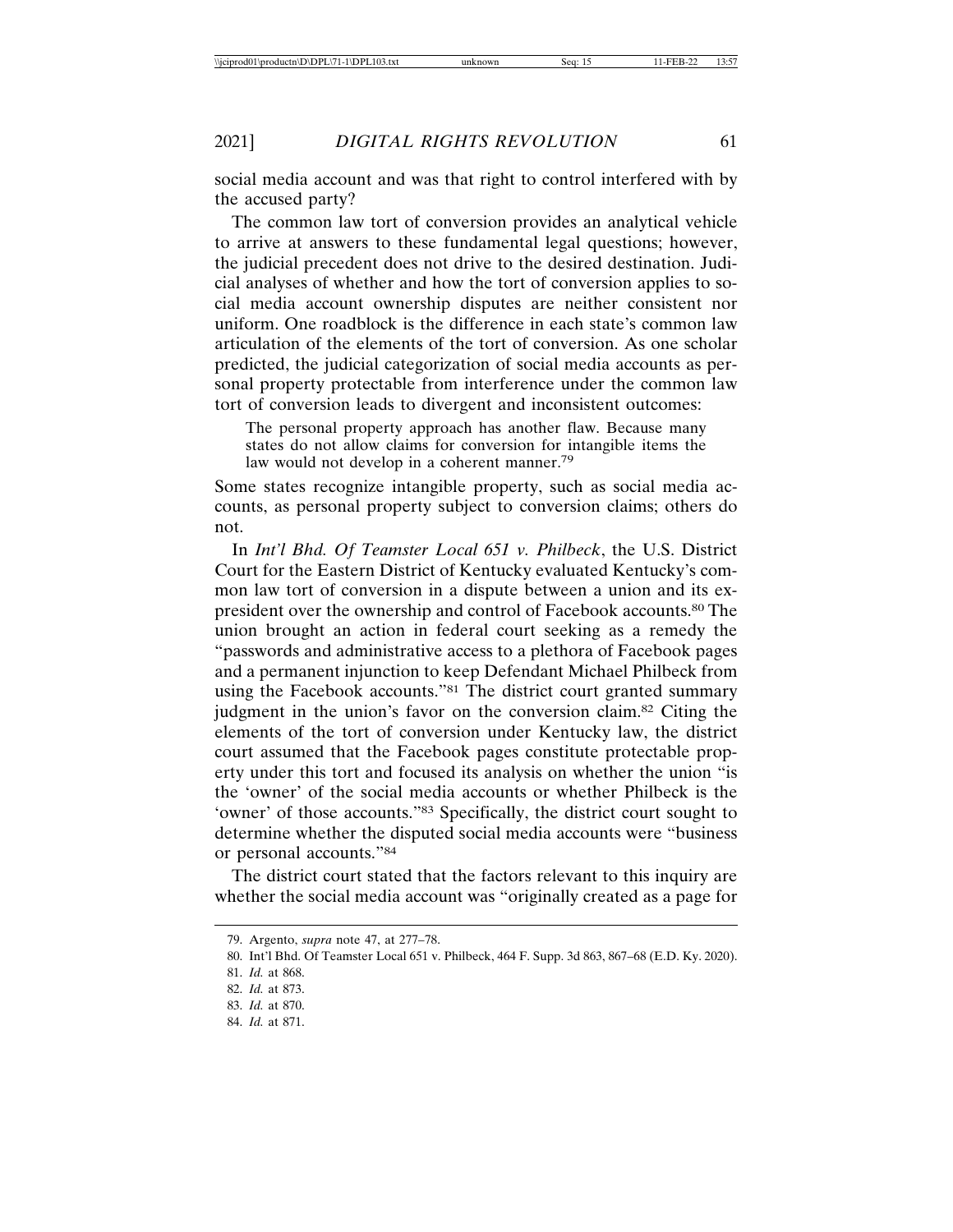the businesses, brands, or organizations, and not an individual person";<sup>85</sup> whether the account "was directly linked to the business's website and posted status updates on the behalf of the business";<sup>86</sup> whether "many posts on the [Facebook] pages were business-related and used for promotion";87 and whether the business had given employees "access to post on the page [which] supported the conclusion that the page was a business page."88 Evidence that a business organization failed "to provide administrative privileges to another individual" or that the posting individual also used the social media account for "personal reasons and used it to share personal posts" was not dispositive on the issue of whether a social media account is a business account or a personal account.89 The district court applied this framework and concluded:

Here, it has already been established that the Facebook page and resource group are the property of the Union and the plaintiff had the right to possess them at the time of the alleged conversion. The defendant removed administrators and banned certain Union members from the Facebook page and resource group, which interferes with the plaintiff's right to use and enjoy the social media accounts. Philbeck exercised control over the page in a manner inconsistent with the plaintiff's use and enjoyment and the defendant's actions were the legal cause of the conversion. The plaintiff suffered damage because of the inaccurate information being disseminated to members of the Union and it was hindered in its ability to communicate with the Union members.90

The Georgia Court of Appeals also ruled that a social media account constitutes protectable property under Georgia's common law tort of conversion.91 In *Bearoff v. Craton*, the appellate court heard an appeal involving a dispute between affiliated companies doing business as Frisky Biscuit Couples Boutique (Frisky Biscuit) and owners of a company doing business as The Love Library (Love Library).92 Frisky Biscuit, an adult novelty store, sued a competitor, Love Library, for the conversion of social media accounts, violation of a geographic prohibition in a non-compete agreement, and additional legal

92. *Id.* at 366.

<sup>85.</sup> Int'l Bhd. Of Teamster Local 651 v. Philbeck, 464 F. Supp. 3d 863, 871 (E.D. Ky. 2020). 86. *Id.*

<sup>87.</sup> *Id.*

<sup>88.</sup> *Id.*

<sup>89.</sup> *Id.*

<sup>90.</sup> Int'l Bhd. Of Teamster Local 651 v. Philbeck, 464 F. Supp. 3d 863, 872 (E.D. Ky. 2020). On the matter of damages, the district court stated: "[i]t would be difficult to quantify how much the social media accounts of the Union would be worth." *Id.* at 878.

<sup>91.</sup> Bearoff v. Craton, 830 S.E.2d 362, 367 (Ga. Ct. App. 2019).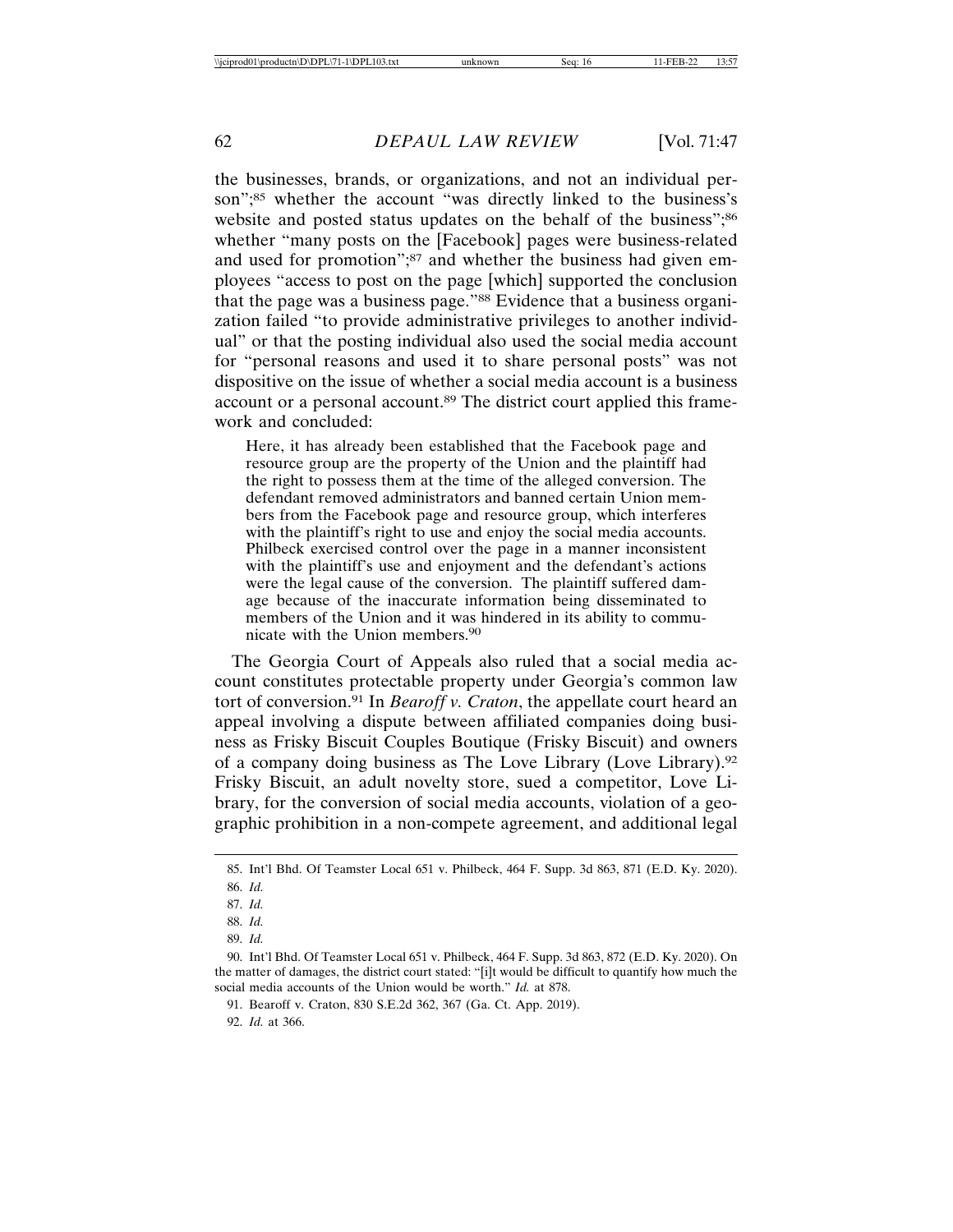claims.93 Frisky Biscuit alleged that its social media accounts, a Facebook page and a Twitter account,<sup>94</sup> were usurped by Love Library to market and advertise its store.95

The Georgia appellate court affirmed the trial court's ruling at a bench trial that Love Library unlawfully converted the plaintiffs' social media accounts and ruled: (i) Frisky Biscuit's Facebook page and Twitter account are a form of intangible property and, under Georgia law, intangible property is subject to a conversion claim;<sup>96</sup> (ii) the social media accounts served as collateral under a security agreement;97 and (iii) Love Library refused to transfer control over these social media accounts as required under that security agreement.98

The U.S. District Court for the Northern District of Georgia also adjudicated a Georgia common law conversion claim in a dispute over ownership and control over social media accounts.99 It concluded as well that social media accounts constitute protectable property under this tort.100 In *Mastermind Involvement Mktg. v. Art Inst. Of Atlanta*, the district court granted a preliminary injunction in favor of various art institutes who were sued by a marketing company that performed social media marketing services for these art institutes.<sup>101</sup> The marketing company brought a breach of contract case against the art institutes for failure to pay; the art institutes asserted counterclaims against the marketing company that included the common law tort claim of conversion.102 The art institutes alleged that the marketing company refused to "transfer back to them sixteen social media accounts (and the accounts' login information) that MasterMind acquired control of pursuant to its contract with [Dream Center Education Holding, LLC]."103

The district court concluded that the elements of a conversion claim under Georgia law would likely be met by the art institutes; this justified a preliminary injunction ordering the marketing company to

97. *Id.* at 376.

<sup>93.</sup> *Id.* at 370.

<sup>94.</sup> *Id.*

<sup>95.</sup> *Id.* at 369.

<sup>96.</sup> Bearoff v. Craton, 830 S.E.2d 362, 375–76 (Ga. Ct. App. 2019).

<sup>98.</sup> *Id.* The appellate court also affirmed the trial court's finding that the unlawful conversion of the social media accounts by Love Library to directly compete with the plaintiffs' business – along with other misconduct by Love Library – justified the imposition of punitive damages against it. *Id.* at 380.

<sup>99.</sup> Mastermind Involvement Mktg. v. Art Inst., 389 F. Supp. 3d 1291, 1294 (N.D. Ga. 2019). 100. *Id.*

<sup>101.</sup> *Id.* at 1293.

<sup>102.</sup> *Id.*

<sup>103.</sup> *Id*.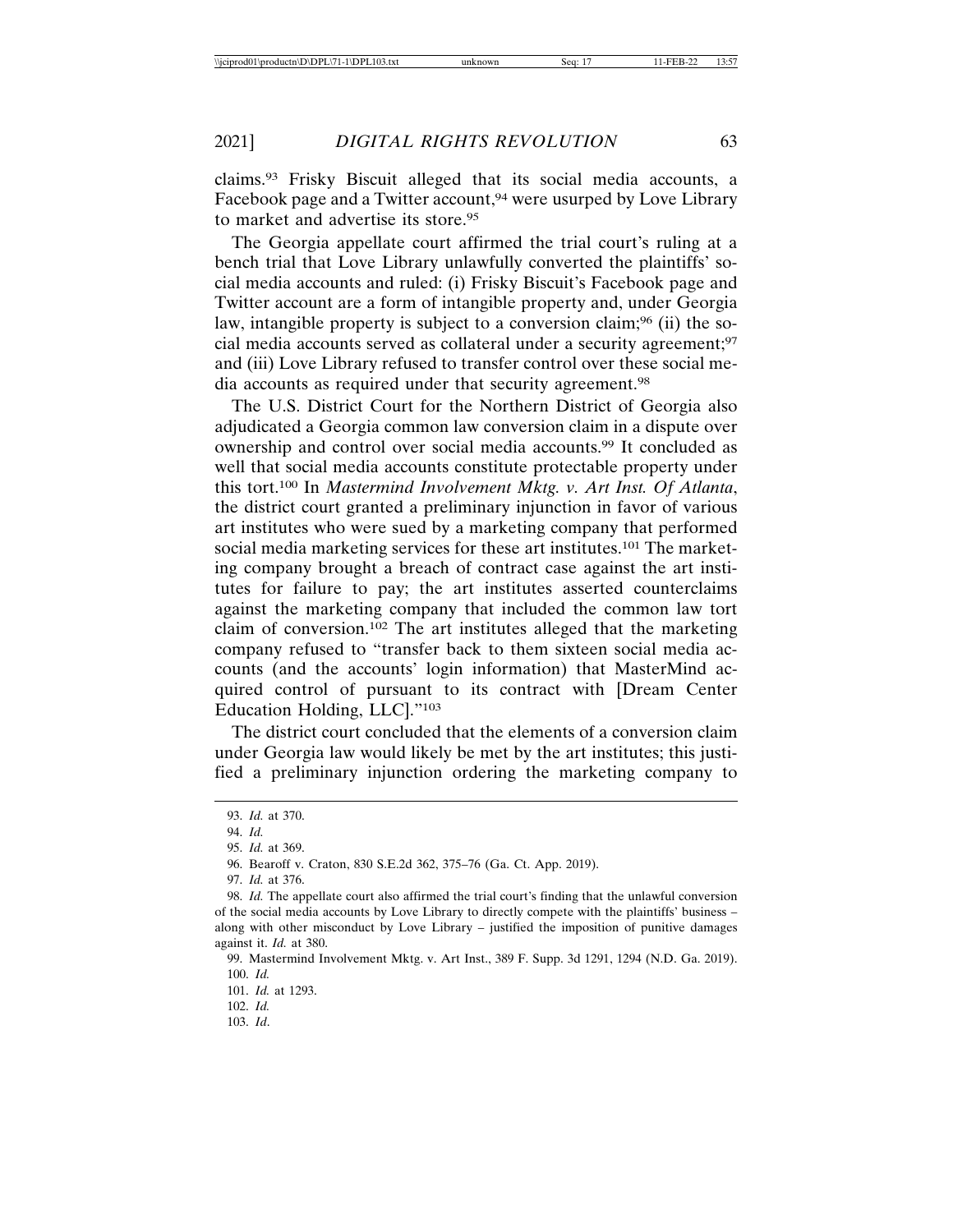transfer back to the art institutes "the login information to the sixteen social media accounts" to enable the art institutes to "access and exercise complete control over said social media accounts."104 The district court identified the factors relevant to its analysis, which included evidence of ownership, actual possession, and de facto control over the disputed social media accounts:

The evidence in the record establishes that AII has valid legal title to the social media accounts and login information; that MasterMind currently has actual possession of the social media accounts and login information; that the AI Defendants and AII demanded return of the accounts and login information, and that MasterMind has refused to transfer back the accounts and login information to the AI Defendants and AII.105

The district court noted business harms associated with the conversion: it found that the art institutes' inability to market and advertise through the social media accounts detrimentally impacted their "reputation and business."106

Similarly, a permanent injunction was issued by a federal district court in California for the unlawful conversion by a rival business of social media accounts under California common law.107 The district court ordered the business rival to return Facebook and Instagram accounts as well as all "codes, passwords, [and] credentials" associated with those accounts.<sup>108</sup> This ruling echoed a prior federal case in which a federal district court ruled that under California's common law tort of conversion, a Twitter account is protectable property.<sup>109</sup>

In *McGuire-Sobrino v. TX Cannalliance LLC*, the Texas Court of Appeals affirmed a trial court's temporary injunction requested by Cannalliance LLC, doing business as the Texas Cannabis Business Alliance (TCBA), an educational and support organization dedicated to

108. *Left Coast Wrestling, LLC*, 2018 U.S. Dist. LEXIS 86808, at \*50–51. This claim and additional legal claims were adjudicated based on a default judgment motion. *Id.* at \*50.

109. PhoneDog v. Kravitz, No. C 11-03474 MEJ, 2011 U.S. Dist. LEXIS 129229, at \*26–27 (N.D. Cal. Nov. 8, 2011). The court acknowledged the significance of the conversion claim in the case. It stated it was at "the core of this lawsuit" and that at "this stage of the proceedings, the Court finds that PhoneDog has adequately alleged that it owns or has the right to possess the [Twitter] Account."

<sup>104.</sup> Mastermind Involvement Mktg. v. Art Inst., 389 F. Supp. 3d 1291, 1295 (N.D. Ga. 2019). 105. *Id.* at 1294.

<sup>106.</sup> *Id.* at 1295.

<sup>107.</sup> Left Coast Wrestling, LLC v. Dearborn Int'l LLC, No. 3:17-cv-00466-LAB-NLS, 2018 U.S. Dist. LEXIS 86808, at \*18 (S.D. Cal. May 23, 2018), *adopted by* Left Coast Wrestling, LLC v. Dearborn Int'l LLC, No. 17cv466-LAB (NLS), 2018 U.S. Dist. LEXIS 102546 (S.D. Cal. June 19, 2018). The court recited the elements of a conversion claim under California law and then concluded defendant converted property owned by the plaintiff including "the websites and social media pages associated with" the plaintiff's organization. *Left Coast Wrestling, LLC*, 2018 U.S. Dist. LEXIS 86808, at \*18.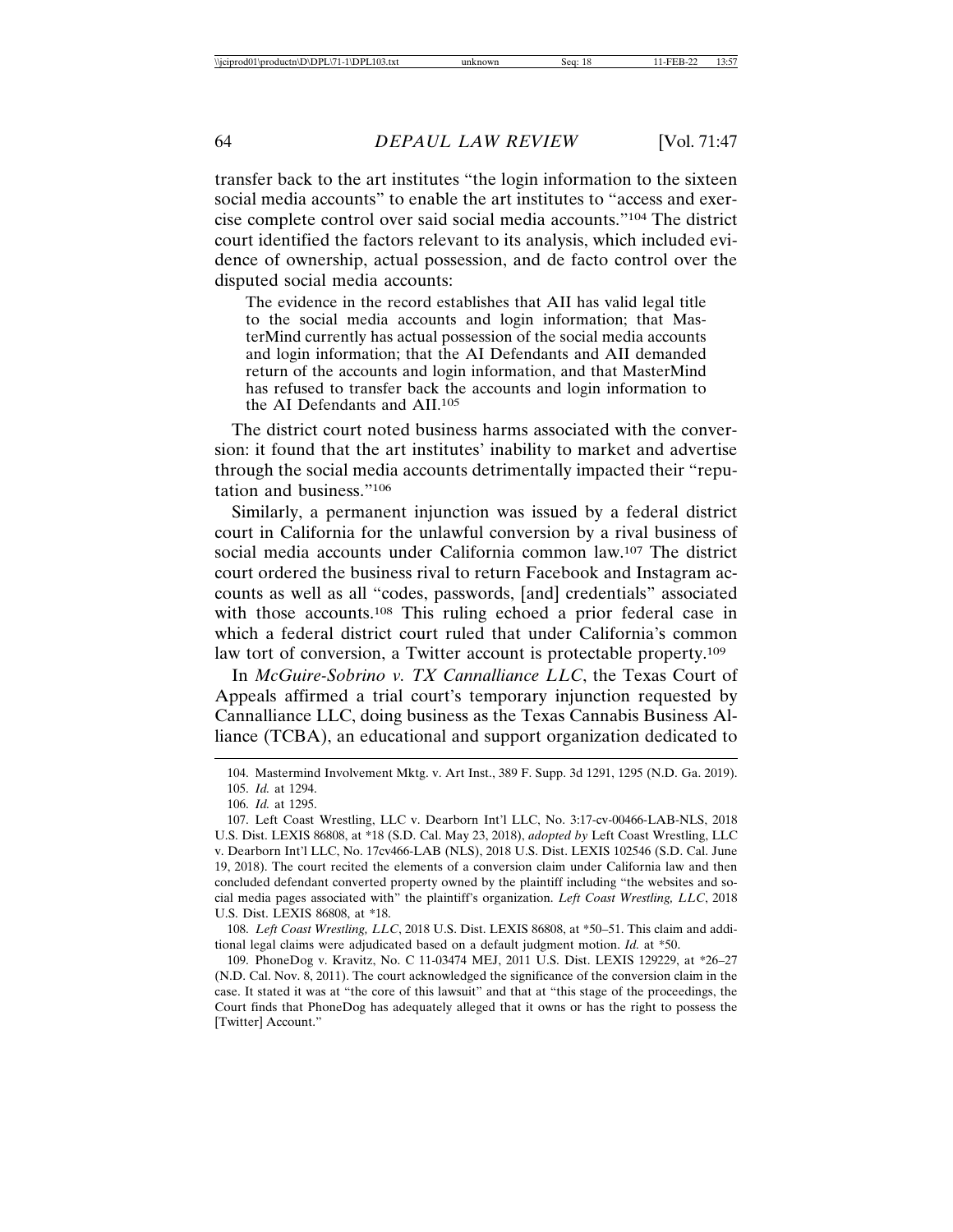advancing awareness in Texas of the "issues and opportunities in the Texas cannabis market."110 TCBA employed Ephraim McGuire-Sobrino to set up and manage its "digital assets" which included Facebook, Twitter, Instagram, and LinkedIn social media accounts.<sup>111</sup> The Texas Court of Appeals concluded that TCBA would likely succeed on the merits of its claim that its employee tortiously converted its social media accounts.112 The Texas Court of Appeals reasoned that the social media accounts, as well as other digital assets, were property over which TCBA had "legal possession."113 Evidence in the record demonstrated that McGuire-Sobrino "exercised control over the digital assets which interfered with TCBA's right to the digital assets."114 TCBA presented evidence of irreparable injury directly related to this interference—its inability to access the social media accounts.115 This harm included business disruption, threatened injury to a business organization's goodwill and reputation, loss of clientele, and loss of the ability to market in specific ways.116

While the law in states such as Georgia, Texas, Kentucky, and California recognize social media accounts as intangible property protected under the common law tort of conversion, other jurisdictions have yet to rule on this issue, creating uncertainty in outcomes. In *Farm Journal, Inc. v. Johnson*, an agricultural media company, Farm Journal, Inc., sued Gregory Johnson, the company's former editorial director, as well as Johnson's current employer, Blue Book Services, Inc., its direct competitor.117 After he tendered his letter of resignation at Farm Journal, Inc., Johnson allegedly changed the Farm Journal, Inc. Twitter account handle he used to update Twitter followers on company news and to link them to the company's content – @gregofthepacker<sup>118</sup> – to a different Twitter handle – @gregofthebluebook – redirecting the Farm Journal, Inc.'s Twitter account followers to Johnson's new employer's content.119

117. Farm Journal, Inc. v. Johnson, No. 4:19-cv-00095-SRB, 2019 U.S. Dist. LEXIS 69374, at \*2–3 (W.D. Mo. Apr. 24, 2019).

118. *Id.* at \*5.

119. *Id.*

<sup>110.</sup> McGuire-Sobrino v. TX Cannalliance, LLC, No. 05-19-01261-CV, 2020 Tex. App. LEXIS 6281, at \*1 (Ct. App. Aug. 10, 2020).

<sup>111.</sup> *Id.* at \*1–2.

<sup>112.</sup> *Id.* at \*19.

<sup>113.</sup> *Id.* at \*18.

<sup>114.</sup> *Id.* at \*18–19.

<sup>115.</sup> McGuire-Sobrino v. TX Cannalliance, LLC, No. 05-19-01261-CV, 2020 Tex. App. LEXIS 6281, at \*12–13 (Ct. App. Aug. 10, 2020).

<sup>116.</sup> *Id.* at \*3–4, 12–15.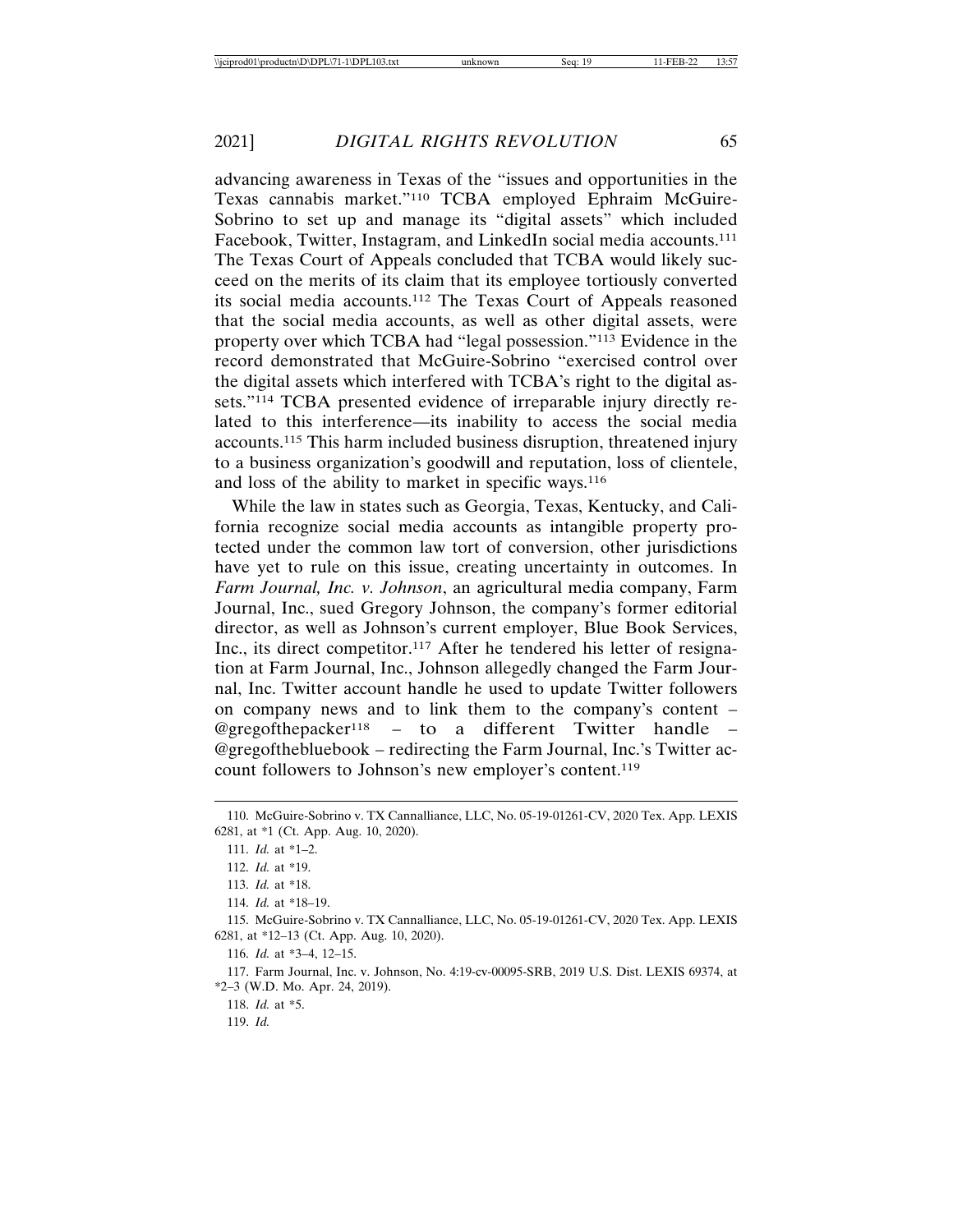The U.S. District Court for the Western District of Missouri asserted in its opinion that Farm Journal, Inc.'s claim of common law conversion – brought against its former employee, Johnson, and its direct competitor, Blue Book Services, Inc., for redirecting the Twitter account – satisfied all three elements required to prove this claim under Missouri law.120 The business organization alleged the following: (1) it owned the disputed "Twitter account and it is entitled to possess and control the account";121 (2) the defendants "'have tortiously taken' the Twitter account and have used the account 'to their own purposes'";122 and (3) Johnson and his new employer "deprived Plaintiff of access to the Twitter account and 'wrongfully claim a right in opposition to' Plaintiff's right to the account."<sup>123</sup>

While the district court concluded that social media accounts enjoy protectable property rights under Missouri's common law tort of conversion, it acknowledged two issues: a conflict of laws issue on whether Missouri or Kansas law governed this legal question and, secondly, the lack of clear precedent on this legal question in both jurisdictions. The district court refused to rule on the conflict of laws issue, citing the procedural posture of this case.124 Its analysis of the precedent under Kansas and Missouri law on the property rights question embedded in this social media account ownership dispute proceeded by negative implication:

At this stage in the case, this Court does not need to perform a choice of law analysis. While neither Kansas nor Missouri courts have decided whether a social media account can be the subject of a conversion claim, no authority from either state requires this Court to dismiss Plaintiff's claim solely because the disputed property is a Twitter account. Neither state's conversion law draws a bright line between physical personal property and intangible personal property, recognizing conversion claims for the former and rejecting claims for the latter. Instead, their law suggests that whether disputed personal property can be subject to a conversion claim depends on whether the defendant's possession or use of the property—regardless of whether the property is physical or intangible—excludes the plaintiff's rights in that property.

### \* \* \* \*

At bottom, each state's law suggests that intangible personal property such as a plaintiff's social media account may be the subject of

123. *Id.*

<sup>120.</sup> *Id.* at \*18–19.

<sup>121.</sup> *Id*. at \*18.

<sup>122.</sup> Farm Journal, Inc. v. Johnson, No. 4:19-cv-00095-SRB, 2019 U.S. Dist. LEXIS 69374, at \*18 (W.D. Mo. Apr. 24, 2019).

<sup>124.</sup> *Id.* at \*18, n.1. The district court's ruling was pursuant to a motion to dismiss brought under Federal Rule of Civil Procedure 12(b)(6).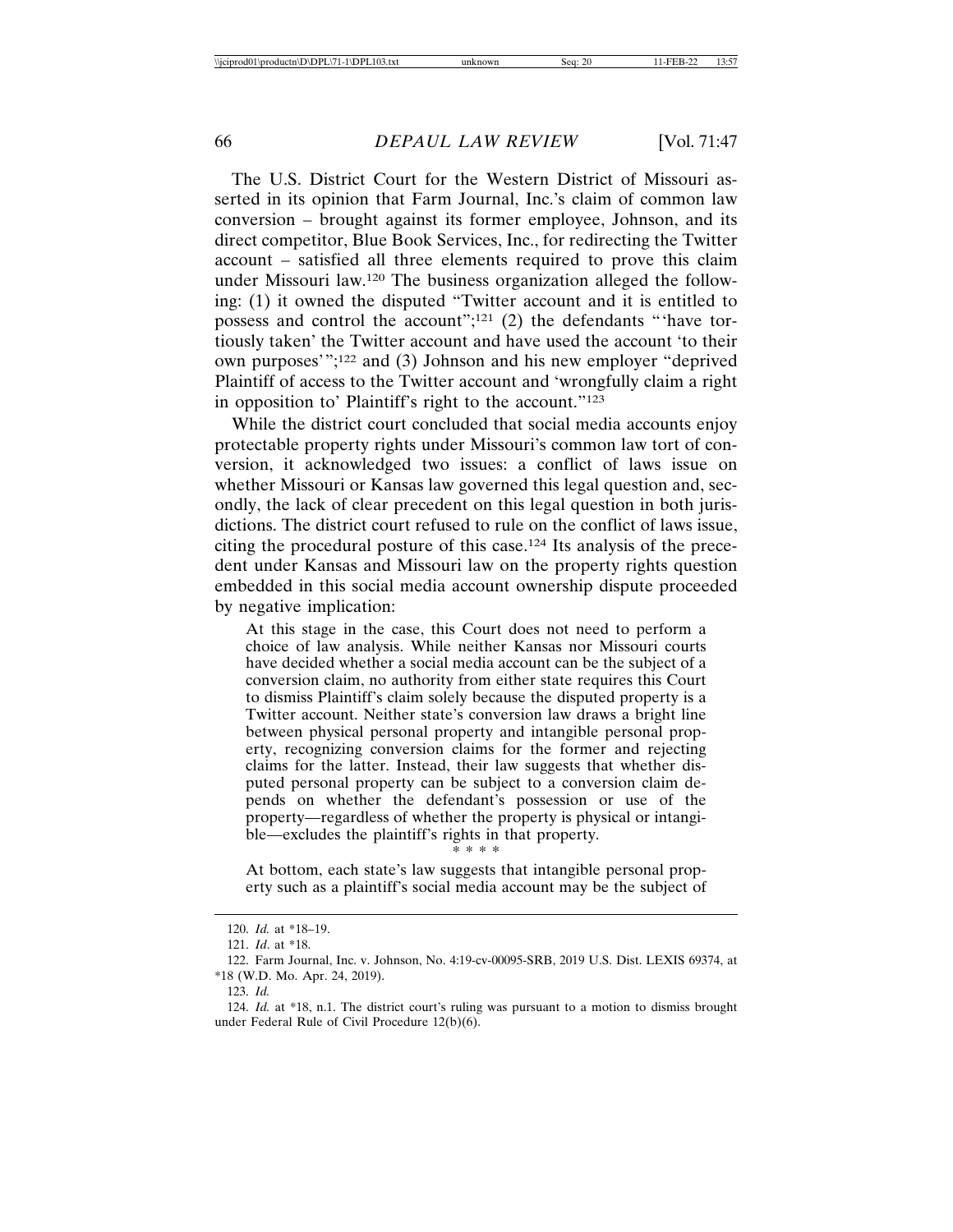a conversion claim if it can be used or appropriated in a way that excludes the plaintiff.125

The district court's analysis underscores the difficulty courts have in trying to excavate the legal principles to use when the precedent does not clearly guide outcomes. This illustrates the pacing problem inherent in the digital rights revolution.

Confusion over applicable precedent and what legal rules to apply has also arisen in cases involving New York law. In *C.D.S., Inc. v. Zetler*, the U.S. District Court for the Southern District of New York presided over a bench trial involving a global dispute between two former business partners.126 The case involved allegations of unlawful conversion of digital assets: Facebook, Twitter, and Instagram accounts.127 These social media accounts were set up and administered by the company president,<sup>128</sup> however, the company argued it retained the property rights in these accounts.129 The district court explained that the common law tort of conversion in New York involves two "key" questions: Does the plaintiff have a "possessory right or interest in the property" and is the defendant's "dominion over the property or interference with it, in derogation of plaintiff's rights"?130

The district court ruled in favor of C.D.S., Inc., finding that it had a possessory interest in these social media accounts and that the former president of the company, Bradley Zetler, interfered with this possessory interest by failing to provide the passwords and administrator access codes of these accounts to C.D.S., Inc. when it terminated him.131 This analytical framework makes the determination of social media ownership under this common law tort a fact-based inquiry. This requires a court to assess: who created the social media accounts; in what capacity did that individual act; and for whose benefit was the account set up, i.e., what was the motivation and purpose for setting up the social media account?

Two other federal district courts applied New York's common law tort of conversion to social media account ownership disputes and concurred that New York recognizes these digital assets as protectable property interests under this legal theory. In *Salonclick, LLC v. SuperEgo Mgmt.*, the U.S. District Court for the Southern District of

<sup>125.</sup> *Id.*

<sup>126.</sup> C.D.S., Inc. v. Zetler, 298 F. Supp. 3d 727, 734 (S.D. NY. 2018).

<sup>127.</sup> *Id.* at 750.

<sup>128.</sup> *Id.*

<sup>129.</sup> *Id*.

<sup>130.</sup> *Id.* at 747 (quoting Colavito v. N.Y. Organ Donor Network, Inc., 860 N.E.3d 713, 717  $(2006)$ ).

<sup>131.</sup> C.D.S., Inc. v. Zetler, 298 F. Supp. 3d 727, 750 (S.D. NY. 2018).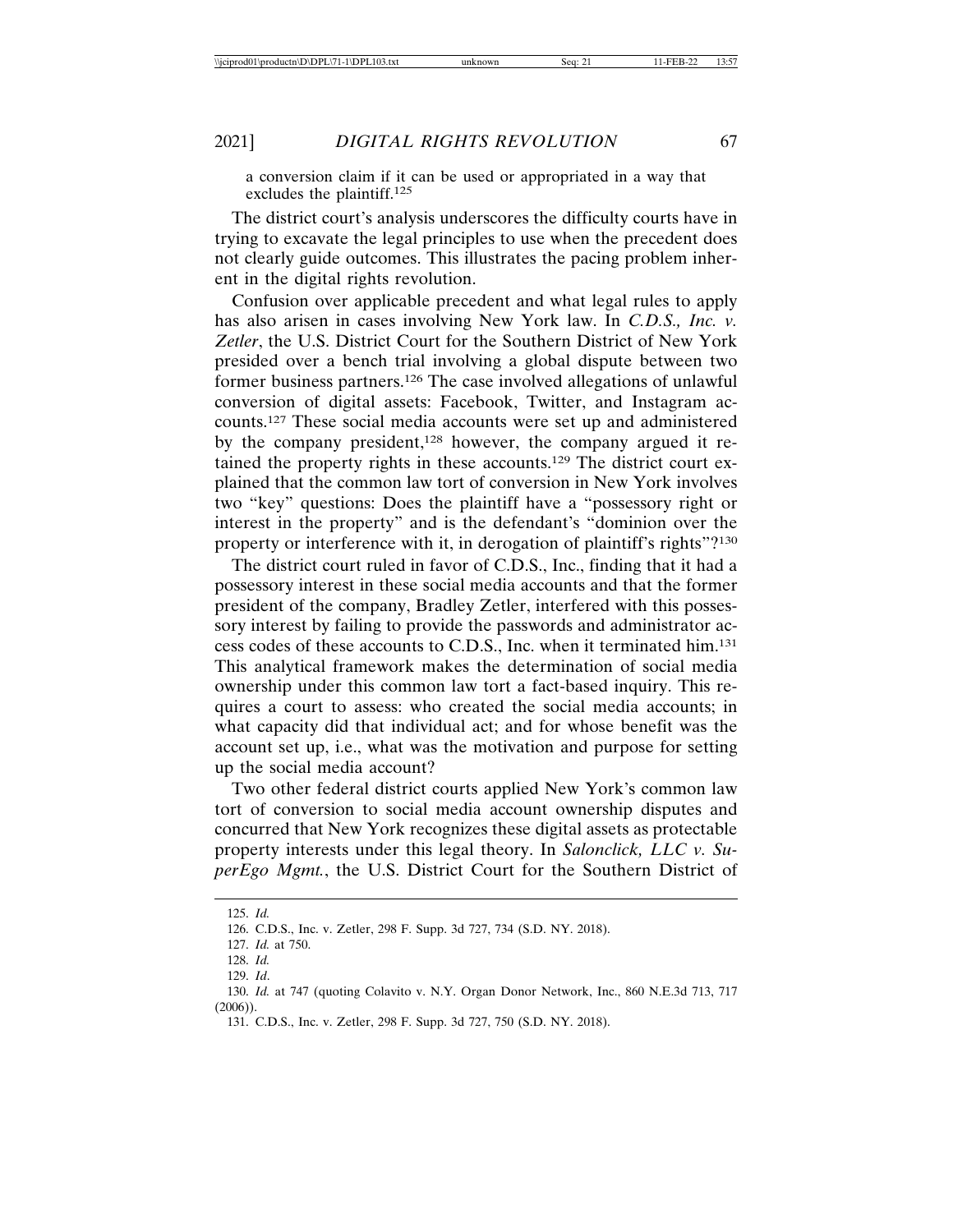New York stated that although social media accounts are intangible property, they "can be the object of conversion under New York law."132 *Salonclick* cited an earlier decision in which a federal court ruled that "rights to the Access Information" to social media accounts can be owned and "form the basis of a claim of conversion" under New York common law.133

This line of precedent contradicts a ruling made in *Fortified Holistic LLC v. Lucic*. 134 In this case, a New York state trial court refused to grant a preliminary injunction preventing one of three principals in a company engaged in buy-out negotiations from "destroying or modifying" social media accounts and other digital assets.135 The trial court refused to grant the injunction noting that under New York's common law tort of conversion, "the plaintiff must show legal ownership or an immediate superior right to possession of a specific identifiable thing."136 The evidentiary record did not establish that the company owned the social media accounts and other digital assets.137 The trial court also noted that New York law requires the property at issue in a common law conversion claim to be "[t]angible personal property or specific money" and the social media accounts and other digital assets "appear to be intangible property."<sup>138</sup>

Pennsylvania is a jurisdiction that does not recognize social media accounts as protectable property under the common law tort of conversion.139 In *Eagle*, the U.S. District Court for the Eastern District of Pennsylvania examined whether a LinkedIn account is the kind of property protected under Pennsylvania's common law tort of conversion.140 It ruled it is not:

As the LinkedIn account is not tangible chattel, but rather an intangible right to access a specific page on a computer, Plaintiff is unable to state a cause of action for conversion.<sup>141</sup>

<sup>132.</sup> Salonclick, LLC v. SuperEgo Mgmt., LLC*,* No. 16 Civ. 2555 (KMW), 2017 U.S. Dist. LEXIS 6871, at \*8 (S.D.N.Y. Jan. 18, 2017).

<sup>133.</sup> *Id.* (quoting Ardis v. Nankivell, No. 11 Civ. 5013 (NRB), 2011 U.S. Dist. LEXIS 120738, at \*8 (S.D.N.Y. Oct. 19, 2011)).

<sup>134.</sup> Fortified Holistic LLC v. Lucic, No. 711627/2017, 2017 N.Y. Misc. LEXIS 4482 at \*9 (N.Y. Sup. Ct. Nov. 13, 2017).

<sup>135.</sup> *Id.* at \*7.

<sup>136.</sup> *Id.* at \*8.

<sup>137.</sup> *Id.*

<sup>138.</sup> *Id.*

<sup>139.</sup> Eagle v. Morgan, No. 11-4303, 2013 U.S. Dist. LEXIS 34220, at \*28–29 (E.D. Pa. Mar. 12, 2013).

<sup>140.</sup> *Id.* at \*26–27.

<sup>141.</sup> *Id.* at \*28–29.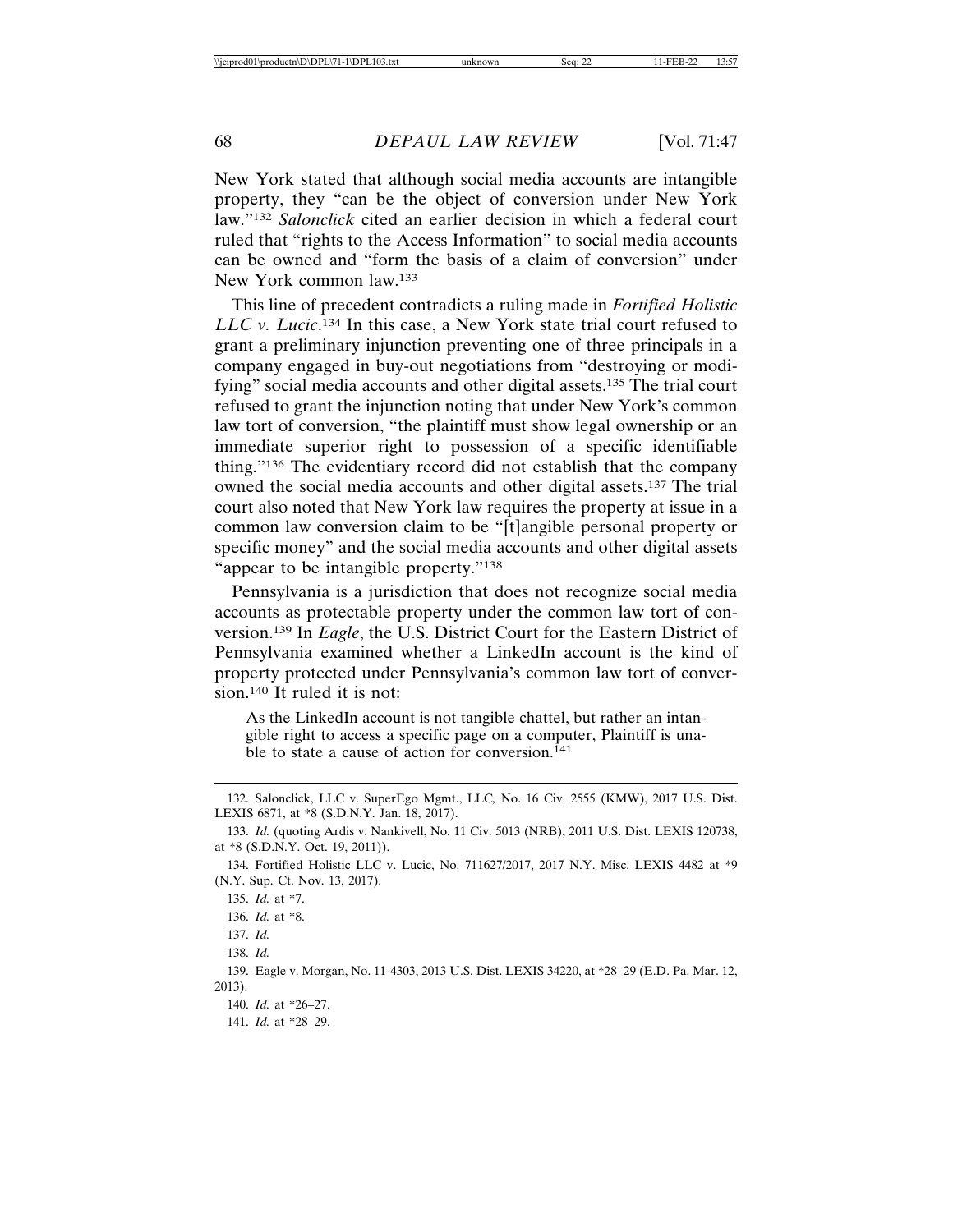This ruling was relied upon in subsequent precedent. In *Peruto v. ROC Nation*, the U.S. District Court for the Eastern District of Pennsylvania explained the nature of intangible property rights under Pennsylvania law concerning conversion and replevin actions.142 Citing the *Eagle* decision, the *Peruto* court noted that under Pennsylvania law, a LinkedIn account does not constitute a property interest under the common law tort of conversion.143 The district court explained this precedent and other cases that applied this tort of conversion to intangible property interests as follows: "[t]hese decisions have noted the limitation the Superior Court identified and concluded that, because such digital property interests are both intangible, and not a form of intangible property typically merged with particular documents, they are not subject to conversion or replevin."144

These divergent and, in certain cases, colliding judicial rationales pose unique risks to business organizations that use social media to advance core business interests. The unpredictability of the outcomes associated with litigation over ownership rights in these accounts and the uncertainty surrounding protectable property rights under the tort of conversion increase the risk to these business organizations.145

145. What is clear from this precedent is the significant value these digital assets have as well as the substantial harm to business interests when the right to own and control social media accounts are violated. *See* Miss Global Org. LLC v. Mak, No. SA CV 17-2223-DOC (KESx), 2019 U.S. Dist. LEXIS 113907, at 7 (C.D. Cal. Apr. 8, 2019). The U.S. District Court for the Central District of California noted it issued a preliminary injunction pursuant to a prior order. *See* Miss Global Org. LLC v. Mak, No. SA CV 17-2223-DOC (KESx), 2018 U.S. Dist. LEXIS 225462, at \*10 (C.D. Cal. Dec. 21, 2018), in which the district court ordered the immediate transfer of control over a Facebook account, the immediate delinking of an Instagram account from a Facebook account, and an order to cease and desist posting on an Instagram account. In a previous ruling, the district court stated the allegedly unlawful control of Facebook and Instagram accounts as well as the control of a company website threatened the company's business reputation and goodwill, constituting "intangible injuries" that can satisfy the irreparable injury requirement. *See* Miss Global Org. LLC v. Mak, No. SA CV 17-2223-DOC (KESx), 2018 U.S. Dist. LEXIS 225386, at \*11 (C.D. Cal. Dec. 14, 2018); *See also* PhoneDog v. Kravitz, No. C 11- 03474 MEJ, 2012 U.S. Dist. LEXIS 10561, at \*2–4 ( N.D. Cal. Jan. 30, 2012) (ruling that the plaintiff had sufficiently pled a claim for intentional interference with prospective economic advantage through disruption in advertising revenue directly related to the plaintiff's loss of control over a Twitter account). *See* McGuire-Sobrino v. TX Cannalliance LLC, No. 05-19-01261-CV, 2020 Tex. App. LEXIS 6281, at \*15 (Ct. App. Aug. 10, 2020); Int'l Bhd. Of Teamsters Local 651 v. Philbeck, 464 F. Supp. 3d 863, 873 (E.D. Ky. 2020); Mazo v. Merritt, No. 18-cv-00831-RBJ, 2019 U.S. Dist. LEXIS 12766, at \*20 (D. Colo. Jan. 28, 2019) (recognizing social media accounts as "valuable property"). Caselaw also identifies social media accounts as digital assets subject to contractual transfer and sale. *See* EEOC v. Danny's Rest., LLC, No. 3:16-CV-00769-HTW-LRA, 2018 U.S. Dist. LEXIS 164062, at \*21 (S.D. Miss. Sept. 25, 2018) (The U. S. District Court for the Southern District of Mississippi acknowledged that a "Bill of Sale and Assignment and Assumption Agreement" included as assets the sale of social media accounts.); *see also* Port Orchard

<sup>142.</sup> Peruto v. Roc Nation, 386 F. Supp.3d 471, 475 n.3 (E.D. Pa. 2019).

<sup>143.</sup> *Id.* at 476.

<sup>144.</sup> *Id.* at 475–76.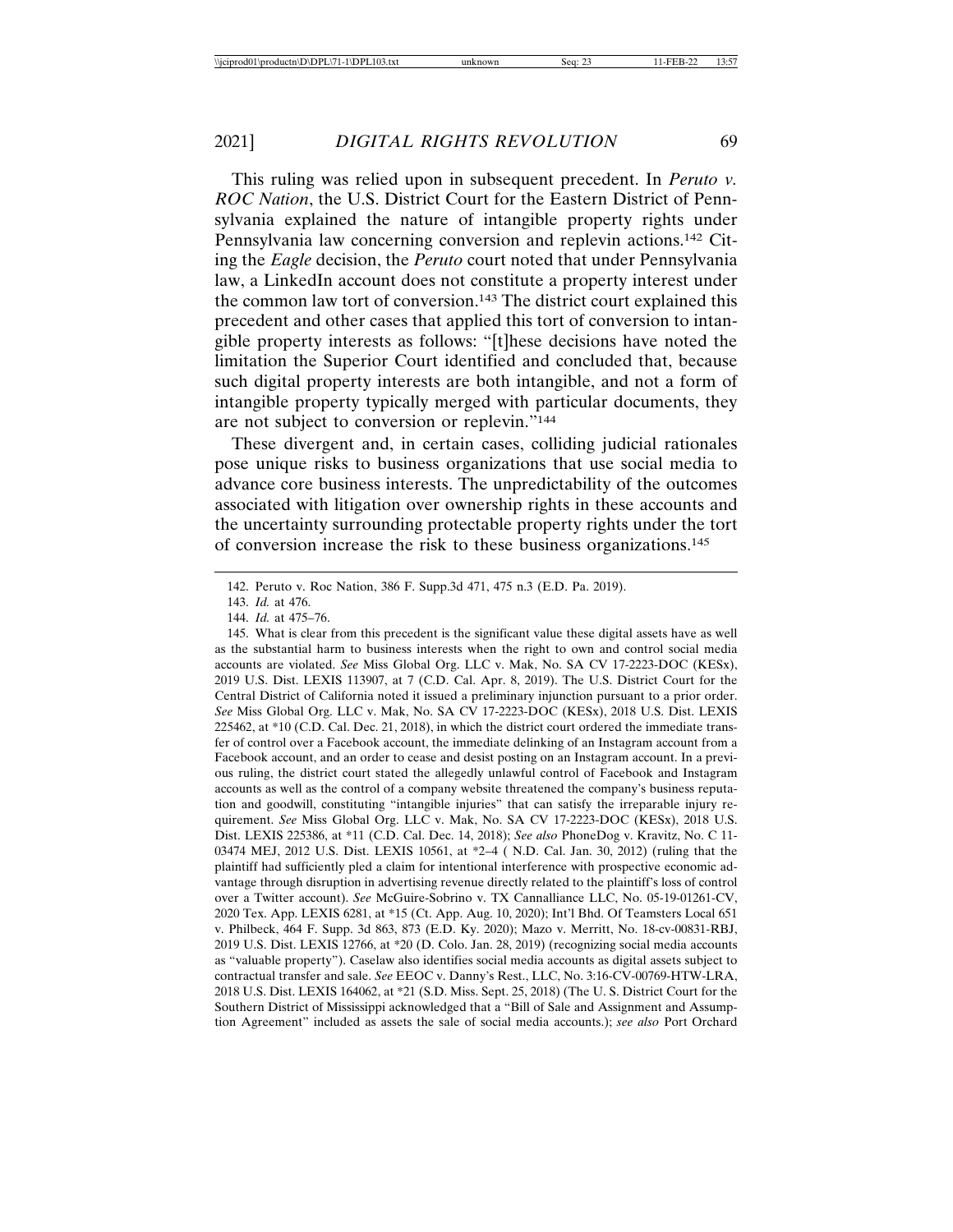### *C. Risk Exposure Increases for Business Organizations*

The important and strategic business functions that social media accounts perform for business organizations<sup>146</sup> underscore the significance of clear and predictable legal rules that provide property protection when account ownership rights are threatened and challenged. When business organizations navigate a legal environment devoid of clarity, consistency, and uniformity in these ownership disputes, their confidence in the predictive power of legal outcomes wanes. The risk to business organizations rises as the boundary lines for property rights in social media account ownership blurs. In broad terms, these risks arise from the economic consequences resulting from the temporary or permanent loss of control over a valuable digital asset. The costly litigation process associated with regaining control over that asset increases these risks as well.

Scholarship on the nature of the risks arising from disputes over social media account ownership and control identifies the threat of economic losses to business organizations involved in social media account ownership disputes.147 These losses are tied to reputational risk and brand diminution triggered by a business organization's inability to use and protect messaging on its social media accounts; revenue risks arising from losing social media as a strategic advertising, sales, and marketing tool; business disruption risk; and diminished competitive advantages through intellectual property misappropriation.148

Reputational risk derives from the critical messaging and branding that social media performs for a business organization. Loss of control over a social media account imperils these communication functions. Business organizations may suffer a reputational black eye as a result of adverse social media messaging and branding directly related to loss of control over a business social media account or lose "reputation and prestige" associated with their brand when control of an account is lost.149 Caselaw adjudicating the legal rights at stake in social

Airport, Inc. v. Wagner, No. 52498-8-II, 2020 Wash. App. LEXIS 442, at \*4 (Ct. App. Feb. 25, 2020) (The Washington Court of Appeals noted that a business organization's sale of assets pursuant to an asset purchase agreement included social media accounts.).

<sup>146.</sup> *See infra* Part II.A.

<sup>147.</sup> Hidy, *supra* note 47, at 487.

<sup>148.</sup> *Id.*

<sup>149.</sup> *See* Mastermind Involvement Mktg. v. Art Inst., 389 F. Supp. 3d 1291, 1295 (N.D. Ga. 2019) (The inability to market and advertise through the disputed social media accounts detrimentally impacted an art organization's "reputation and business."); Int'l Bhd. of Teamsters Local 651 v. Philbeck, 423 F. Supp. 3d 364, 375 (E.D. Ky. 2019) (recognizing that an organization's goodwill associated with its "reputation and prestige" is derived from use of its Facebook accounts and Facebook pages).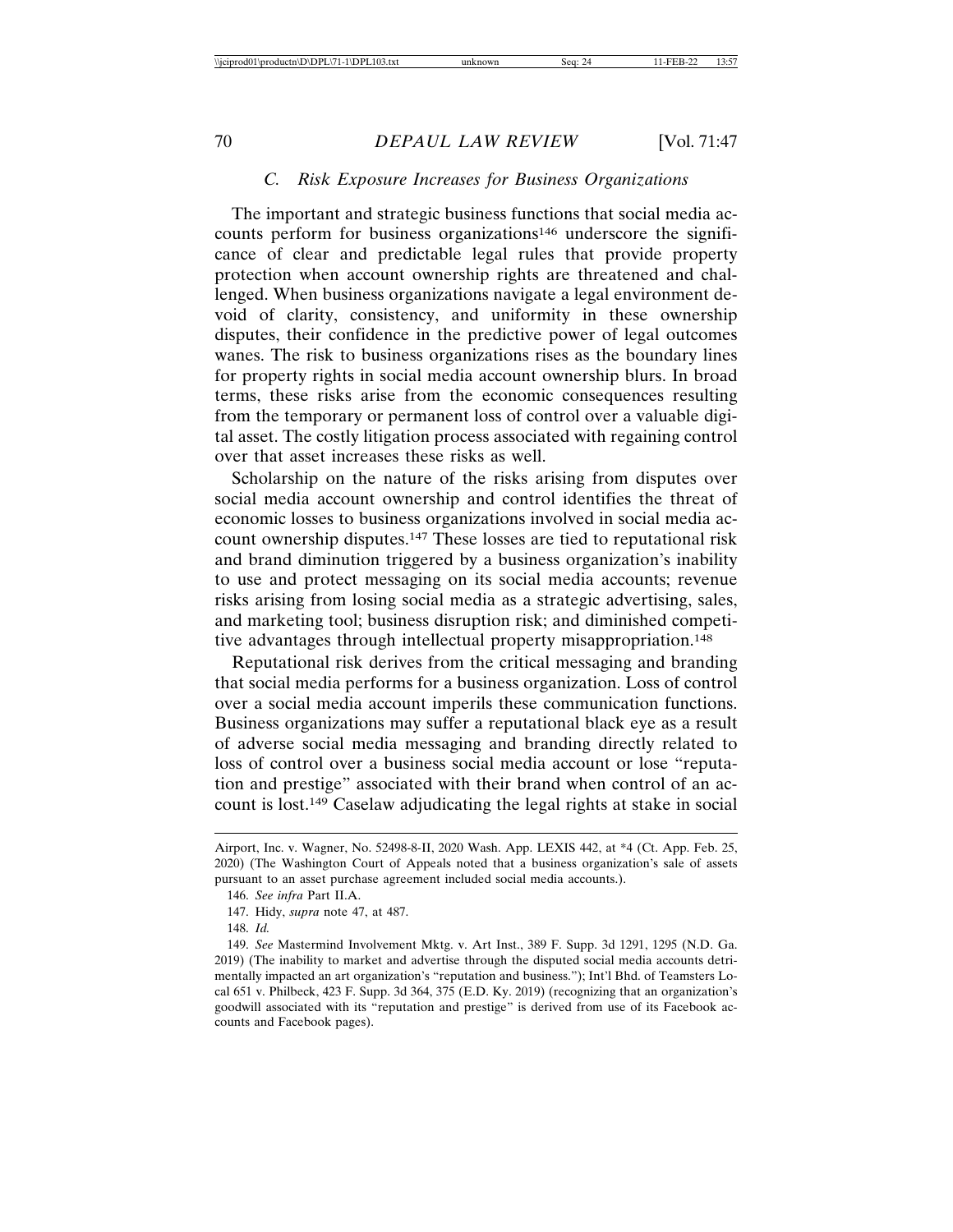media account ownership disputes recognizes that some forms of intellectual property theft can be intertwined with the misappropriation of a social media account and can result in reputational harm to the account's owner.150

Revenue risk and business disruption risk<sup>151</sup> increase as well when social media account ownership disputes erupt. This occurs through disruption to core business functions dependent on social media account access.152 A business organization sustains economic damage in the form of lost revenue from lost sales as well as lost business opportunities from interrupted communication with clients and customers:

[S]ocial media accounts are engines of advertising, marketing, and branding increasingly relied upon by business organizations to communicate, connect and transact with customers, clients, and the public.<sup>153</sup>

Litigation risks to business organizations over social media account ownership disputes arise from multiple factors. Changes in judicial precedent<sup>154</sup> or statutory laws<sup>155</sup> impact the litigation risk to business

151. Emerald City. Mgmt., LLC v. Khan, No. 4:120-cv-358, 2016 U.S. Dist. LEXIS 2143, at \*62–67 (ruling that the unlawful takeover and control of a social media account can constitute tortious interference with prospective business relationships under Texas common law); *PhoneDog*, 2012 U.S. Dist. LEXIS 10561, at \*2–4 (citing potential intentional interference with prospective economic advantage through disruption in advertising revenue directly related to plaintiff's loss of control over Twitter account).

152. McGuire-Sobrino v. TX Cannalliance LLC, No. 05-19-01261-CV, 2020 Tex. App. LEXIS 6281, at \*15 (Ct. App. Aug. 10, 2020) (Interfering with an organization's social media account can cause business disruption, threaten injury to a business organization's goodwill and reputation, loss of clientele, and the loss of the ability to market to customers in specific ways.).

153. Hidy, *supra* note 47, at 487; Constance E. Bagley, *What's Law Got to Do With It?: Integrating Law and Strategy,* 47 AM. BUS. L.J. 587, 614 (2010) ("However, it is increasingly difficult to identify significant sources of firm value wherein legal rights are not important factors in realizing that value. In particular, corporate knowledge, capabilities, and relationships are increasingly important sources of firm value creation. Management of these strategic knowledge assets determines the company's ability to survive, adapt, and compete and has significant legal dimensions that remain largely unexplored in the relevant literatures.").

154. Joel F. Houston et al., *Litigation Risk and Voluntary Disclosure: Evidence from Legal Changes*, 94 THE ACCT. REV. 247, 251 (2019).

155. *Id.* at 266.

<sup>150.</sup> CDM Media USA, Inc. v. Simms, No. 14 CV 9111, 2015 U.S. Dist. LEXIS 37458, at \*12–14 (N.D. Ill. Mar. 25, 2015) (noting a LinkedIn membership list may deserve protectable trade secret status); Maremont v. Susan Fredman Design Grp, No. 10 C 7811, 2014 U.S. Dist. LEXIS 26557, at \*12 (N.D. Ill. Mar. 3, 2014) (loss of Twitter and Facebook account followers can constitute a "marketable commercial interest" under a Lanham Act false endorsement claim); Eagle v. Morgan, No. 11-4303, 2013 U.S. Dist. LEXIS 34220, at \*21–22 (E.D. Pa. Mar. 12, 2013) (ruling that a hijacked LinkedIn account constituted unlawful misappropriation of identity); Christou v. Beatport, LLC, 849 F. Supp. 2d 1055, 1076 (D. Colo. 2012) (discussing the trade secret status of the MySpace friends list); *see also* PhoneDog v. Kravitz, No. C 11-03474 MEJ, 2011 U.S. Dist. LEXIS 129229, at \*20 (N.D. Cal. Nov. 8, 2011) (stating that Twitter account followers and the password to a Twitter account may constitute protectible trade secrets).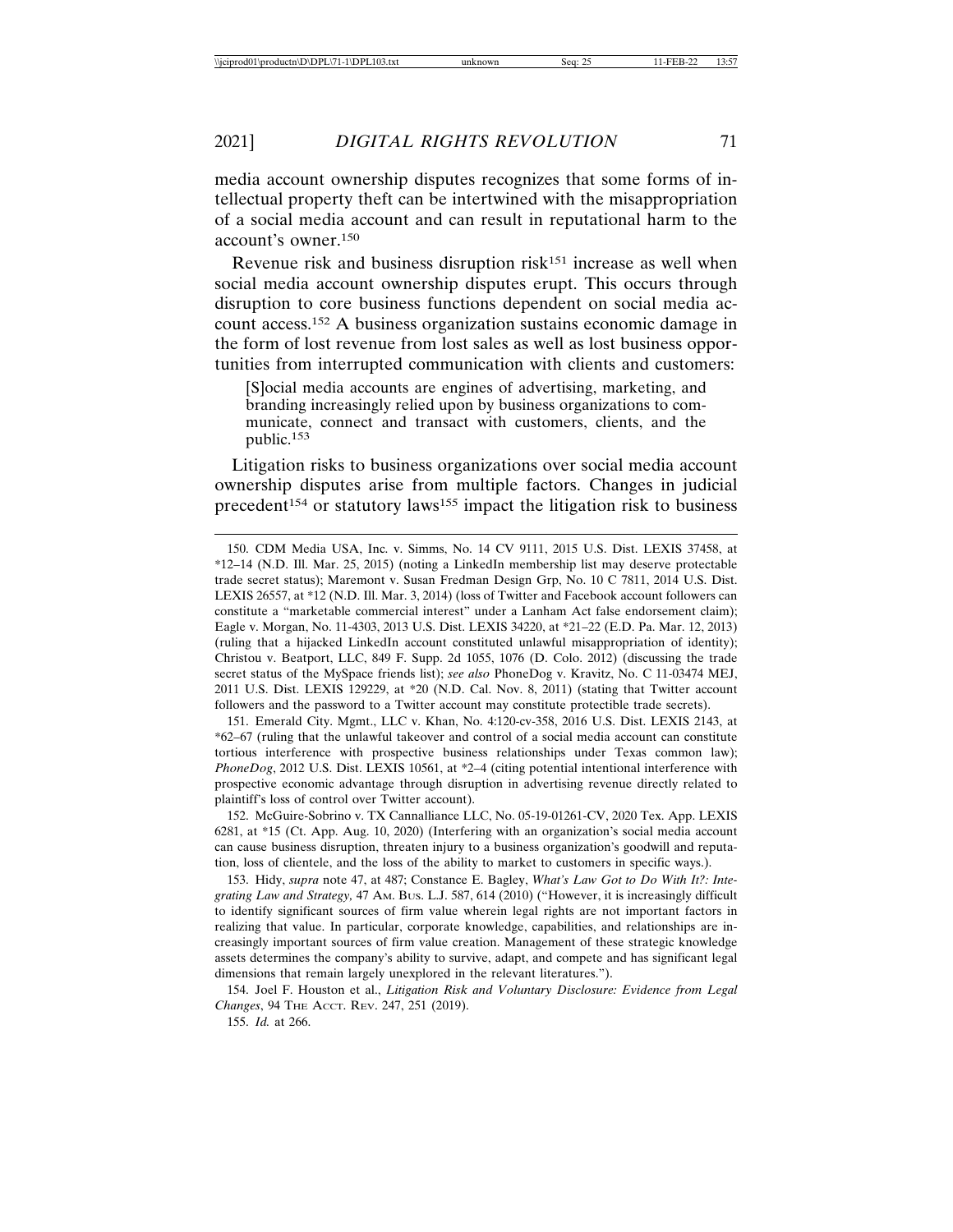organizations. In social media account ownership disputes, the law is evolving to keep pace with technological innovations. This pacing problem inherent in the digital rights revolution leaves litigants with unpredictability and uncertainty in the pursuit of securing their rights—the precedent presents unclear legal rules and even colliding judicial rationales on the nature of their property rights at stake in these disputes.156

Litigation risks also exist from "lengthy, protracted litigation" with business resources diverted and expended on litigation costs in cases where the calculation of "outcomes as to how courts will rule on specific legal questions and whether courts will adopt specific methodologies for valuation of social media accounts is difficult" at best and potentially speculative.157 If sued for illegal conduct involving social media account ownership and control, a business organization's litigation risks include potential liability in the form of civil damages,158 including the award of punitive damages.159

The lack of coherence and uniformity in the judicial precedent adjudicating alleged property rights in social media account ownership disputes increases the risk exposure for business organizations who view social media as a strategically important business asset and digital tool. This pacing problem inherent in the digital revolution is overcome through a revolution in legal rights—a paradigm-shift in the law. The path forward can be informed by looking back at legal history and the developments that shaped property rights in Anglo-American jurisprudence.

# III. "WHAT'S PAST IS PROLOGUE:"160 A HISTORICAL PERSPECTIVE ON ANGLO-AMERICAN COMMON LAW PROPERTY RIGHTS AND PARADIGM-SHIFTS IN THE LAW

As the pacing problem of the digital rights revolution persists and judicial precedent fragments over the legal question about the nature and extent of property rights in social media accounts, a paradigmshift in the analytical understanding of the conception of this legal right can emerge. As Shakespeare reminds: "[w]hat's past is prologue."<sup>161</sup> The lens of history provides perspective on the develop-

<sup>156.</sup> *See infra* Parts II.B.1, 2.

<sup>157.</sup> Hidy, *supra* note 47, at 486–87.

<sup>158.</sup> Bagley, *supra* note 153, at 607 (Civil damages resulting from non-compliance with legal requirements can result in "a very negative monetary return.").

<sup>159.</sup> Hidy, *supra* note 47, at 487.

<sup>160.</sup> SHAKESPEARE, *supra* note 2, at act 2, sc. 1.

<sup>161.</sup> *Id.*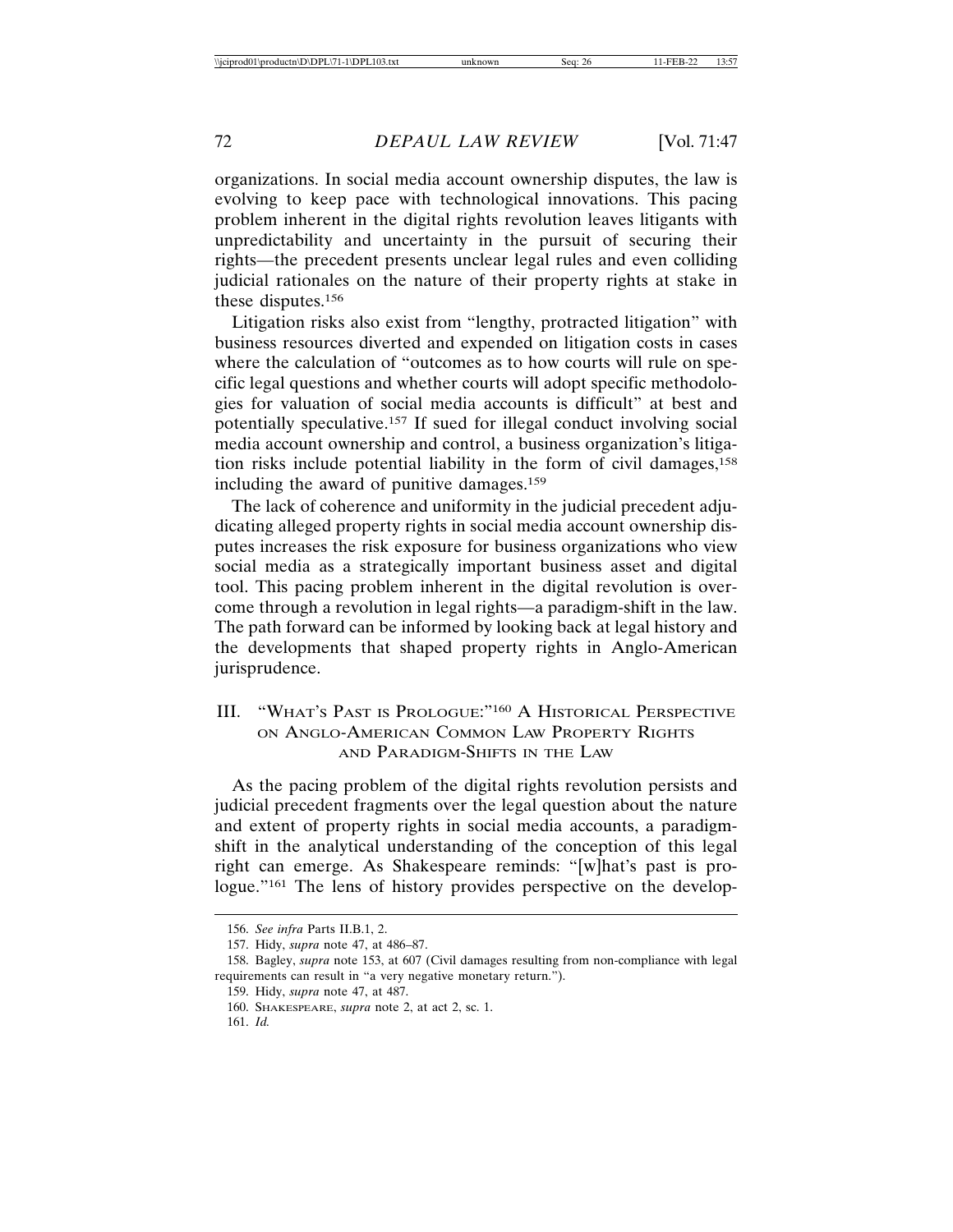ment of property rights in the common law within the Anglo-American legal tradition. Through understanding both the legal history and evolution of such rights within this legal tradition, as well as the changing conception of the nature and meaning of property, a coherent and uniform approach to categorizing this property right can be proposed. This historical past then becomes the prologue to a judicial or legislative resolution to the legal anomalies of the present.

The conception of property and the rights that protect it hold "enormous importance in American legal thought."162 The protection of property in English common law dates back to at least the year 1100 with Henry I's ascension to the English throne and the issuance of the Coronation Charter.163 While legal scholars situate the Anglo-American legal tradition's understanding of property rights in the writings of the seventeenth-century English philosopher and political theorist John Locke, the English common law that developed over the prior centuries embraced notions of property rights that are distinct from Locke's interpretation.164 Archival evidence demonstrates this: the English common law's understanding of property rights in relation to land – the *sine qua non* recognized by the modern understanding of property law in the Anglo-American tradition – is curiously absent for 200 years in English common law.165

In England in the period from 1290 to 1490, there was scant use in common law of a word in legal advocacy to indicate a legally-protected property ownership interest in land.166 Archival scholarship during this historical period evidences an association of property interests with domestic animals and with goods.167 However, instead of identifying the good itself as distinct property, the legal terminology used during the fourteenth and fifteenth centuries to analyze property rights pointed to property as an attribute: the assertion of rights was "I

165. *Id.* at 31. The English word for "ownership" dates back to the sixteenth century although archival evidence demonstrates that the word "owner" is used in English legal documents prior to the sixteenth century. *Id.* at 72.

166. *Id.* at 33. The language used during this historical period in English common law advocacy that is preserved in historical writings was Anglo-Norman French.

167. *Id.*

<sup>162.</sup> David J. Seipp, *The Concept of Property in the Early Common Law*, 12 LAW & HIST. REV. 29, 29 (1994).

<sup>163.</sup> Paul J. Larkin, *The Original Understanding of "Property" in the Constitution*, 100 MARQ. L. REV. 1, 17 (2016); Coronation Charter of Henry I, 1100 AD, BRIT. LIBR., https://www.bl.uk/ collection-items/coronation-charter-of-henry-i (last visited Sept. 30, 2020).

<sup>164.</sup> Seipp, *supra* note 162, at 30 (explaining that the modern conception of property rights in American law bears little resemblance to the notions embedded in English common law in certain centuries prior to philosopher John Locke's articulation of the nature of property and the rights derived from it during the Enlightenment period).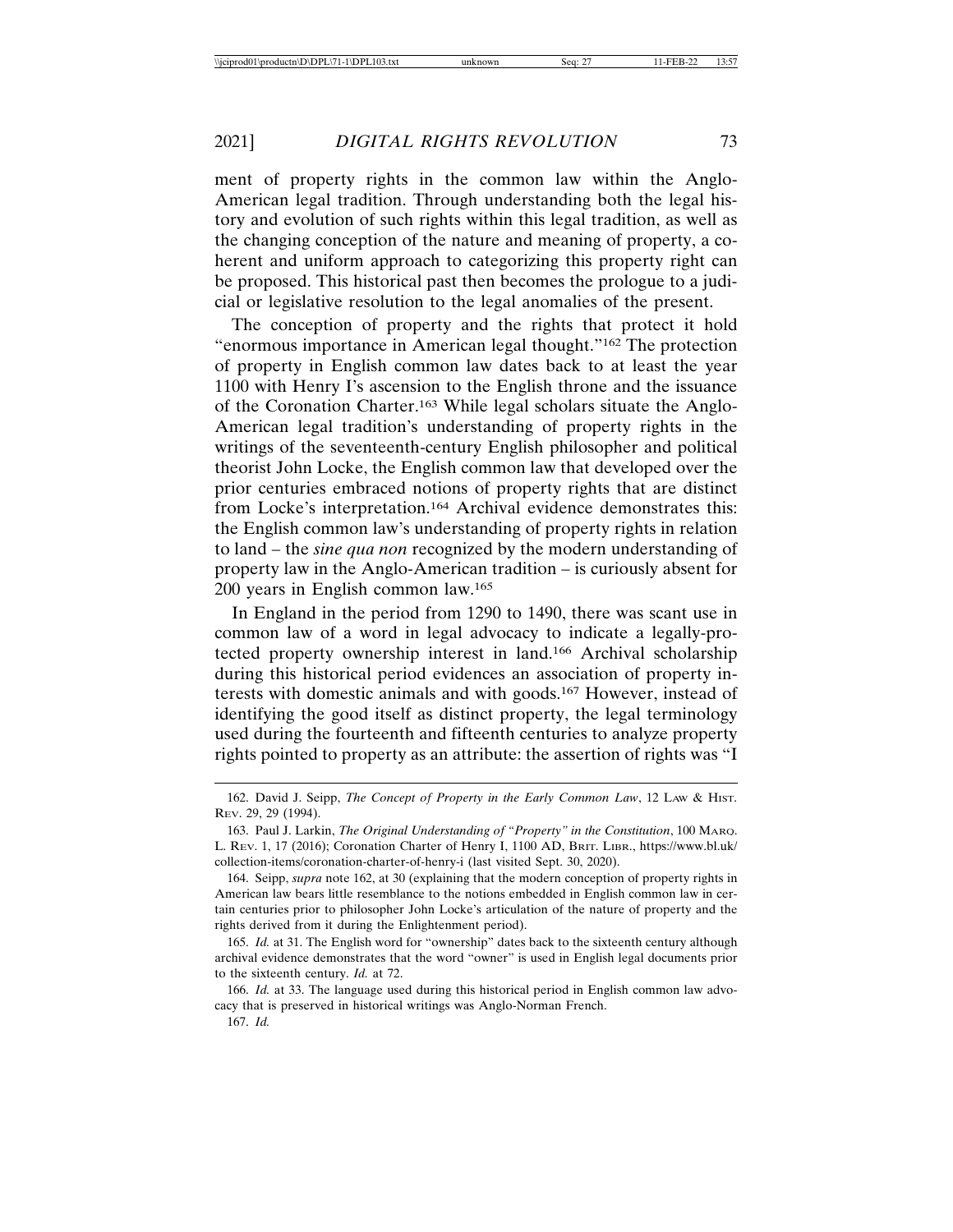have property in it"<sup>168</sup>—not a direct assertion that one possesses the property itself.169 Property was understood during this period to be a characteristic of a good, such as a gem, or an attribute of a domestic animal, such as a cow.170 Land, during this period, was delineated as a "right"—called a "driet."171 Conceptually, this "right" pertaining to land under English common law recognized legally-protected interests that included possessory interests; it also included hierarchically higher interests than mere possessory interests which were called tenure and estates.172

This conceptual understanding of property rights contrasts with what developed during the period before 1280, when the rudimentary beginnings of English common law litigation employed a Latin term, *proprietas*, to indicate an abstract form of a property right under English law.173 This concept of property rights used in this earlier period – before 1280 – derived from a notion of property in goods, slaves, and land that dates back hundreds of years to classical Rome.174

By the year 1500 – the beginning of the sixteenth century – English common law began to recover a conception of property as an abstraction that earlier appeared in thirteenth-century English law:

The Year Books from 1490 onward gave the first indications in English common law discourse – the first since the earlier treatise tradition died out in the thirteenth century – of a universal, abstract notion of "property rights" or a "law of property." Here was a conceptual category with enough content of its own to begin reorienting English legal thinking toward assimilation of landholding, consumption of goods, and use of animals.175

This is further evidenced in a discourse on common law written in the early sixteenth century by English lawyer Christopher St. Germain, titled *Doctor and Student*. 176 In this treatise, the notion of

<sup>168.</sup> *Id.*

<sup>169.</sup> *Id.* at 33.

<sup>170.</sup> *Id.* This notion of property as an attribute is distinctive from later conceptions of property that evolved in English common law. For example, Blackstone's Commentaries, published in the eighteenth century, delineates property not as an attribute but as that which is separate, independent, and external over which a person can legally assert exclusive dominion and control. *See* WILLIAM C. SPRAGUE, BLACKSTONE'S COMMENTARIES ABRIDGED 105 (9th ed. 1915).

<sup>171.</sup> Seipp, *supra* note 162, at 39 ("Lawyers classified their writs regarding land into two sorts: 'writs of possession' and 'writs of rights.' In this scheme, 'right' was 'greater' or 'higher' than possession.").

<sup>172.</sup> *Id.* The author details archival evidence from this period that deviates from this analytical framework. For example, in the year 1405, a judge of the King's Bench court used the term property in reference to a freehold and rights in land in his adjudication of a case. *Id.* at 65.

<sup>173.</sup> *Id.* at 32.

<sup>174.</sup> *Id.* at 33.

<sup>175.</sup> *Id.* at 34.

<sup>176.</sup> *Id.* at 74.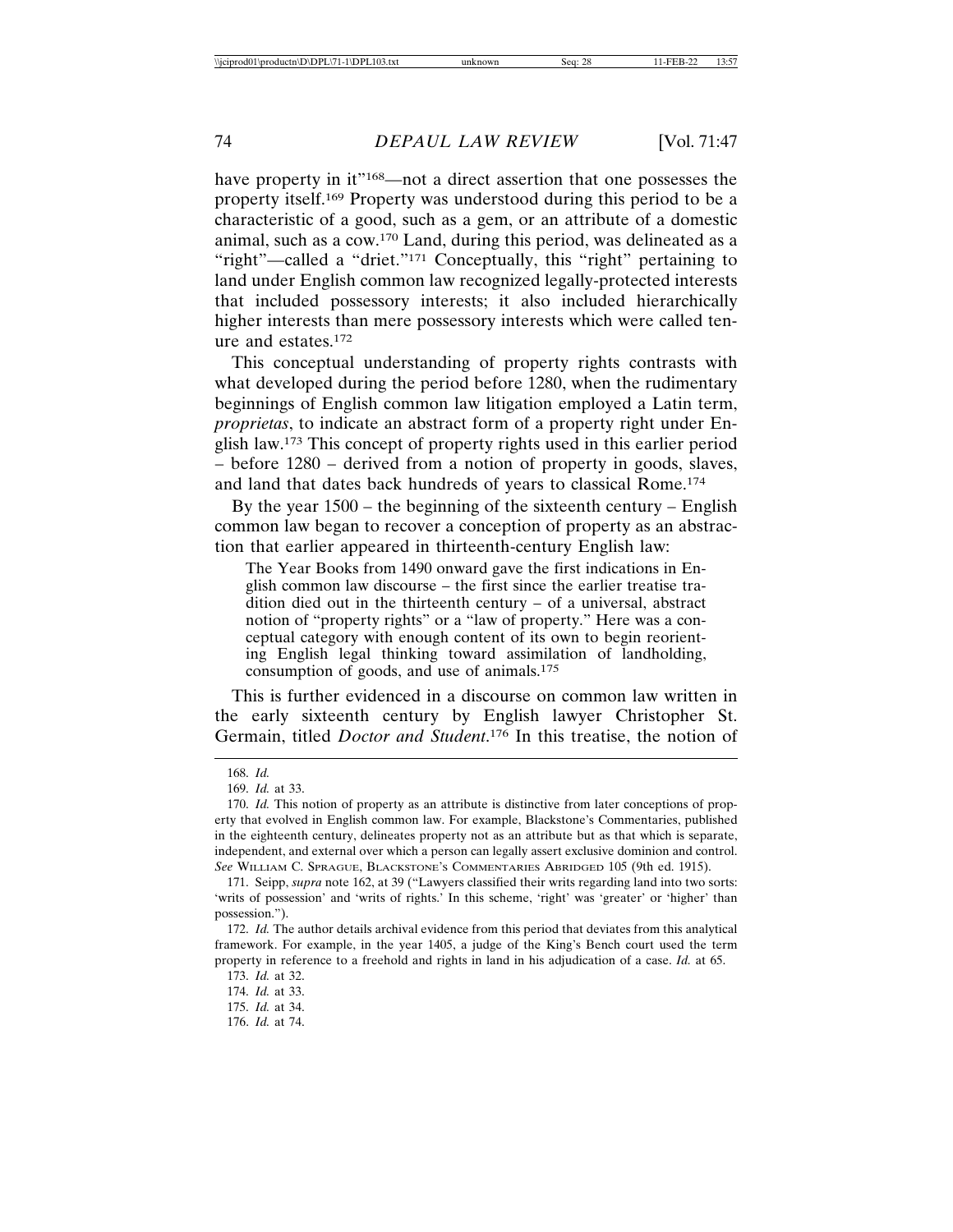private property is explained in universal and abstract terms as a "human invention justified by its utility."<sup>177</sup>

This legal evolution continued into the seventeenth century, and the English conception of property under common law extended to land as well as goods during this historical period.178 By expanding the concept of property to comprise both land and goods, the property rights of the former began to share a kinship with the property rights of the latter: "[i]n so doing, they carried over the conceptual trappings of absolute property in goods and animals into the context of land disputes, and changed the way future generations of common lawyers would talk and think about this new form of 'property.'"179 Evidence that the conception of property merged in the seventeenth century to include both land and goods is found in the writings of Edward Coke. In 1600, Coke published the first installment of his *Reports* – the same year he served as Attorney General – and in 1615, while serving as Chief Justice of the King's Bench, Coke's eleventh volume of his *Reports* was published.180 These writings employ the term "property" primarily in the context of goods and animals, not land; by 1628, Coke's additional writings continued this use but with some additional references to land as property.181

John Locke's philosophical exposition of property rights arises within this historical context<sup>182</sup> and is captured in William Blackstone's 1766 *Commentaries on the Laws of England* 2, a foundational text in Anglo-American common law property rights:

For Blackstone, this right of property was 'that sole and despotic dominion which one man claims and exercises over the external things of the world, in total exclusion of the right of any other individual in the universe.'183

In 1765, the first volume of Blackstone's *Commentaries* appeared; twelve years prior William Blackstone commenced his lectures on the study of law at Oxford.184 Three additional volumes of the *Commentaries* followed in the following four years.185

- 181. *Id.* at 80–81.
- 182. *Id.* at 34.

184. SPRAGUE, *supra* note 170, at vii.

<sup>177.</sup> *Id.* at 76.

<sup>178.</sup> *Id.* at 34.

<sup>179.</sup> *Id.* at 47.

<sup>180.</sup> *Id.* at 80.

<sup>183.</sup> *Id.* at 29, n.1 (quoting 2 WILLIAM BLACKSTONE, COMMENTARIES ON THE LAWS OF EN-GLAND (1766)).

<sup>185.</sup> *Id*.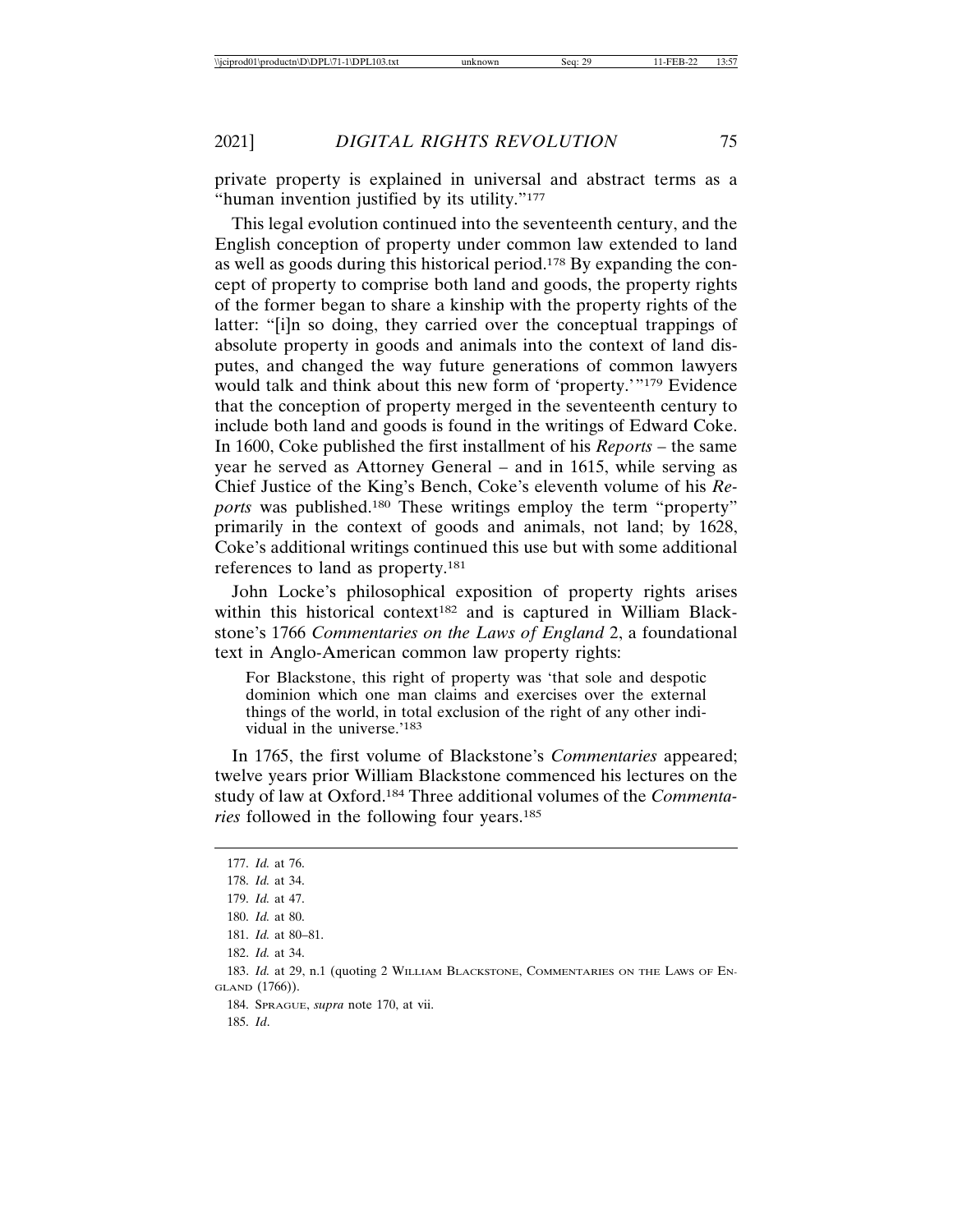Blackstone's account of the nature of property and the rights derived from it under English common law are foundational writings on which American common law jurisprudence is built.<sup>186</sup> In Blackstone's *Commentaries,* the eighteenth-century conception of English common law property rights looks markedly different from the centuries that preceded it. Blackstone explains that property itself exists independent, external, and separate from the owner; he casts ownership over property as a form of domination or control: "[t]he objects of dominion or property are *things*, as contra-distinguished from *persons.*"187 Of note, common law in England at this juncture in history has a merged understanding of property that includes both land and goods, as well as a nuanced analytical framework based on abstract principles to explain distinctions between the two:

[A]nd things are by the law of England distributed into two kinds; things *real* and things *personal.* Things *real* are such as permanent, fixed, immovable, which cannot be carried out their place, as lands and tenements; things *personal* are goods, money, and all other movables; which may attend the owner's person wherever he thinks proper to go.188

By the eighteenth century, English common law employed this universal, abstract conception of property to define and categorize types of property interests recognized in law. Blackstone writes in his *Commentaries* that "chattels" is a property designation that attaches to both land (chattels real) as well as to persons (chattels personal).189 The latter is characterized by the moveable nature of the property and the power a person can exercise over the object; chattels personal are:

[T]he first important and the most influential systematic statement of the principles of the common law. For generations of English lawyers, it has been both the foremost coherent statement of the subject of their study, and the citadel of their legal tradition. To lawyers on this side of the Atlantic, it has been even more important. In the first century of American independence, the *Commentaries* were not merely an approach to the study of law; for most lawyers they constituted all there was of the law . . . . And many an early American lawyer might have said, with Chancellor Kent, that 'he owed his reputation to the fact that when studying law . . . he had but one book, Blackstone's *Commentaries*, but that one book he mastered.'

Id. (quoting DANIEL J. BOORSTIN, THE MYSTERIOUS SCIENCE OF THE LAW 3 (1941) (further quoting CHARLES WARREN, HISTORY OF THE AMERICAN BAR 187 (1911))). The writings of Edward Coke were also a profound influence on common law in the Anglo-American legal tradition. *Id.* at 422 n.17.

187. SPRAGUE, *supra* note 170, at 107. 188. *Id.* at 107–08.

189. *Id.* at 242–43.

<sup>186.</sup> Bernard H. Siegan, *Propter Honoris Respectum: Separation of Powers & Economic Liberties*, 70 NOTRE DAME L. REV. 415, 422 n.18 (1995) (The author notes the influence John Locke, Edward Coke, and William Blackstone had on American jurisprudence. Specifically, the author identifies the significance of Blackstone's Commentaries as: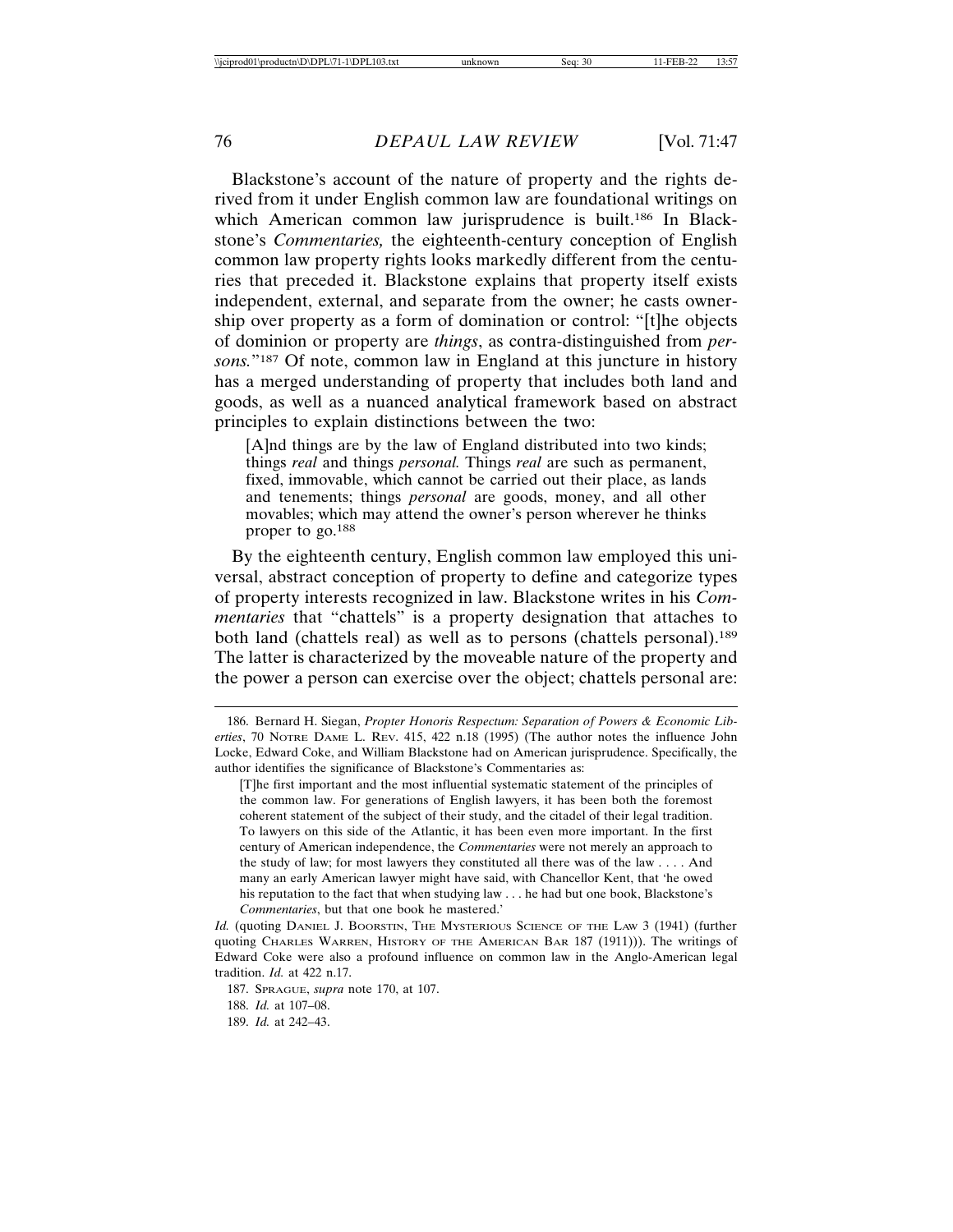[P]roperly and strictly speaking, things *movable*; which may be annexed to or attendant on the person of the owner, and carried about with him from one part of the world to another. Such are animals, household stuff, money, jewels, corn, garments, and everything else that can properly be put in motion and transferred from place to place.<sup>190</sup>

This taxonomy of common law property rights continues – mirroring the Enlightenment aims of rationality and scientific progress – in Blackstone's acknowledgment of "still another species of property" that is "grounded on labour and invention" and protected under English law: "[a]nd this is a right which an author may be supposed to have in his own original literary composition: so that no other person without his leave may publish or make profit of the copies."191 Blackstone's *Commentaries* acknowledges that the legal right to property necessitates that English common law provides remedies when those rights are abused.192 These remedies include an action of replevin as well as actions of trover and conversion.<sup>193</sup> In an action of replevin, Blackstone instructs: "[a]nd this is, in the first place the restitution of the goods themselves so wrongfully taken, with the damages for the loss sustained by such unjust invasion; which is effected by action of replevin."194 This differs from the legal remedy of trover and conversion, recognized in English common law: "for the recovery of damages against such person as had *found* another's goods and refused to deliver them on demand; but *converted* them to his own use; from which finding and converting it is called an action of *trover* and *conversion.*"195

The English common law was carried to America by English colonists,196 and planted in the American colonies' jurisprudence before the American Revolution and the founding of the United States, events that together close the eighteenth century and begin the nine-

- 194. *Id.* at 334.
- 195. *Id.* at 337.

196. Letter from Johnathan Sewall to John Adams (Sept. 29, 1759), NAT'L ARCIHVES, https:// founders.archives.gov/?q=william%20blackstone%20commentaries. Fellow lawyer Jonathan Sewall remarks in his letter to John Adams that John Adams's "[a]ccount of Mr. Blackstone's Lectures is entirely new to me, but I am greatly pleased with it." The National Archives' annotation of this letter states that this reference is likely to William Blackstone's *Analysis of the Laws of England,* a treatise published in 1754 as a companion to William Blackstone's lectures at Oxford and a precursor of Blackstone's *Commentaries. Id.* at n.4.

<sup>190.</sup> *Id.* at 243.

<sup>191.</sup> *Id.* at 251.

<sup>192.</sup> *Id.* at 334.

<sup>193.</sup> *Id.* at 334, 337.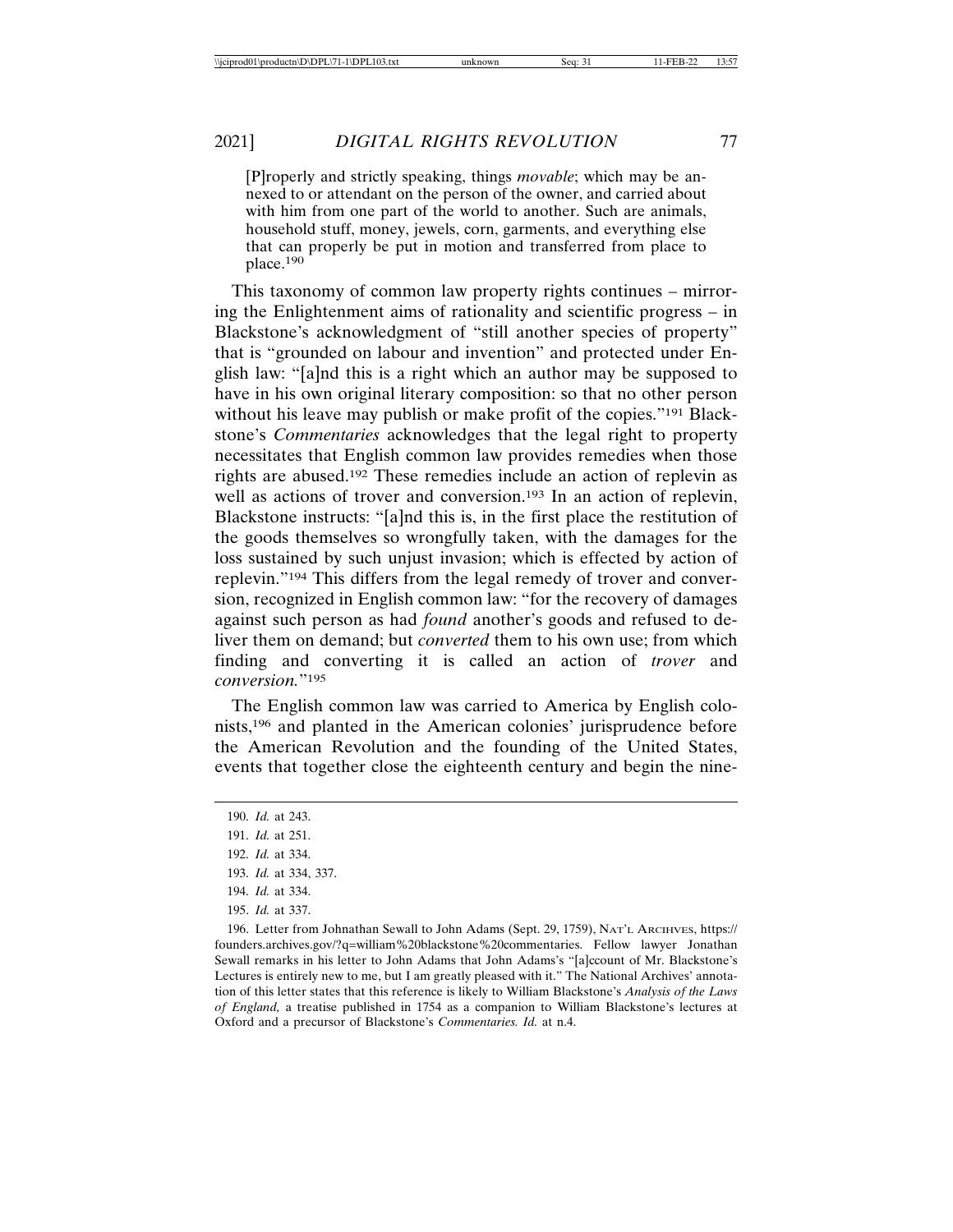teenth century.197 As one historian notes, the American Revolution was a revolt against English rule but *not* a revolt against English law:198

The Colonists' decision to break from England was different in character from contemporary revolutions. Seeing English customs and rights as an invaluable benefit, more valuable than even England's military or commercial power, the Colonists brought their legal traditions with them to the New World.199

The English colonies in America attracted settlers, in part, because the English legal tradition of securing through law "security, liberty, and property" – Blackstone's trinity of "absolute rights of Englishmen" – continued in Colonial America.200 Specifically, the conception of property in the colonial period mirrored the English view: "American political leaders did not develop new ideas about private property. They merely demanded that the concept of property long since canonized by the English Whigs also apply in the colonies."201

Legal scholars and historians remark that the American Founding philosophically embraced a conception of the meaning of property more expansive than mere "private holdings, both personal and real."202 This expansive understanding of property included these private holdings as well as political and civil rights upon which liberty interests depended.203 The Americans and English shared this eighteenth-century view of property rights,204 and the former embedded this view in the drafting of the U.S. Constitution.205 U.S. Supreme Court constitutional jurisprudence recognizes the importance of An-

198. Siegan, *supra* note 186, at 452.

204. Larkin, *supra* note 163, at 33.

<sup>197.</sup> *See generally* Barbara Stark, *Deconstructing the Framers' Right to Property: Liberty's Daughters and Economic Right*s, 28 HOFSTRA L. REV. 963, 973 (2000) (noting the English historical origins of Colonial America's understanding of rights, including the right to property which had a "privileged place in colonial jurisprudence"). *Id.* at 974.

<sup>199.</sup> Larkin, *supra* note 163, at 21.

<sup>200.</sup> *Id.* at 23; Siegan, *supra* note 186, at 451 ("From the earliest years of the English state, judges and parliament created and steadily expanded common law protections. As an example, at one time, only the meager rudiments of criminal procedure were required; by Blackstone's day, however, 'absolute rights' to life, liberty, and property were acknowledged.").

<sup>201.</sup> Larkin, *supra* note 163, at 25 (quoting WILLI PAUL ADAMS, THE FIRST AMERICAN CON-STITUTIONS: REPUBLICAN IDEOLOGY AND THE MAKING OF THE STATE CONSTITUTIONS 189 (Rita & Robert Kimber trans., Rowman & Littlefield, expanded ed. 2001) (1973)).

<sup>202.</sup> Stark, *supra* note 197, at 975.

<sup>203.</sup> *Id.*; Larkin, *supra* note 163, at 33.

<sup>205.</sup> *Id.* at 36. James Madison, the fourth President of the United States and architect of the U.S. Constitution, wrote about this expansive conception of property in 1792: "[i]n its larger and juster meaning, [it] embraces every thing to which a man may attach a value and have a right; and which leaves to every one else the like advantage." *Id.* at 34–35 (quoting James Madison, Essay, NAT'L GAZETTE, Mar. 29, 1792, at 174.).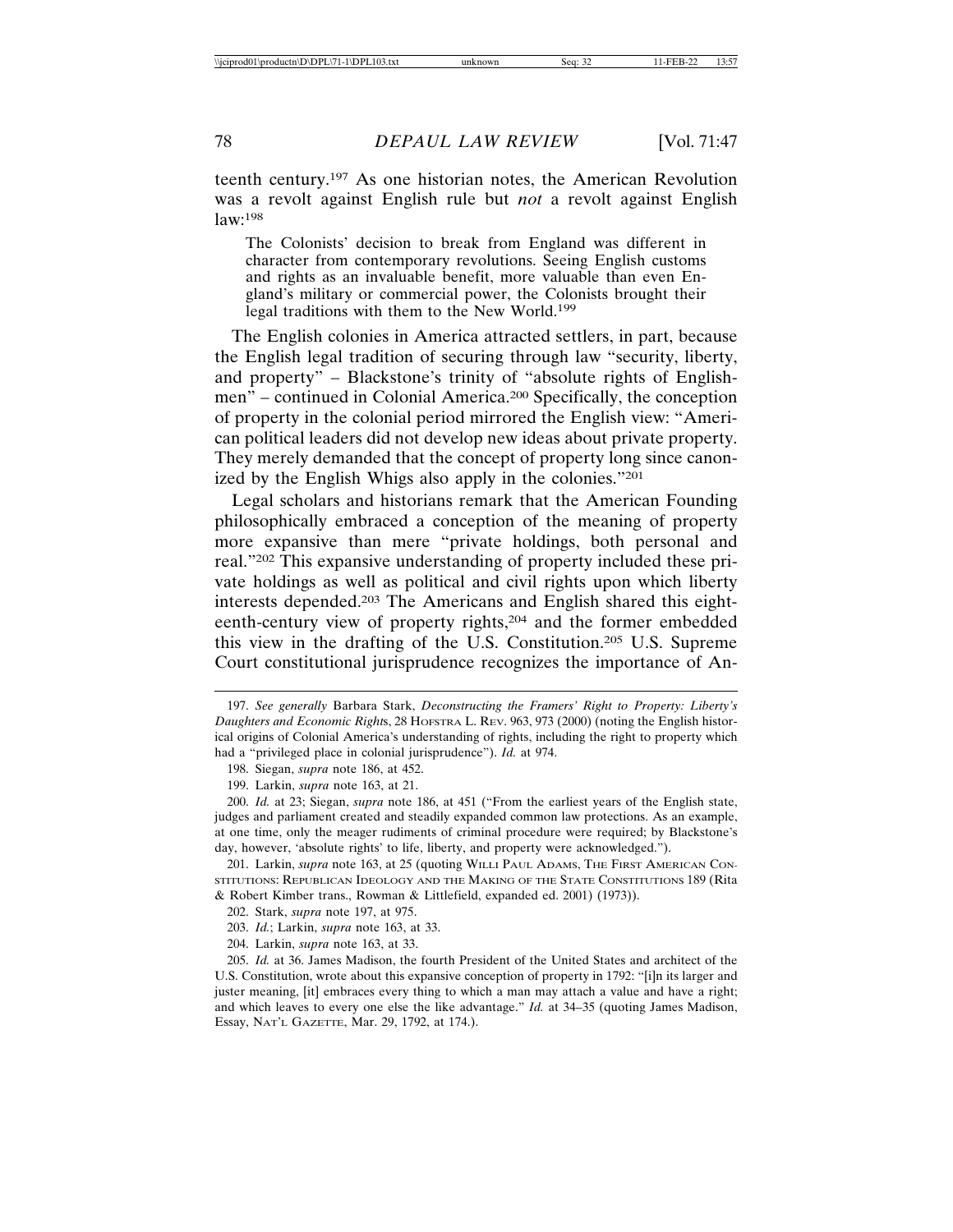glo-American legal history to guide the meaning of terms used in provisions of the U.S. Constitution.206

While legal historians agree that the colonial and early American legal tradition embraced core aspects of the English common law (and the philosophical assumptions undergirding the law), $207$  evidence exists that the American legal tradition rebelled against, rejected, and replaced aspects of this English legal tradition, including the conception of property rights:208

There was a difference between what the Colonists said in defense of their decision to break with England, or what the Framers said when discussing the principles that underlay the new government they sought to charter, and what the Colonists and Framers actually did when their hands were on the wheel. They did not translate in its entirety and without modification their philosophical and rhetorical understanding of property into the legal institution of property governed by the former colonial or new federal political institutions.<sup>209</sup>

Legal historians maintain that in Colonial America, property rights did adapt to the unique economic, political, and social circumstances of the New World, including the right to hold land in fee simple, a right unfettered by the feudal land system in England.210 The right to secure property interests in law at the time of the American Revolution and founding of the United States included the "right to possess, use, enjoy, and dispose" of land, currency, and goods or commodities.211 This American adaptation of laws to address the colonists' specific circumstances worked through colonial legislatures that retained the right to legislate, and through colonial courts that retained the right to adjudicate legal disputes.212

<sup>206.</sup> *Id.* at 3.

<sup>207.</sup> *See* Siegan, *supra* note 186, at 422 n.18 (acknowledging the reliance American law had even after the American Revolution on Blackstone's *Commentaries*' explication of English law, stating, "[t]o lawyers on this side of the Atlantic, it has been even more important. In the first century of American independence, the Commentaries were not merely an approach to the study of law; for most lawyers they constituted all there was of the law . . . . ").

<sup>208.</sup> STUART BANNER, AMERICAN PROPERTY: A HISTORY OF HOW, WHY, AND WHAT WE OWN 4 (2011).

<sup>209.</sup> Larkin, *supra* note 163, at 73.

<sup>210.</sup> *Id.* at 29.

<sup>211.</sup> *Id.* at 6.

<sup>212.</sup> Claire Priest, *Creating an American Property Law: Alienability and Its Limits in American History*, 120 HARV. L. REV. 385, 398 (2006) (quoting DANIEL J. HULSEBOSCH, CONSTITUT-ING EMPIRE 44-45 (2005)) The author states:

English property law served as the foundation for the property law of the colonies. The charters and patents that conveyed legislative power to the colonies generally included provisos either prohibiting colonial legislatures from making laws 'repugnant to' the laws of England or requiring that the enacted laws be 'not contrary to but as near as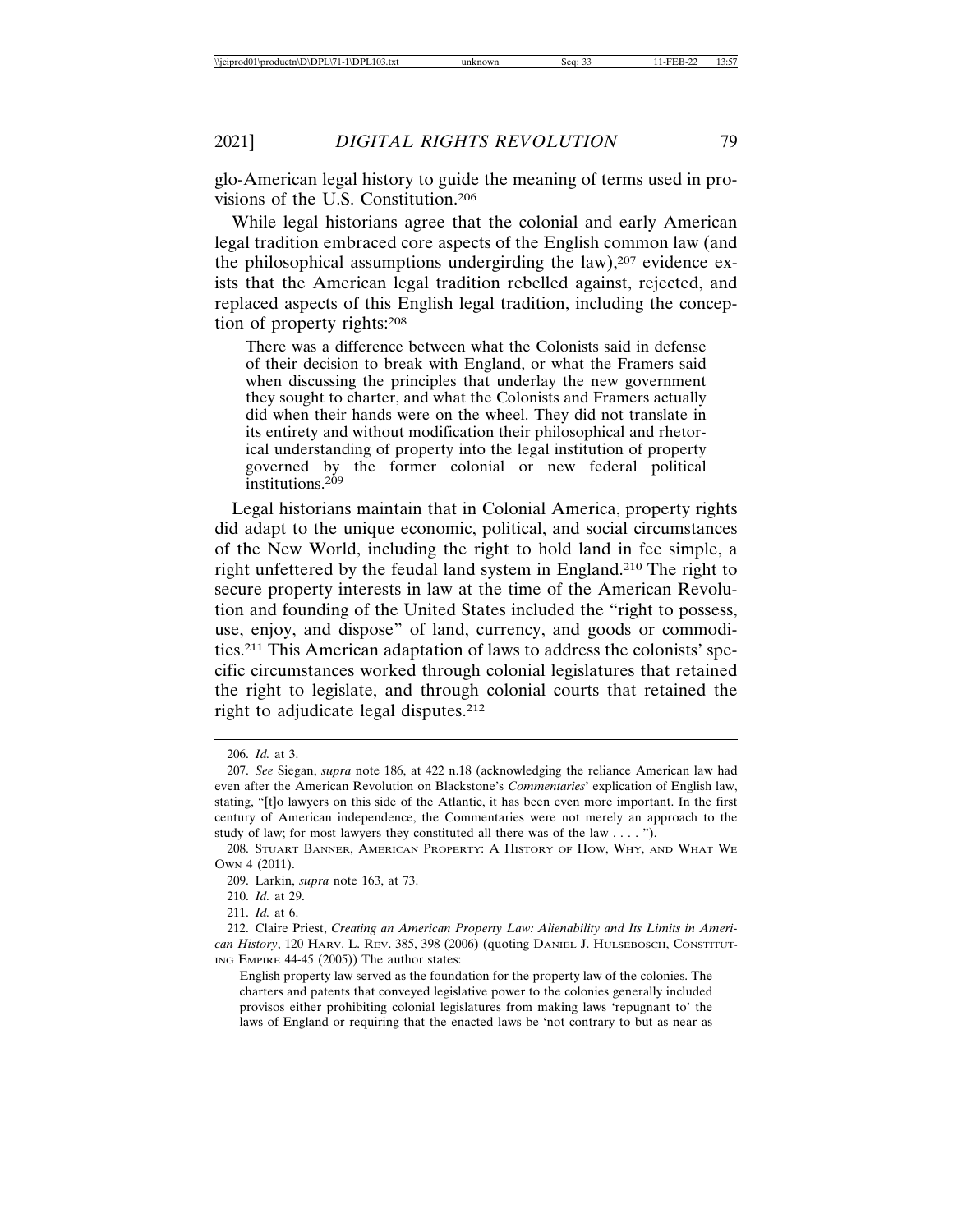Another example of American deviation from the English conception of property and the legal protections afforded it involves land: during the colonial period, land became the legal equivalent of chattel in the American legal tradition.213 This commodification of land transformed in a unique way an American understanding of property that is distinctive from the English common law tradition.214 Achieved by colonial legislation and a British Parliamentary act,215 Colonial America viewed property rights in land as the legal equivalent of chattel for creditor/debtor claims:

In America, the treatment of land as legally equivalent to any other form of chattel in relation to creditors' claims obliterated the division between landed wealth and commercial wealth, and thus between landowners and merchants. In America, before the 1840s, all forms of wealth were subject to the commercial risks incurred by the property owner, with the exceptions of land that was entailed during the colonial period and land that was covered by a widow's limited dower interest.216

One nineteenth-century lawyer in 1829 described the American transformation of English property law from the mid-eighteenth century explication of the law in Blackstone's *Commentaries* to the American Founding as "a complete revolution."217 Lawyers, judges, and legislators in the colonies and the newly-formed United States remodeled and crafted legal theories in the area of property ownership and rights according to the political, economic, and geographic realities of America: "American judges and legislators were constantly replacing ancient doctrines with new ones. Few areas of the law, if any, were changing more rapidly than property."218

- 216. *Id.* at 390.
- 217. BANNER, *supra* note 208, at 4.

conveniently may be made agreeable to the Laws, Statutes & Government of this Our Realm of England.' *Id.*

<sup>213.</sup> Priest, *supra* note 212, at 389.

<sup>214.</sup> *Id.*

<sup>215.</sup> *Id.* at 389 (analyzing the transformational impact of the British Parliament's Act for the More Easy Recovery of Debts in His Majesty's Plantations and Colonies in America known as the Debt Recovery Act of 1732, and American colonial laws on America's departure from English legal tradition through allowing real property to be used as security for debts.).

<sup>218.</sup> *Id*. The shaping of a republic during this period in history impacted the American reaction to English conceptions of property rights that failed to live up to republican ideals. Gregory S. Alexander, *Time and Property in the American Republican Legal Culture*, 66 N.Y.U. L. REV. 273, 350–351 (1991) (highlighting how the American discourse on the meaning of property during the period 1765 to 1800 embodied a dialectic that included a reaction to Blackstone's notion of property: "the Blackstonian conception of ownership was a myth in the context of English society. Indeed, they considered that ownership based on individual autonomy and equality had not in fact existed anywhere in history. The common law, in developing the concept of the feesimple absolute, had articulated that ideal, but had not actually implemented the common-law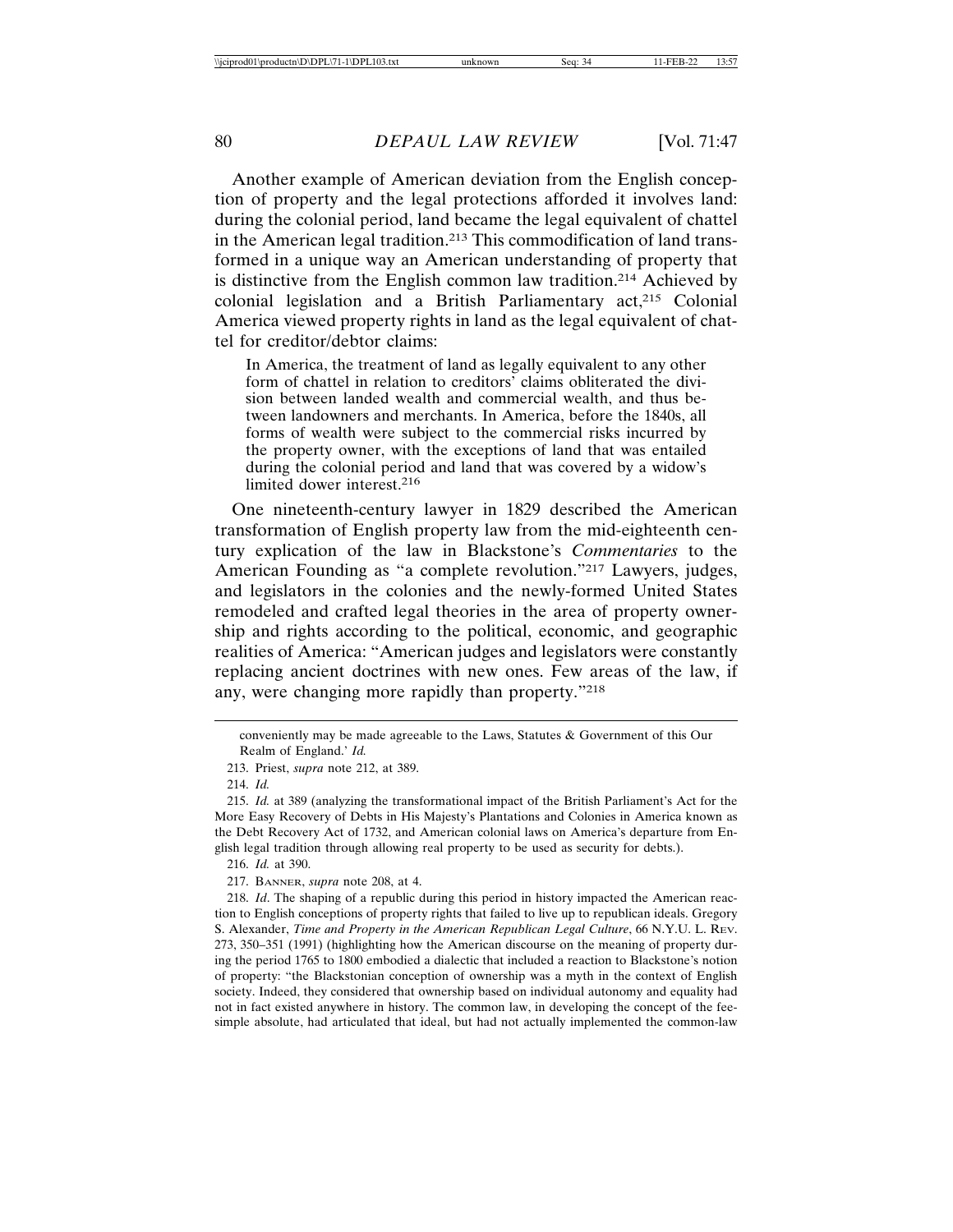This expectation and effectuation of change in property rights in America219 becomes the historical backdrop for the next two centuries of legal evolution of these rights in the United States. This historical period stretches over a vast legal landscape, with sweeping changes in the legal understanding of the nature of property and the nature of the rights securing these interests. It includes the acknowledgement and articulation of intellectual property rights<sup>220</sup>—legal protections that continued to strengthen as the value of the property itself increases.221 These intangible rights have roots in legal doctrines embedded in the English common law, but they grew and flowered in American jurisprudence through judicial rulings and legislative enactments:

[I]intellectual property had become an important part of the law, and the types of intellectual property had multiplied to include not just patents and copyrights but also trade secrets and trademarks with their associated goodwill. All were ways of owning information, a commodity that would grow ever more valuable, and would be the subject of even newer kinds of property, in the twentieth century.<sup>222</sup>

As the understanding of property rights transformed over time, the United States debated and recognized property interests in a genetically engineered bacterium,<sup>223</sup> human tissue and blood,<sup>224</sup> public school jobs,<sup>225</sup> and an individual's identity.<sup>226</sup>

Throughout American history, property law in the United States also evolved conceptually through the works of English legal theorists, such as law professor John Austin. Austin, in his *Lectures on Jurisprudence* which was published in the 1860s, popularized the notion that property was a bundle of rights, such as the right to use or to ex-

*See* FRANCIS UPTON, A TREATISE ON THE LAW OF TRADEMARKS 14–15 (1860).

ideal. Because the common-law conception of ownership as the fee-simple absolute had not existed anywhere previously, it had not fulfilled its promise of individual liberation.").

<sup>219.</sup> BANNER, *supra* note 208, at 22.

<sup>220.</sup> *Id.* at 32 (discussing American courts' recognition in the mid-nineteenth century that trademarks constituted a distinct form of legally protectable property. In 1860, Francis Upton's *Treatise on the Law of Trademarks* explained that ownership of a trademark derived not from owning a "word" but from owning the "right to use that word to designate a particular product.").

<sup>221.</sup> BANNER, *supra* note 208, at 37. In 1887, then Cincinnati, Ohio, state court judge (and future 27th President of the United States and Chief Justice of the U. S. Supreme Court) William Howard Taft ruled that an employer's trade secret is a legally protected form of property. *Id.* at 43.

<sup>222.</sup> *Id.* at 44. 223. *Id.* at 252. 224. *Id.* at 246 . 225. *Id.* at 235. 226. *Id.* at 160.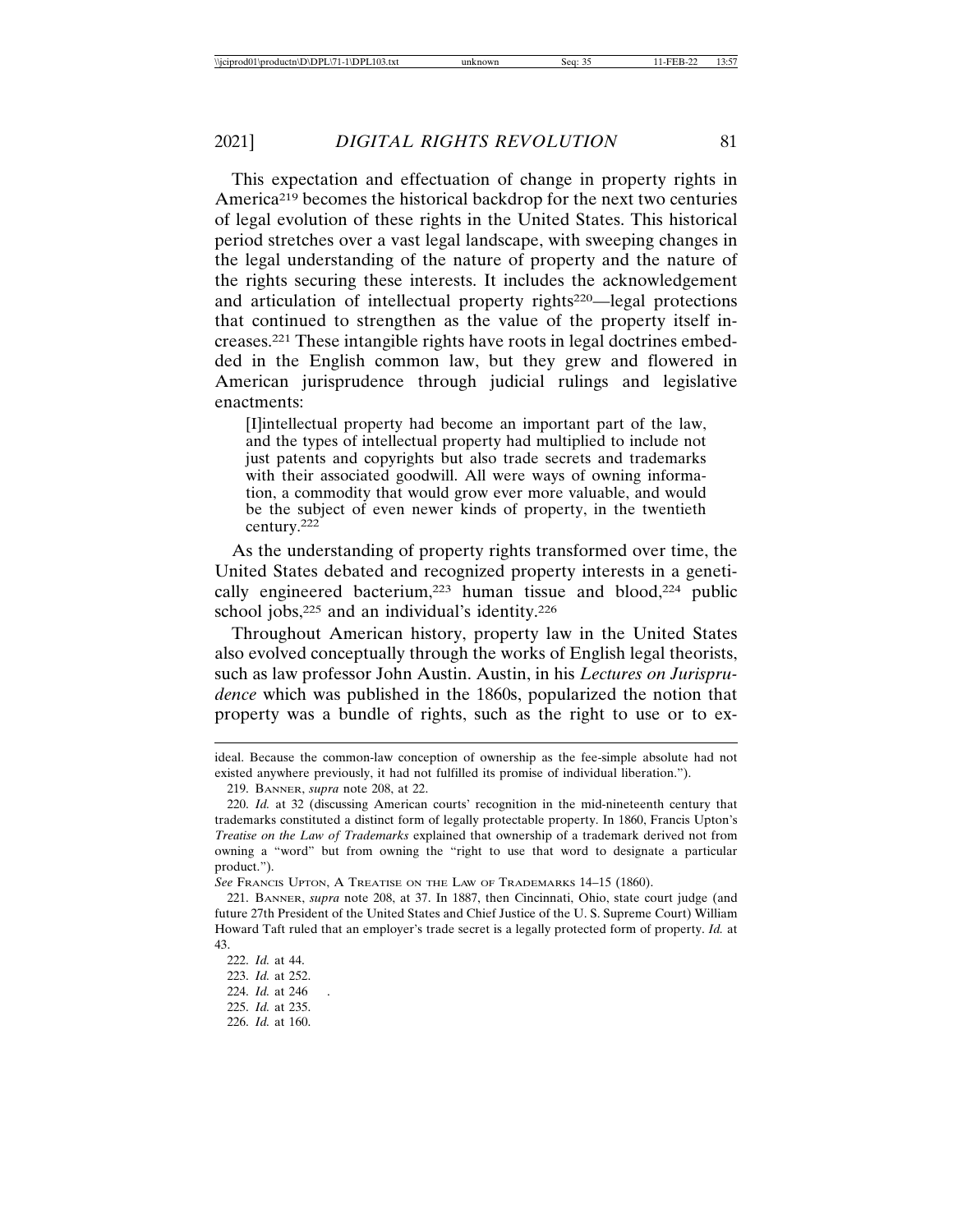clude.227 This view, embraced in English and American law, prevailed on both sides of the Atlantic by the end of the nineteenth century.228 Legal theorists continue to debate what theoretical constructs should be used to conceptualize the meaning of property under the Anglo-American legal tradition.229

## IV. THE FEASIBILITY OF A UNIFORM APPROACH TO MITIGATE RISKS

This historical perspective on the development of property rights in the Anglo-American legal tradition invites investigation of the feasibility of a uniform approach to the categorization and adjudication of the property rights at stake in social media account ownership. First, this legal history – spanning 900 years – confirms that paradigm-shifts do occur.230 Even before the American Revolution and the American Founding, aspects of the American legal development of property rights in the American colonial period have been characterized as "a complete revolution"231 or a rebellion from its English parentage.

Second, lawyers, judges, and legislators remodeled and crafted legal theories in the area of property rights according to the political, economic, and geographic realities of the American colonies.232 This pragmatic approach embedded in the American legal tradition allows this tradition to adapt to new realities, adjust to specific circumstances, and create new legal rights when needed.233 This historical perspective lends legitimacy to the pressing problem posed by the digital rights revolution: the inability of the law to keep pace with technological innovation.234

Third, a paradigm-shift in this area of law and the adoption of a new legal paradigm are justified.235 The digital rights revolution's pacing problem is evident as litigation over disputed social media account

<sup>227.</sup> *Id.* at 57–58.

<sup>228.</sup> *Id.* at 58. The author notes the constitutional implications of this theoretical construct as well. *Id.* at 69.

<sup>229.</sup> Henry E. Smith, *Property as the Law of Things*, 125 HARV. L. REV. 1691, 1697–98 (2012). 230. *See infra* Part III.

<sup>231.</sup> BANNER, *supra* note 208, at 4.

<sup>232.</sup> Larkin, *supra* note 163, at 29.

<sup>233.</sup> *Id.*

<sup>234.</sup> *See infra* Part I.

<sup>235.</sup> *See* Raymond Shih Ray Ku, *Grokking Grokster*, 2005 WIS. L. REV. 1217, 1231. The author examines fundamental differences between "property pragmatists" and "property idealists" in light of copyright law's reaction to new digital technologies. The author notes that the "nonlinear nature of progress" theorized by Joseph Schumpeter and Thomas Kuhn should be applied to law's reaction to the creative destruction of technological innovation. *Id.* at 1276.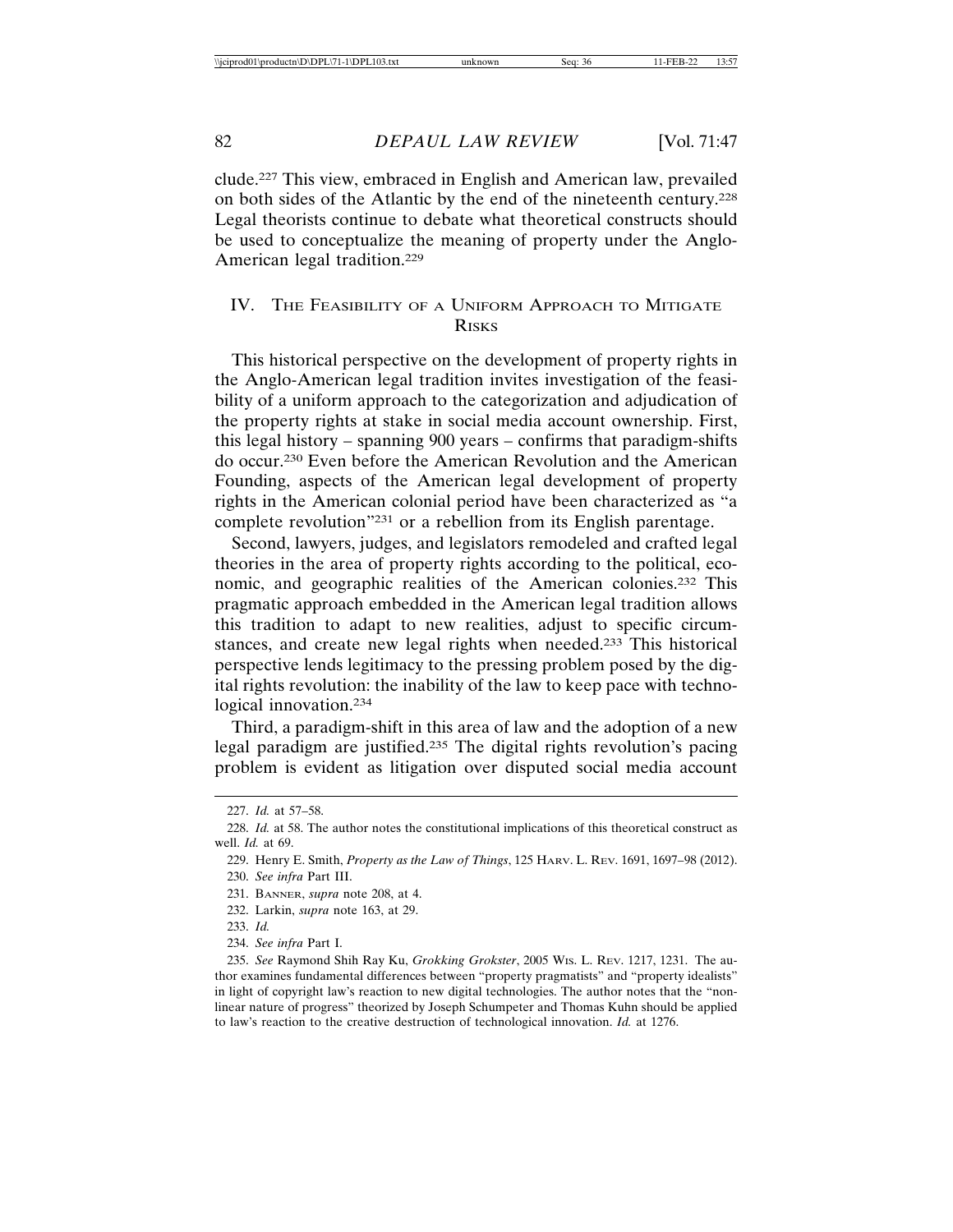ownership creates divergent and inconsistent legal outcomes.236 These anomalies in the precedent create significant risks for the rights-holders whose property interests in this valuable digital asset – a social media account – are neither clearly defined nor reliably certain.237 The need exists for a judicial or legislative rejection of legal constructs that do not adequately and fairly account for the rights at stake in social media account ownership disputes.

Significant obstacles exist to a judicial adoption of a new legal paradigm. With no statute directly addressing the parameters of the property rights attendant in social media account ownership disputes, the caselaw demonstrates that litigants advance multiple legal theories – arising under both statutory law and common law – to redress the harm resulting from loss of control over a social media account.<sup>238</sup> Each legal theory requires courts to interpret and apply elements of that statute or common law framework to the technological idiosyncrasies of each kind of social media platform. This can and has produced disparate and divergent outcomes, and analytically confusing and conflicting frameworks. In addition, each state articulates the elements of the common law tort of conversion according to its precedent. There is no uniformity in the states' varied approaches to categorizing this common law right of recovery to intangible property such as a social media account.<sup>239</sup> Proposing a single, uniform analytical framework for the judiciary's use when confronted by these diverse legal theories and varied articulations of the common law is not practical. A new legal paradigm is best approached legislatively.

A legislative approach avoids these obstacles and resolves the anomalies now present in the judicial precedent. A blueprint for such a legislative undertaking exists. The digital revolution's disruptive impact in trust and estates law provides insight into how a paradigm-shift through a legislative response creates new, coherent, and uniform legal rules to address problems arising from technology innovations. The Revised Uniform Fiduciary Access to Digital Assets Act (RUFADAA) is a model law that addresses access questions to certain digital assets when a person dies or loses the capacity to control these assets.240 The Uniform Law Commission drafted RUFADAA,

<sup>236.</sup> *See infra* Parts II.B.1, 2.

<sup>237.</sup> *See infra* Part II.C.

<sup>238.</sup> *See infra* Parts II.B.1,.2.

<sup>239.</sup> *See infra* Part II.B.2.

<sup>240.</sup> *See* UNIFORM LAW COMMISSION, REVISED UNIFORM FIDUCIARY ACCESS TO DIGITAL AS-SETS ACT (2015).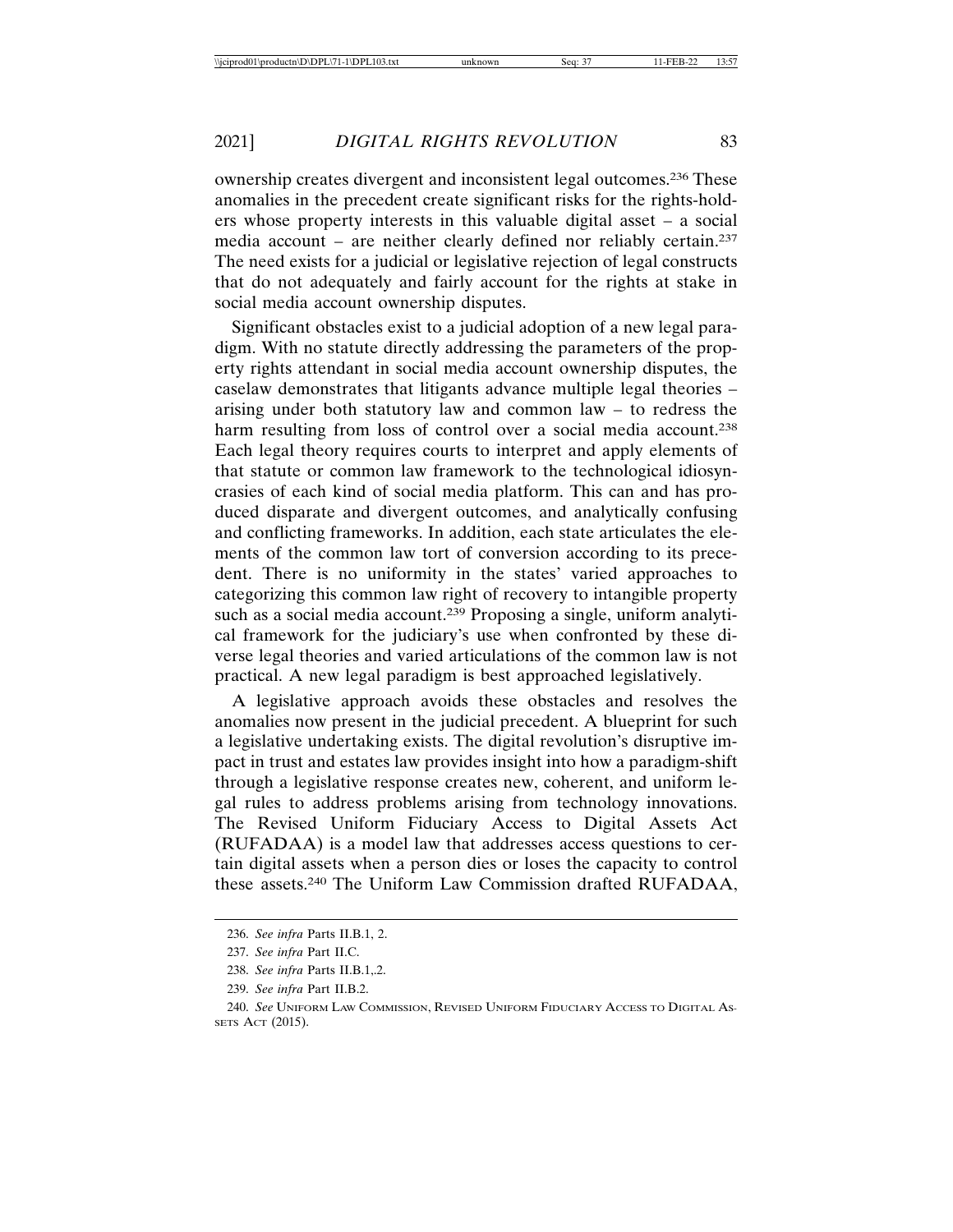and versions have been adopted in almost all fifty states.241 This model law grants a fiduciary, such as an executor or trustee, certain kinds of access to "manage digital assets" of a decedent or other represented person, and the model law delineates the consent and documentation required for access to certain digital assets, including social media accounts.242

The drafting and revision of this uniform law occurred after several states enacted statutes to address these issues.243 In 2014, a model law drafted by the Uniform Law Commission "treated digital assets like any other property in a decedent's estate."244 Internet companies opposed this characterization of a digital asset, prompting an industry group to propose an alternative statutory reform.245 In reaction to industry push back, the Uniform Law Commission revised its model law; the RUFADAA is that iteration of this effort.246 This progression illustrates the path a model law may travel from idea to adoption. The path traversed may begin with unilateral state legislative action and then proceed to the drafting and proposal of a uniform law. If an industry rejects some or all of the elements of the proposed legislation, redrafting may be necessary in light of industry efforts to lobby and pressure for change in the proposed law.247

A model law that addresses the following issues will provide a coherent and uniform approach to property rights in social media account ownership disputes. This model law should:

(1) Define a social media account as a form of intangible, personal property;

246. *Id.* at 571.

<sup>241.</sup> *Access to Digital Assets of Decedents*, Nat'l Conference of State Legislatures (Mar. 26, 2021), https://www.ncsl.org/research/telecommunications-and-information-technology/access-todigital-assets-of-decedents.aspx.

<sup>242.</sup> *Fiduciary Access to Digital Assets Act, Revised*, UNIF. L. COMM'N, https:// www.uniformlaws.org/committees/community-home?CommunityKey (last visited July 23, 2020); Shelly Kreiczer-Levy & Ronit Donyets-Kedar, *Better Left Forgotten: An Argument Against Treating Some Social Media and Digital Assets as Inheritance in an Era of Platform Power,* 84 BROOK. L. REV. 703, 716 (2019); UNIFORM LAW COMMISSION, *supra* note 240, § 7 (One legislative challenge in the drafting and adoption of this model law was determining the nature and extent of the fiduciary's access to the digital assets.).

<sup>243.</sup> Natalie M. Banta, *Electronic Wills and Digital Assets: Reassessing Formality in the Digital Age,* 71 BAYLOR L. REV. 547, 569 (2019). Connecticut was the first state to legislate in this area in 2005. *Id.*

<sup>244.</sup> *Id.* at 570.

<sup>245.</sup> *Id.*

<sup>247.</sup> *Id.* ("Digital asset reform under RUFADAA is a cautionary tale for uniform law in the United States. On a national level, there was enough opposition from online companies to stunt the evolution of freedom of disposition in the digital realm.").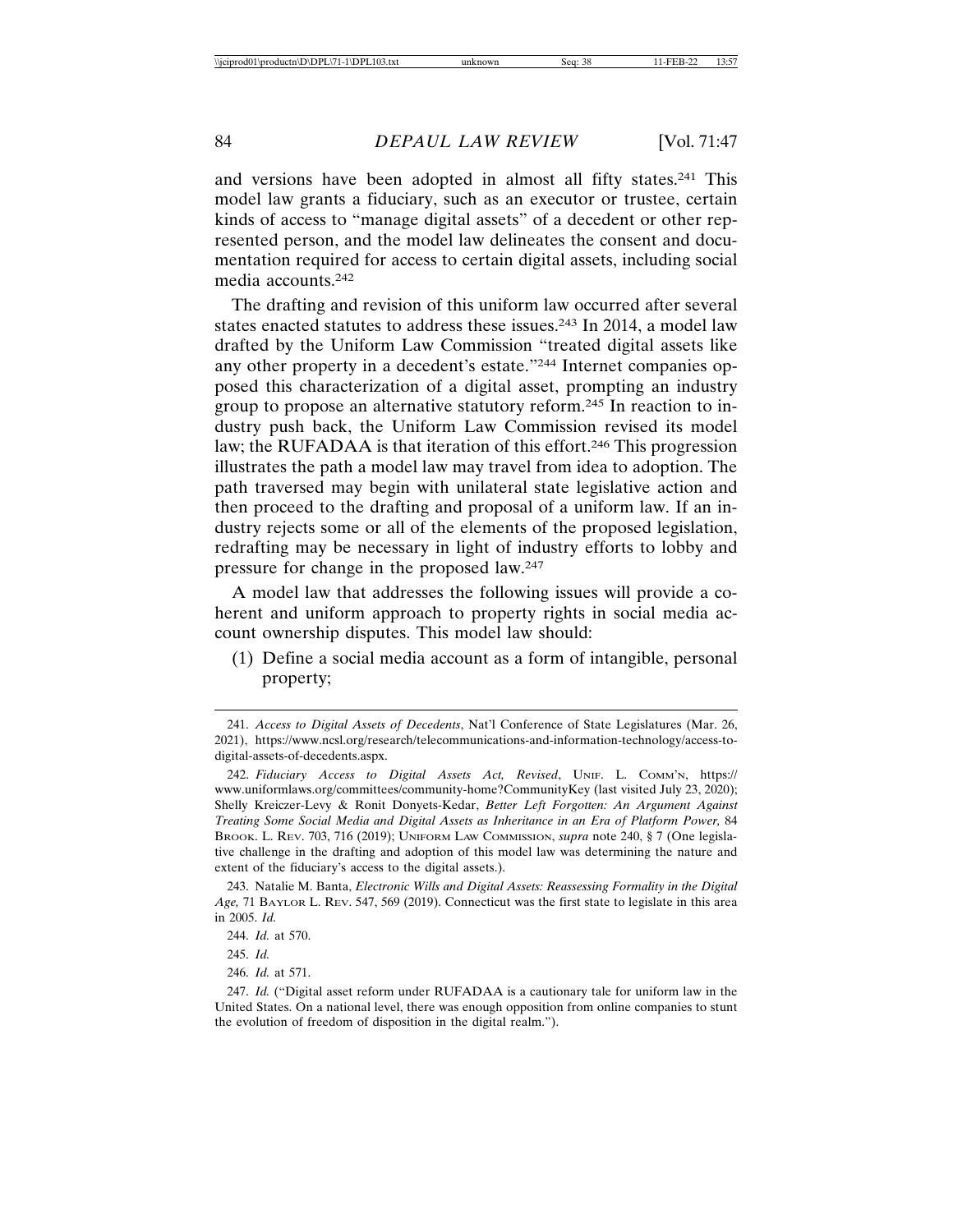- (2) Acknowledge that a social media account can be owned and transferred;
- (3) Designate ownership of a social media account through evidence of account creation and account management and contractual transfer of the account;
- (4) Designate the exercise of dominion or control over a social media account in a manner that seriously interferes with the account owner's right to access and control the account as unlawful;
- (5) Provide civil remedies for this unlawful exercise of dominion and control; and
- (6) Acknowledge that other forms of property can be communicated through social media such as intellectual property in the form of trade secrets and trademarks.

This proposed framework imports key components of the Restatement 2d of Torts' definition of conversion as well as standards employed in the judicial precedent interpreting this tort.248 Section 1 of the proposed legislation explicitly defines a social media account as intangible personal property, removing confusion created by courts over whether intangible property constitutes protectable property under the tort of conversion.249 Further, Section 1 uses the more generic term "property" and not "chattel" to avoid entangling this model law in state-specific precedent that interprets the meaning of "chattel" under common law.250 Section 2 of the model law states that social media accounts retain indicia of property including ownership, control, and transferability. Section 3 of this model law provides a framework for the determination of the ownership of a social media account. This will legislatively resolve the multiple and, at times, conflicting analyses courts use to understand and resolve ownership disputes over social media accounts.251

Section 4 mirrors the language used in the Restatement 2d of Torts.252 It requires a "serious" interference of the property owner's right to access and control of the social media account.253 This stan-

253. *See* Prosser, *supra* note 76, at 173.

<sup>248.</sup> *See* RESTATEMENT (SECOND) OF TORTS, *supra* note 77, § 222A; *see infra* Part II.B.2.

<sup>249.</sup> Pertuto v. Roc Nation, 386 F. Supp. 3d 471, 475–76 (E.D. Pa. 2019); Eagle v. Morgan, No. 11-4303, 2013 U.S. Dist. LEXIS 34220, at \*28–29 (E.D. Pa. Mar. 12, 2013) ("As the LinkedIn account is not tangible chattel, but rather an intangible right to access a specific page on a computer, Plaintiff is unable to state a cause of action for conversion.").

<sup>250.</sup> *See infra* Part II.B.2.

<sup>251.</sup> Int'l Bhd. Of Teamster Local 651 v. Philbeck, 464 F. Supp. 3d 863, 871–72 (E.D. Ky. 2020); C.D.S., Inc. v. Zetler, 298 F. Supp. 3d 727, 750 (S.D.N.Y. 2018).

<sup>252.</sup> *See* RESTATEMENT (SECOND) OF TORTS, *supra* note 77, § 222A.